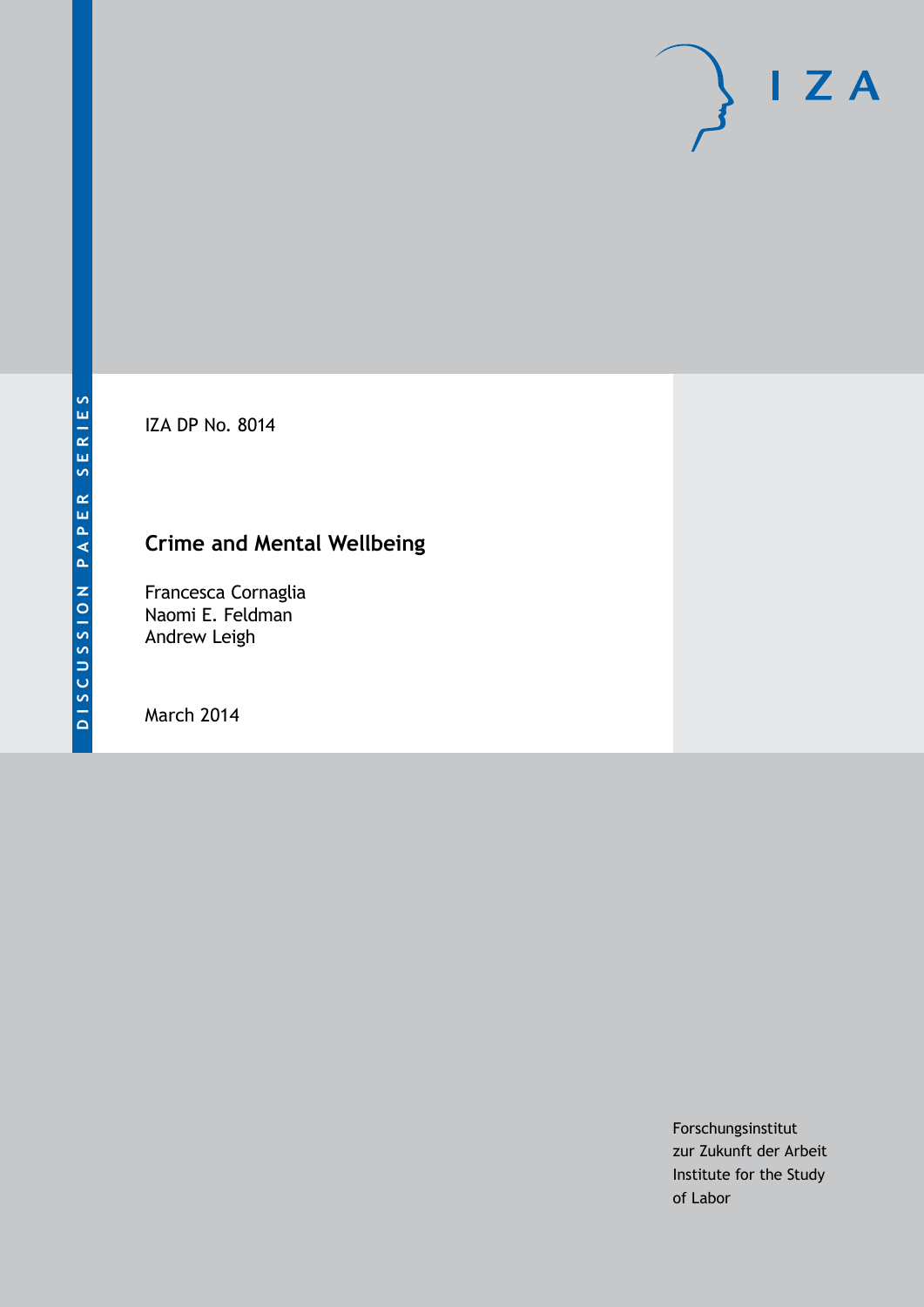# **Crime and Mental Wellbeing**

# **Francesca Cornaglia**

*Queen Mary University of London and IZA*

# **Naomi E. Feldman**

*Federal Reserve Board*

### **Andrew Leigh**

*House of Representatives, Australia and IZA*

Discussion Paper No. 8014 March 2014

IZA

P.O. Box 7240 53072 Bonn Germany

Phone: +49-228-3894-0 Fax: +49-228-3894-180 E-mail: [iza@iza.org](mailto:iza@iza.org)

Any opinions expressed here are those of the author(s) and not those of IZA. Research published in this series may include views on policy, but the institute itself takes no institutional policy positions. The IZA research network is committed to the IZA Guiding Principles of Research Integrity.

<span id="page-1-0"></span>The Institute for the Study of Labor (IZA) in Bonn is a local and virtual international research center and a place of communication between science, politics and business. IZA is an independent nonprofit organization supported by Deutsche Post Foundation. The center is associated with the University of Bonn and offers a stimulating research environment through its international network, workshops and conferences, data service, project support, research visits and doctoral program. IZA engages in (i) original and internationally competitive research in all fields of labor economics, (ii) development of policy concepts, and (iii) dissemination of research results and concepts to the interested public.

IZA Discussion Papers often represent preliminary work and are circulated to encourage discussion. Citation of such a paper should account for its provisional character. A revised version may be available directly from the author.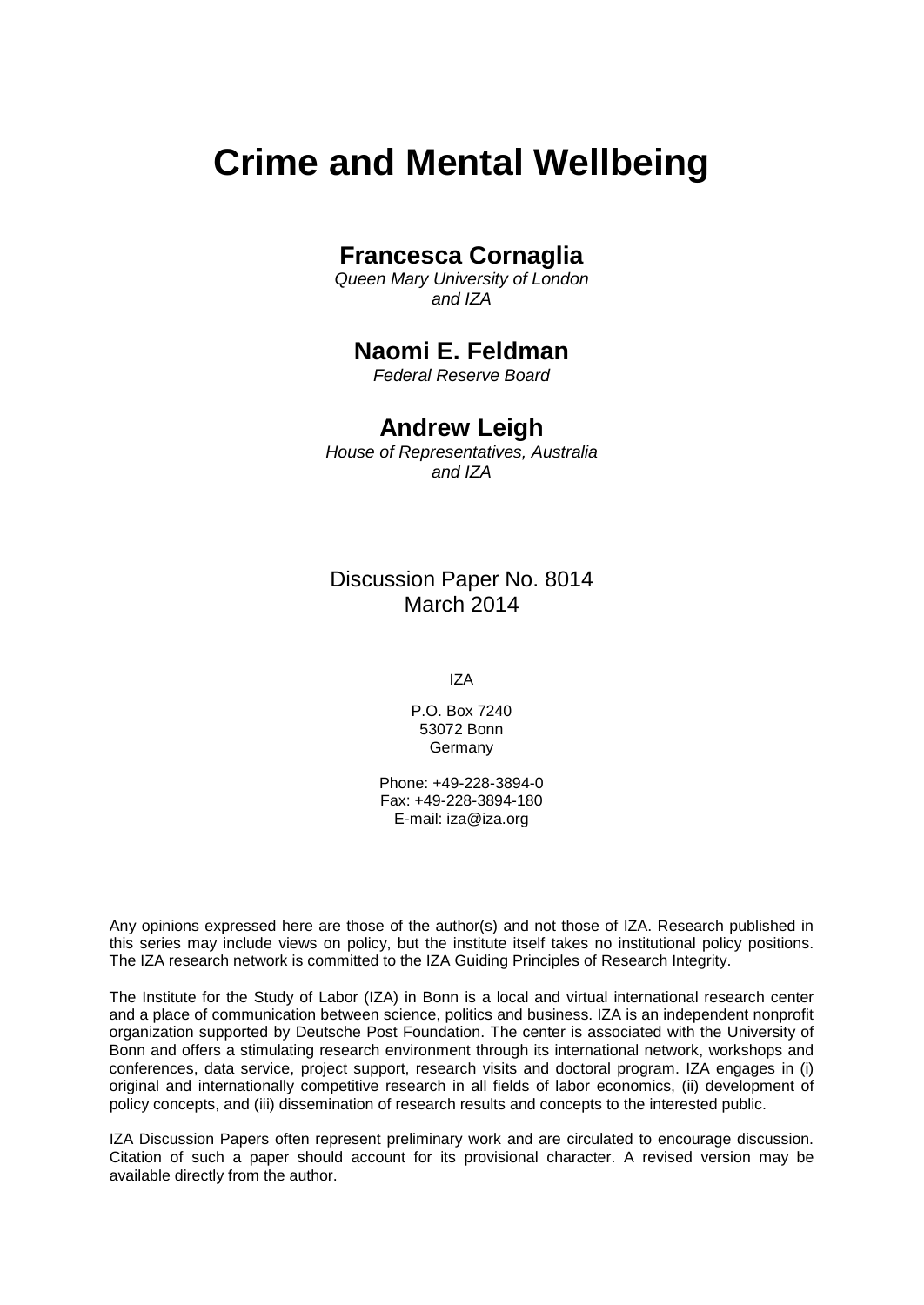IZA Discussion Paper No. 8014 March 2014

# **ABSTRACT**

# **Crime and Mental Wellbeing[\\*](#page-1-0)**

We provide empirical evidence of crime's impact on the mental wellbeing of both victims and non-victims. We differentiate between the direct impact to victims and the indirect impact to society due to the fear of crime. The results show a decrease in mental wellbeing after violent crime victimization and that the violent crime rate has a negative impact on mental wellbeing of non-victims. Property crime victimization and property crime rates show no such comparable impact. Finally, we estimate that society-wide compensation due to increasing the crime rate by one victim is about 80 times more than the direct impact on the victim.

JEL Classification: I31, R28

Keywords: crime, mental wellbeing, neighbourhood effects, non-victims

Corresponding author:

Francesca Cornaglia School of Economics and Finance Queen Mary, University of London Mile End Road London E1 4NS United Kingdom E-mail: [f.cornaglia@qmul.ac.uk](mailto:f.cornaglia@qmul.ac.uk)

\* The authors wish to thank Christian Dustmann, Nicole Au, John Brazier, Deborah Cobb-Clark, Phil Cook, Paul Dolan, Roberto Galbiati, Anthony Harris, Martin Knapp, Emily Lancsar, Sandra McNally, Ceri J. Phillips, and numerous other seminar and conference participants. They also thank the state governments of New South Wales, Queensland, South Australia, Tasmania, Victoria and Western Australia for supplying them with detailed crime data. Funding through the Australian Research Council (LX0775777) and the UK Economic and Social Research Council (grant number: RES-000-22- 1979) is gratefully acknowledged. This paper uses restricted-use unit record file data from the Household, Income and Labor Dynamics in Australia (HILDA) survey. The HILDA Project was initiated and is funded by the Commonwealth Department of Families, Community Services and Indigenous Affairs (FaCSIA) and is managed by the Melbourne Institute of Applied Economic and Social Research (MIAESR). These data are proprietary and belong to MIAESR. Researchers wishing to use it must seek approval from the MIAESR. The authors are willing to offer guidance about the process of seeking approval, and supply their Stata code. The findings and views reported in this paper are those of the authors and should not be attributed to the above individuals, organizations or the Board of Governors of the Federal Reserve. All errors are theirs.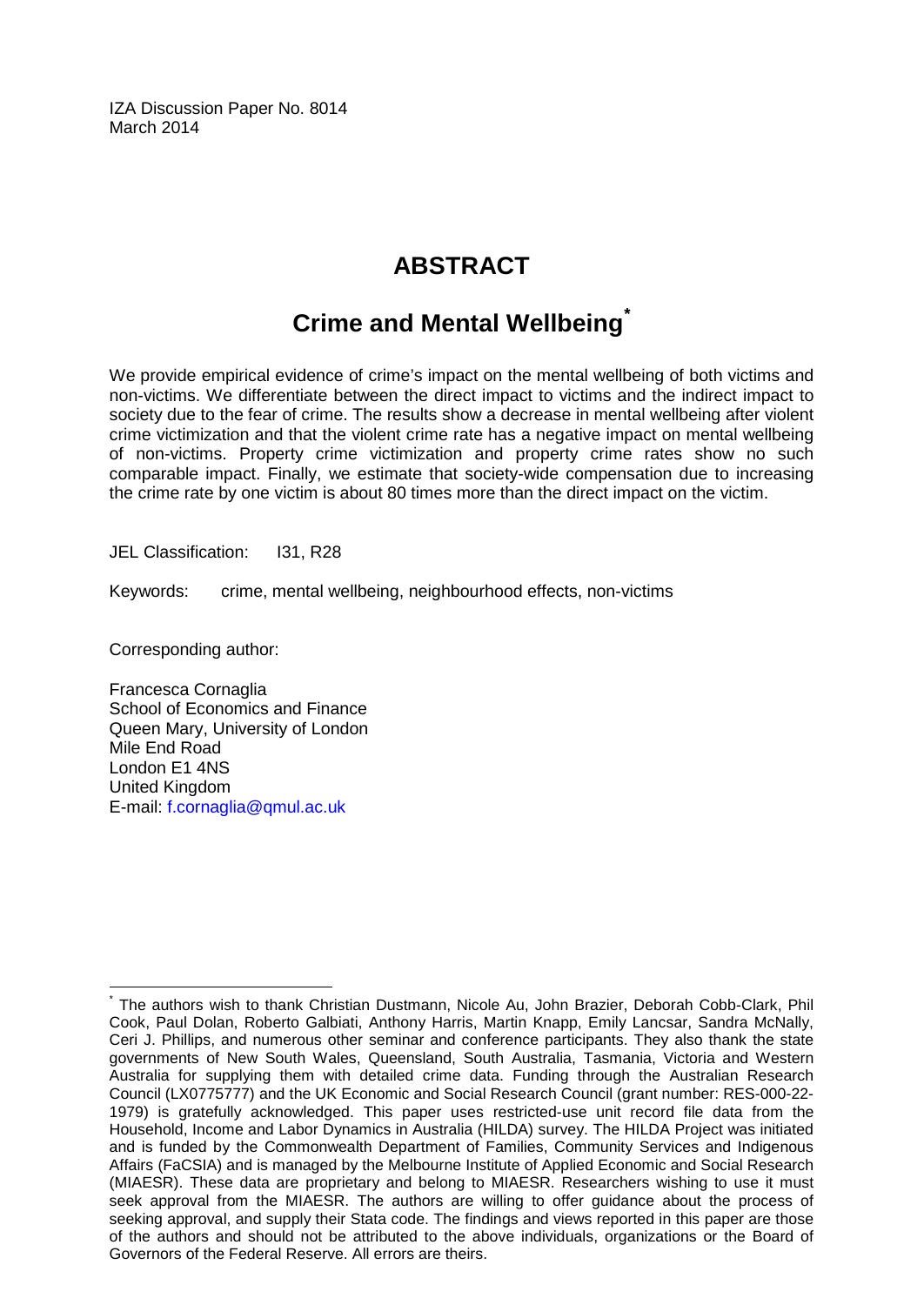#### I. Introduction

In 2006, the US Senate Judiciary Committee heard evidence from two sources on the economic cost of crime. The director of the Bureau of Justice Statistics told the committee that according to victimization surveys, the financial cost of crime to victims and their families is \$16 billion annually. Immediately afterwards, economist Jens Ludwig told the committee that, based on survey respondents' willingness to pay to reduce crime in their communities, the cost of crime to victims is \$694 billion per year. This 40-fold disparity between direct victimization costs and willingness to pay to reduce crime highlights the fact that much of the social cost of crime is intangible and is not suffered by victims, but by nonvictims.

The notion that crime costs to nonvictims may be important is not new. The English jurist and philosopher Jeremy Bentham (1748-1832), provided the example of a man who is robbed on a road. The "primary mischief," wrote Bentham, arise from the physical harm and loss of possessions occurring from the robbery. But the crime also has a "secondary mischief."

"The report of this robbery circulates from hand to hand, and spreads itself in the neighbourhood. It finds its way into the newspapers, and is propagated over the whole country. Various people, on this occasion, call to mind the danger which they and their friends, as it appears from this example, stand exposed to in traveling; especially such as may have occasion to travel the same road."

#### [" *An Introduction to the Principles of Morals and Legislation*," (1781) Ch. XII.6]

What is important about this aspect of crime (which Bentham referred to as "the alarm") is that it affects a much larger number of people than the direct impact would suggest. As Wolff (2005) points out, even if the probability of harm is very low, "the fear can be ever-present for a great number of people, depressing their lives."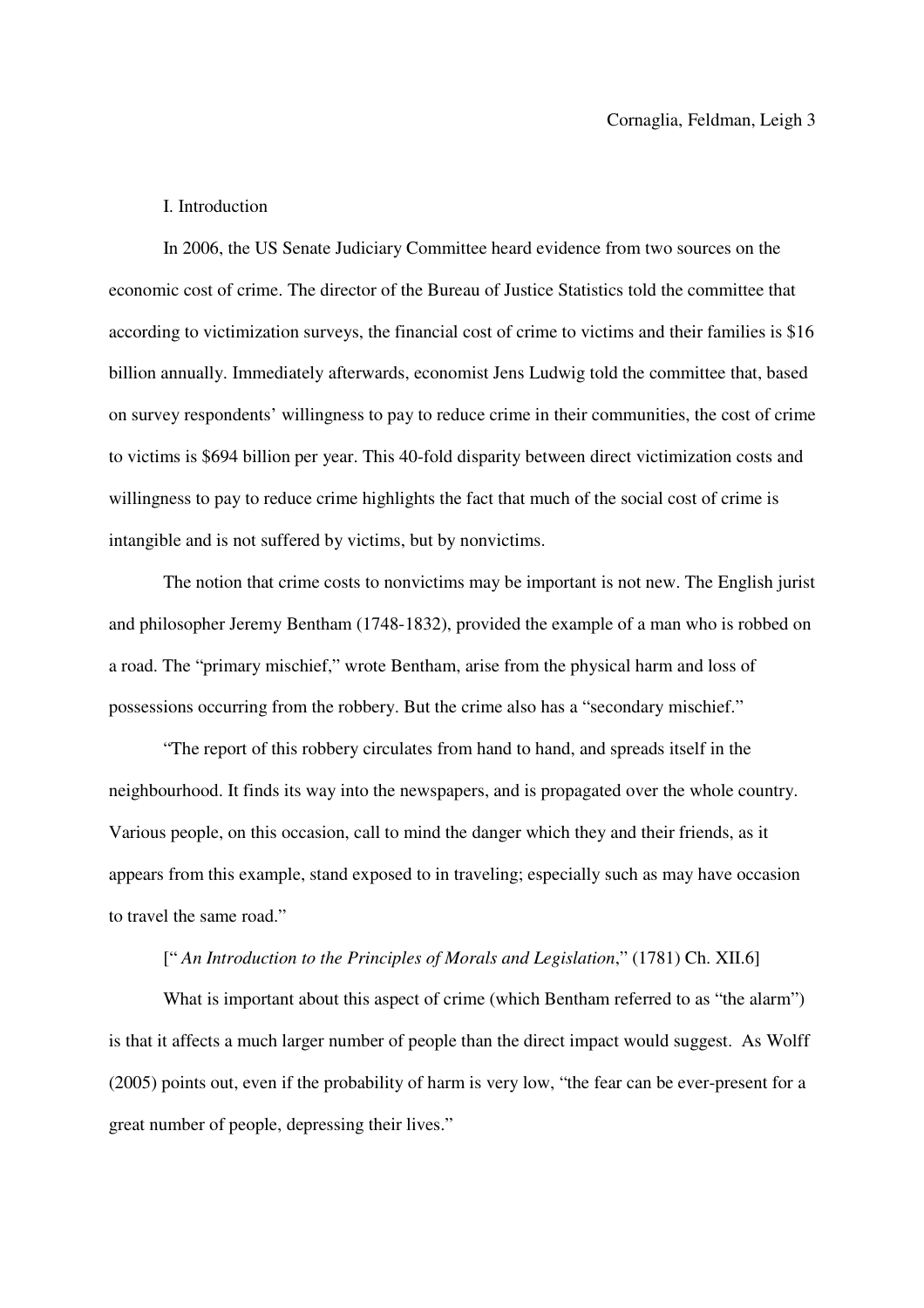In this paper, we provide the first empirical estimates of crime's impact on the mental health of both victims and nonvictims using a unique dataset that allows us to measure the same individual's mental wellbeing over successive years.<sup>1</sup> Because we have data on victimization status, we are able to measure the "direct" impact to victims and the "indirect" impact to victims and nonvictims that occurs through the crime rate. Moreover, we are also able to measure the impact of violent crimes separately from property crimes. Our outcome measure is based on detailed and repeated survey information that allows distinction of different dimensions of mental wellbeing. By matching each individual to detailed local-area crime statistics for various types of crimes, and using repeated information of area criminal activity, victimization and measures of mental wellbeing, we are able to assess the effect that different types of crimes have on the mental wellbeing of victims and nonvictims.

We find that an individual suffers a decrease in mental wellbeing in the immediate three months after violent crime victimization occurs with the largest negative effect of 9.8 percentage points (13 percent) on social functioning – the mental wellbeing measure that captures the ability to perform normal social activities without emotional problems. Overall, the negative effects of victimization are fairly robust across the numerous mental wellbeing measures. The effect generally remains, but is economically and statistically weaker, when we measure the impact of victimization in the four to 12 months prior to interview. Likewise, the violent crime rate has a negative impact on some measures of mental wellbeing for both victims and nonvictims, with the largest effect again on social functioning. Property crime victimization, alternatively, shows no

l

 $1$  To the best of our knowledge, only Dustmann and Fasani (2013), using UK data, have looked at the detrimental impact of exposure to changes in local crime on mental wellbeing of residents. However, they do not distinguish between victims and non-victims.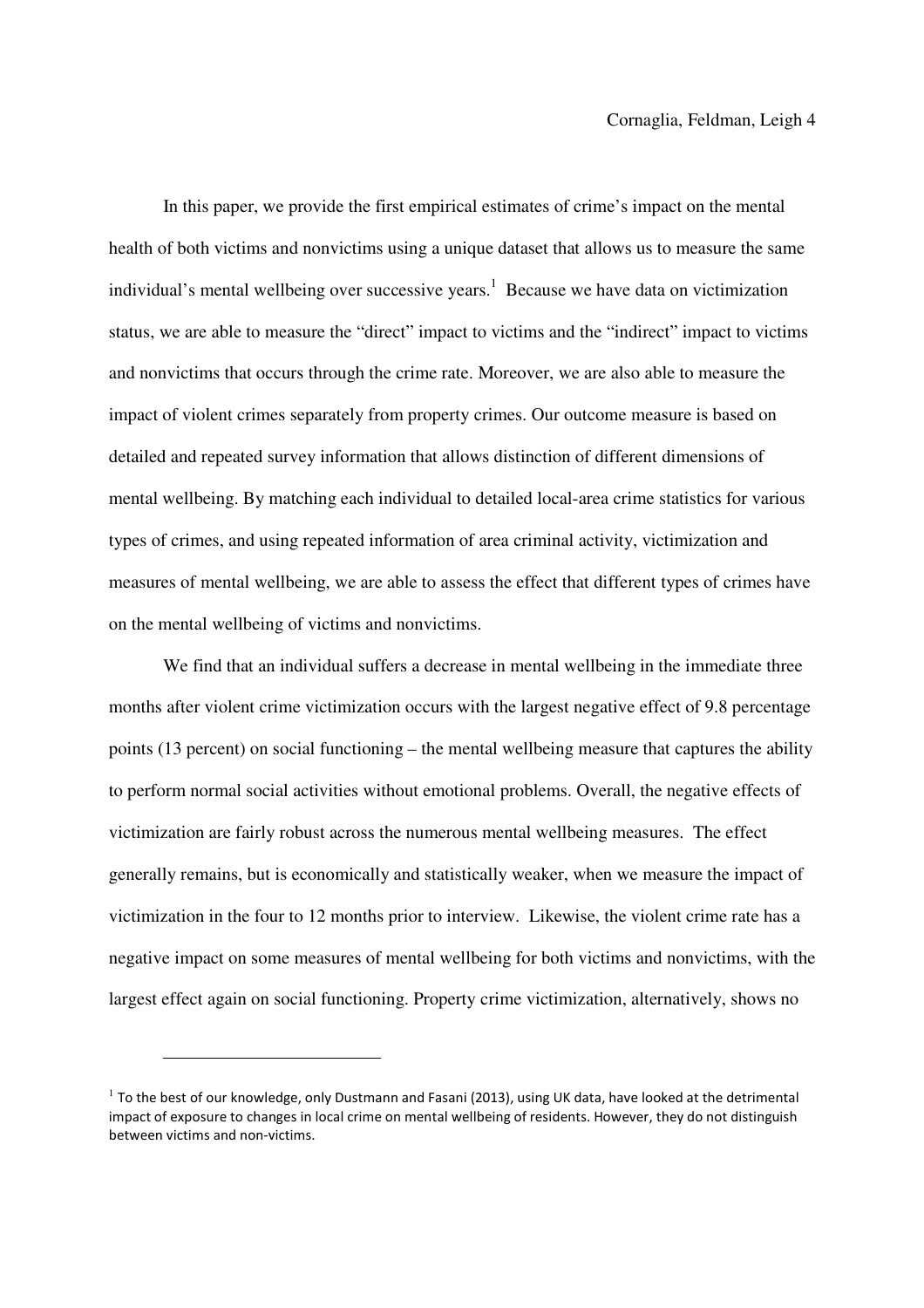statistically significant impact on mental wellbeing once controlling for individual fixed effects. Nor does the property crime rate.

We also find that local area geographic size matters. On one hand, the effect of violent crime victimization is fairly larger and more robust in larger geographic areas while, on the other hand, crime rates have a stronger negative impact on mental wellbeing in smaller geographic areas. We hypothesize that in larger areas, conditional on a particular crime rate, individuals may feel that the odds of being victimized are lower than they actually are and therefore, when it does happen, the impact is all the more severe. Crime rates are more probabilistic. In smaller geographic areas, the recorded crime rate is more likely to represent the actual crime rate where a person lives and accordingly reacts.

Finally, we quantify the dollar value of the benefits from reductions in crime. Two wellknown strategies exist to perform this exercise: an ex post perspective, which focuses on calculating the cost to society of crimes that have already taken place, and an ex ante approach that reflects the willingness to pay (WTP) of the public for a reduction in the risk of crime victimization in the future.

We estimate that the average victim requires ex post compensation of about \$930 Australian Dollars (AUD) and that all local area residents' WTP to reduce crime rate by one victim is \$76,600 AUD.<sup>1</sup> Thus, society wide level ex ante cost is about 80 times more than the direct ex post impact on the victim herself. While the certainty of victimhood is worth paying about \$930 to avoid (in terms of mental wellbeing–there are, of course, other costs that are beyond the scope of our paper), the WTP for small reductions in the risk of victimhood, as captured by the violent crime rate, is smaller for the average individual. Multiplying this amount by the population gives us the "value of a statistical victim" – the amount society would spend to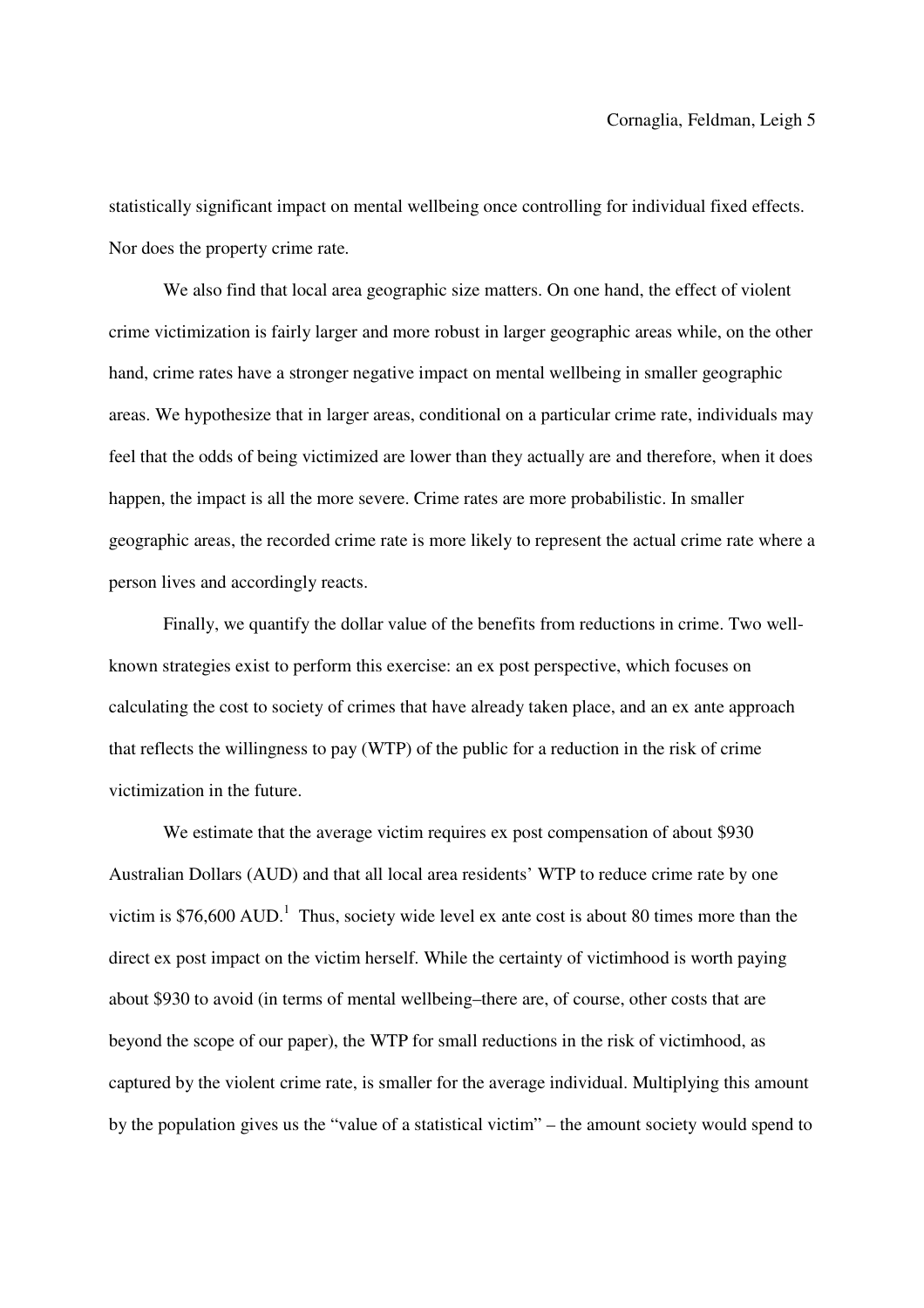reduce the number of victims by one person. This finding is similar in concept to the "value of a statistical life" that Cook and Ludwig (2000) discuss in their book on gun violence.<sup>2</sup>

The reminder of the paper is structured as follows. In Section 2, we present related literature on the topic and in Section 3, we describe the mental health and crime data. In Section 4, we discuss the methodology we follow for our analysis and present the results for both victims and nonvictims in Section 5. Section 6 presents robustness tests and model extensions and Section 7 investigates threats to identification. Section 8 discusses the monetary impact of the loss in mental wellbeing and the final section reviews the implications of our findings and concludes.

#### II. Literature

Our research is related to two distinct literatures. First, a number of studies that look at the effect of neighborhoods on individuals' mental wellbeing show that individuals in disadvantaged neighborhoods tend to have worse mental health outcomes (see, for example, Aneshensel and Sucoff 1996; Schulz et al. 2000; Ross 2000 and 2001; Strafford and Marmot 2003; Strafford, Chandola and Marmot 2007). However, most of these studies lack a convincing research design to establish the causality of any measured relationship. As Propper et al. (2006) point out, it is difficult to know whether these studies reflect the impact of places on people, or merely the correlation between neighborhood choice and mental wellbeing. One way of disentangling this issue is by exploiting some random variation in the neighborhoods where individuals live. Based on the Moving to Opportunity (MTO) experiment, Katz, Kling and Liebman (2001); Kling, Liebman and Katz (2001) and Kling et al. (2004) do just that. Their findings suggest that a primary reason that participants wished to move out of public housing was fear of crime. And indeed, one of the major impacts of receiving a housing voucher to move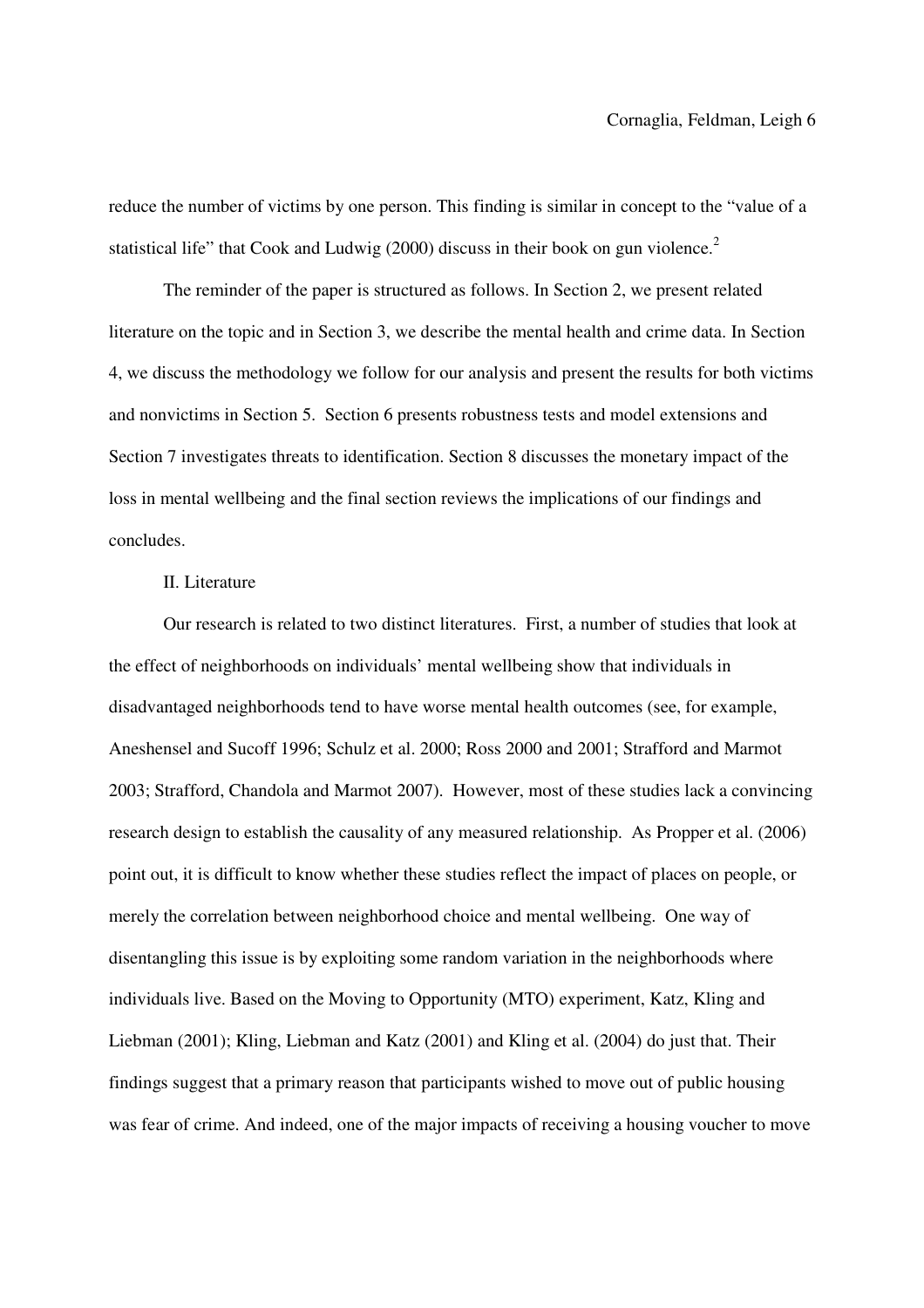into a low-poverty neighborhood was a reduction in crime victimization and improved mental wellbeing. We add to this literature by providing a direct assessment of the effect of victimization status and area crime on mental wellbeing. Although we do not have a randomized experiment, panel data on both mental wellbeing and crime allow us to eliminate sorting effects.

The second literature is a number of economic studies that have attempted to identify the net cost of crime (to victims and nonvictims) by using revealed preference techniques. Assessment of these net costs is particularly important from a policy perspective. One approach has been to look at the effect of changes in crime risk on house prices (Thaler 1978; Schwartz, Susin and Voicu 2003; Gibbons 2004; Linden and Rockoff 2008). The amount that an individual would be willing to pay for a house that reduces the future risk of victimization underestimates the willingness to pay to reduce the overall crime rate in the neighborhood, since the latter also includes the added value that the individual places on a reduction in crime risk to the rest of society. Our approach focuses on the total effect when estimating the impact of reducing crime rates on mental health.

#### III. Background

Our empirical analysis is for Australia. By developed country standards, crime rates in Australia are high. The aggravated assault rate (the most common violent crime) stood at 724 victims per 100,000 individuals in 2000, peaked at a crime rate of 840 in 2007 and has since slightly declined. In comparison, the aggravated assault rate in the United States stood at 324 per 100,000 individuals in 2000 and has been in decline since then.<sup>3</sup> In the 2000 International Crime Victims Survey, covering 17 countries, a higher share of Australians reported that they had been the victim of a crime in the previous 12 months than in any other nation, including the United States (Kesteren, van Mayhew and Nieuwbeerta 2000). Despite that fact that the homicide rate is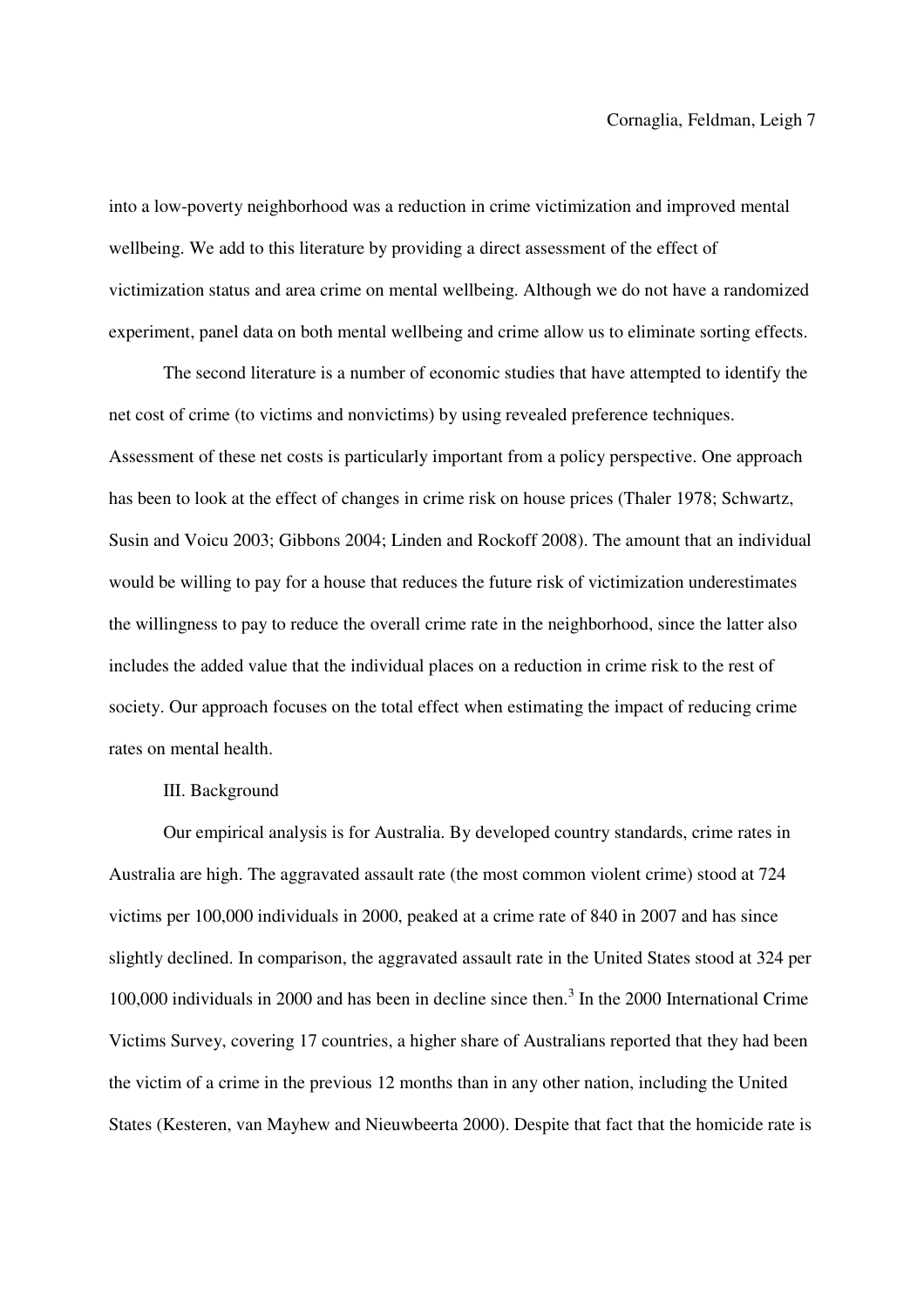lower in Australia than in the United States, these statistics suggest that Australia provides a rich context in which to explore the relationship between crime and mental wellbeing.

#### A. Data on Mental Wellbeing

The data on mental wellbeing, as well as respondents' background information, are drawn from the Australian "Household, Income and Labour Dynamics in Australia" (HILDA) survey, a household-based panel study which began in 2001. Our observation window is from 2002-2006 as the questions on victimization were not asked in 2001. The survey is unique in that it administers in each wave a detailed measure of mental wellbeing, based on the 36-Item Short Form Health Survey (SF-36). Alternative measures of the subjective perception of mental health (for example, the GHQ) perform similarly (Failde, Ramos and Fernandez-Palacin 2000) but the SF-36 has become the most widely used health measure in clinical studies throughout the world.

The SF-36 is a multi-purpose, short-form health survey. It is a generic measure, as opposed to one that targets a specific age, disease, or treatment group and its reliability in terms of internal consistency and stability over time has been tested and found to meet psychometric criteria. These measures rely upon patient self-reporting and are now widely utilized by managed care organizations and by Medicare in the United States for routine monitoring and assessment of care outcomes in adult patients. Because the SF-36 is such a reliable measure of health status, it is commonly used in health economics as a variable in the quality-adjusted life year calculation to determine the cost-effectiveness of a health treatment (see Räsänen et al 2006 for a literature review). The mental health measures in the SF-36 have been used to answer economic questions such as the relationship between mental health and labor market participation (Frijters, Johnston and Shields 2010), between the feeling of safety and mental health (Green, Gilbertson and Grimsley 2002) and between the external environment and mental wellbeing (Guite, Clark and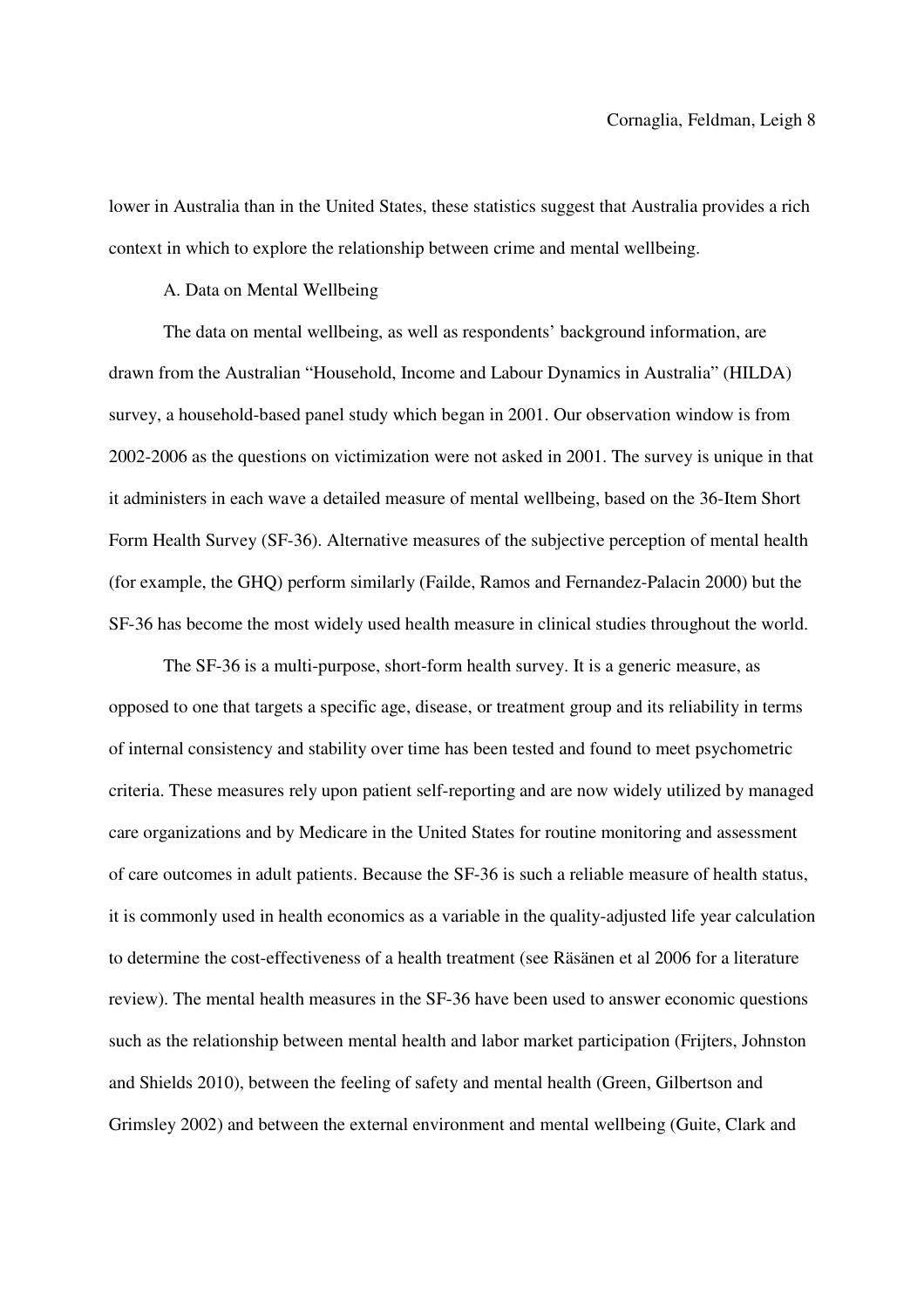Ackrill 2009). However, to our knowledge, no study examines the direct relationship between local area crime and different mental health measures for both victims and nonvictims of crime.

The 36 items can be grouped into two broad sub-groups: "physical health" and "mental health." Within each sub-group, questions are combined to reflect more detailed expressions of wellbeing. Here, we will focus on mental health outcomes (and will later consider the physical measures in robustness tests). The 14 questions that refer to mental health are used to construct four multi-item scales, each of which measures a particular aspect of mental wellbeing. These are: 1. The Vitality scale, a measure of tiredness (constructed using four items); 2. The Social Functioning score (constructed using two items), which picks up the interference of emotional problems with normal social activities; 3. The Role Emotional scale (constructed using three items), a measure of the difficulties with daily activities because of emotional problems; and 4. The Mental Health scale (constructed using five items), a measure of nervousness and depression.

These scales can be aggregated into a summary measure of mental wellbeing - the Mental Component Summary (MCS) - using a standard scoring algorithm. As the different measures capture various symptoms, for the purpose of our study, these are likely to pick up different types of disturbances that may be caused by crime incidents. Unsurprisingly, they are highly correlated. Excluding the summary measure that is correlated with the four measures mechanically, the correlations among the four measures range from .47 (between Role Emotional and Vitality) to .68 (between Mental Health and Vitality).

The top panel of Table 1 provides definitions of the lowest and highest possible scores of the four SF-36's mental health scales and reports the means and standard deviations of each of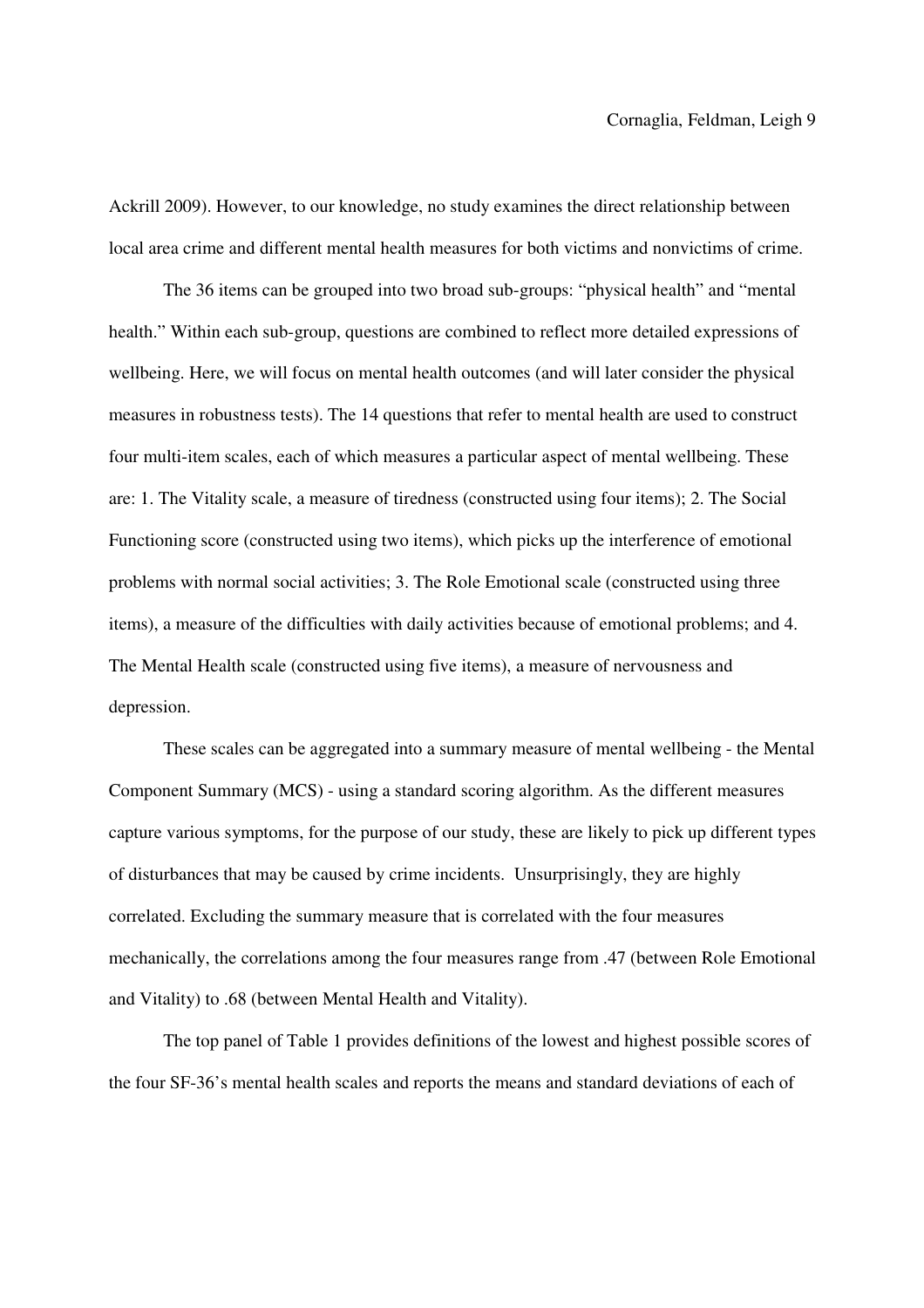the measures. Most of the variation in the data is cross sectional, though, roughly a quarter of the variation is within an individual over time.

#### B. Data on Crime

Local area crime statistics are tabulated at the Local Government Area (LGA) level. LGAs in Australia are the third and lowest tier of government, administered by the states and territories, which, in turn, are beneath the Commonwealth or federal tier. Unlike the US or the UK, there is only one level of local government in all states, with no distinction such as counties and cities. We separately approached each state and territory government to request crime data. In some cases, this involved filing requests under the relevant Freedom of Information Acts, although these really served only to prompt the relevant data-holders, and ultimately none of the data were obtained in this manner. Eventually, we were able to obtain data for seven of the eight states and territories, covering 99 percent of the Australian population. Since the states do not apply a uniform crime classification system, we recoded crimes into 16 categories using the Australian Standard Offence Classification (ASOC), though, throughout the paper, our results are based on further aggregating these categories into violent and property crime.<sup>4</sup>

With the restricted use version of the HILDA dataset (which contains information on the respondent's postcode and the date of interview), we are able to match each individual to the crime rate in their local government area during the 12 month period before answering the questionnaire. In addition, the survey interviews individuals in each wave about whether they have been victims of crime, which allows us to distinguish the responses of victims and nonvictims.

In the bottom panel of Table 1, we present summary statistics on crime rates for the years 2002 - 2006. We distinguish between property crimes and violent crimes - a distinction which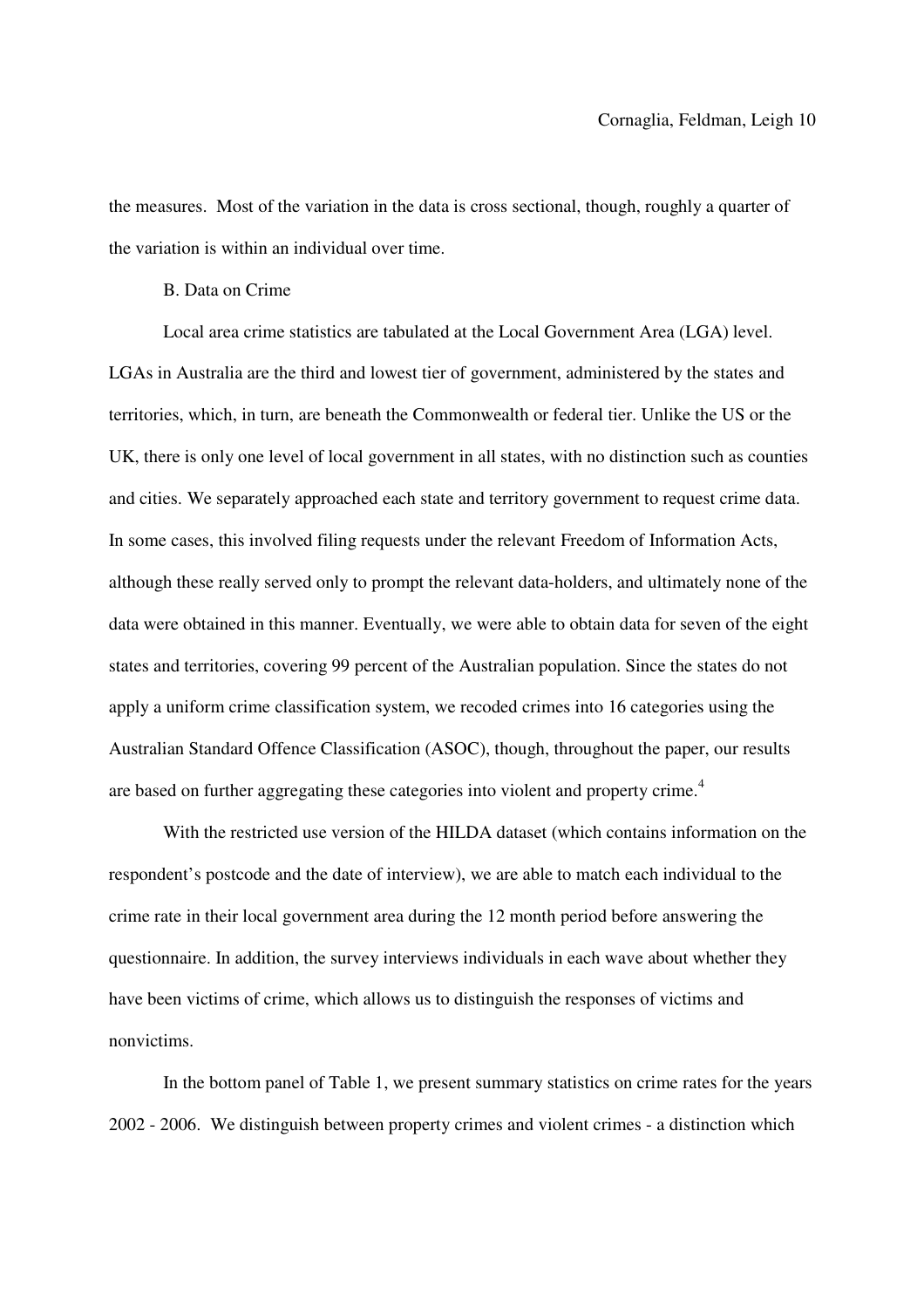we will follow in our empirical specifications. Violent crimes include homicide, assault, sexual assault, abduction and robbery. Property crimes include burglary and theft. Crime rates represent the crime incidents per 100,000 individuals in Australian metropolitan areas in the 12 months prior to the interview date.<sup>5</sup> As the first row shows, the average violent crime rate in our data is 921 incidents per 100,000 individuals and 90 percent of the variation in crimes rates is across individuals that derives from differences in interview date and LGA. The remaining 10 percent is within individual over time. Property crime shows more variation at the individual level where 17 percent derives from changes within individual over time and the remaining 83 percent reflects cross sectional variation. While not shown in this Table, property crime fell quite considerably over 2001-2006.<sup>6</sup> The criminology literature has not reached a consensus on the factors that explain this drop, though possible explanations include changes in the age structure, shifts in heroin supply, reduced availability of firearms, and improved antitheft devices in new motor vehicles (see, for example, Moffatt and Poynton 2006; Brickell 2008). Violent crime shows no such pattern.

The next four rows of Table 1 present the fraction of respondents that were victimized during the quarter before the interview and/or during the two to four quarters prior to the interview. Roughly 0.6 percent of our observations are violent crime victimization incidents within the previous quarter. Another 1.1 percent are victims two to four quarters before the interview. Property crime is more prevalent with 2.1 percent of individuals having suffered a property crime in the previous quarter and another 3.9 percent in the two to four quarters before the interview. The identifying variation for these variables is roughly equally divided between cross-section and time and the crime rate from these self-reported surveys is of a similar magnitude to police-reported crime rates.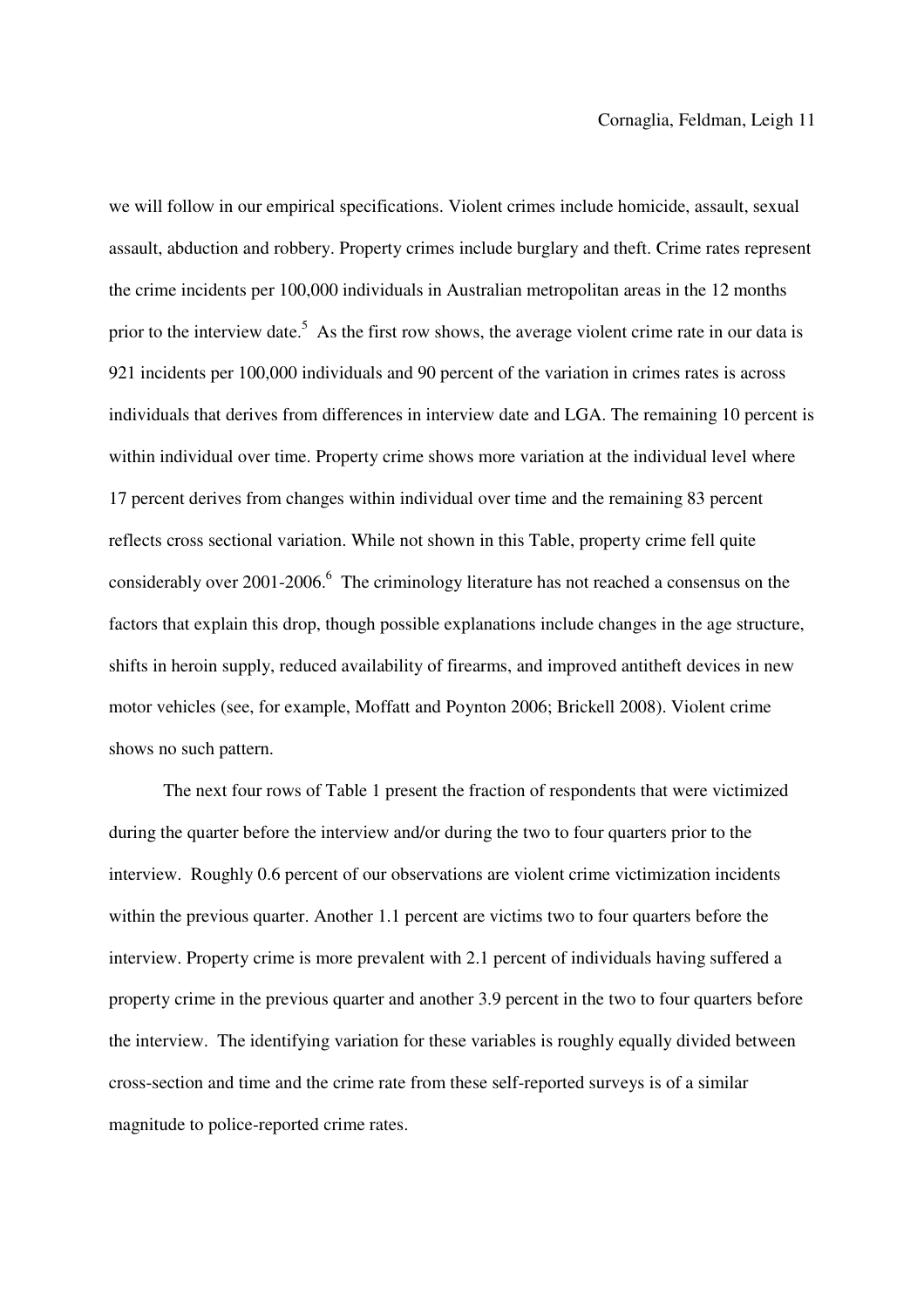#### C. Data on Individual Characteristics

In Table 2 we summarize the individual characteristics of the respondents in our data, where we report in the first column means and standard deviations for individuals in the sample that are never victimized. We then distinguish between those who are victims of violent or property crime (not necessarily mutually exclusive) at some point during 2001 - 2006. For the last two columns, all demographic and mental health measures apply to pre-victimization periods, that is, using only the data prior to becoming a victim as we consider mental health endogenous to victimization status.

The Table entries suggest that, generally speaking, nonvictims and victims differ on a number of dimensions. Nonvictims are more likely to be older, have children between 5 - 24 and are less likely to move out of their LGA. When breaking victims down into violent and property it becomes clearer that victims of violent crimes differ much more from nonvictims than do victims of property crimes. This is particularly true for the mental wellbeing variables. Victims of violent crimes have, on average, lower mental wellbeing. We can also see that there are significant differences between the two types of victims. Victims of violent crimes are younger, less educated, have fewer children and lower mental and physical wellbeing than victims of property crimes. This table illustrates the importance of controlling for demographics in the empirical analysis as well as focusing on changes in mental health rather than cross-sectional differences.

Our analysis also accounts for other time-varying characteristics known to affect mental wellbeing: the local area unemployment rate, local area average total income, and the share of rainy days. The unemployment rate is included in order to capture the possibility that local economic booms or busts may affect both crime and mental wellbeing (see, for example,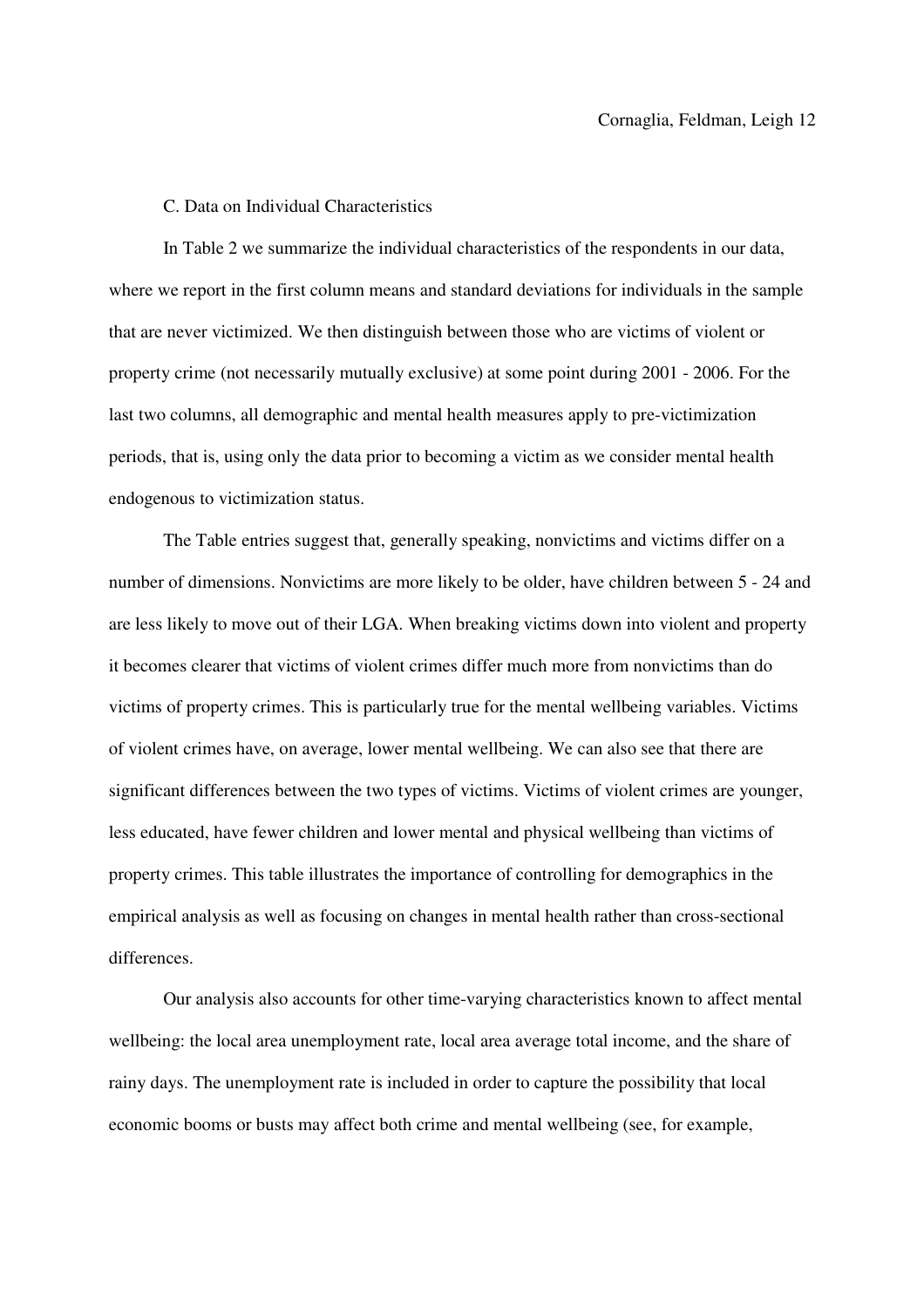Kapuscinski, Braithwaite, and Chapman 1998; Raphael and Winter Ebmer 2001). Average incomes may capture degrees of financial stress as well as being correlated with crime. Finally, the number of rainy days is included on the basis that good or bad weather may have a direct impact on both crime and mental wellbeing (see, for example, Cohn 1990; Jacob, Lefgren, and Moretti 2007). The unemployment rate and rainy days are measured over the same period as the crime rate (the 12 months prior to the interview) whereas average income is measured over the calendar year due to data availability.<sup>7</sup> As Table 2 shows, both property and violent crime victims live in LGAs with higher unemployment, lower average earnings, and higher violent and property crime rates.

#### IV. Empirical Methodology

In our analysis, we concentrate on individuals living in metropolitan Australia, such as Sydney, Melbourne, and Canberra as nearly all variation in crime rates is derived from urban areas. Since Australians mainly live in cities, by restricting the analysis to metropolitan areas, we use around 67 percent of the overall Australian population and 63 percent of our data. The typical respondent in our survey lived in an LGA with a population of approximately 215,000 people (the interquartile range is 95,000 to 945,000 people). The total number of LGAs in our analysis is 110.

Our estimation equation is given by

(1) 
$$
M_{irt} = \alpha_0 + \beta_1 V C_{irt}^{q_1} + \beta_2 V C_{irt}^{q_{2-4}} + \beta_3 P C_{irt}^{q_1} + \beta_4 P C_{irt}^{q_{2-4}} + \beta_5 V C R_{irt} + \beta_6 P C R_{irt} + \gamma_1 X_{it} + \gamma_2 Z_{rt} + T_t + \alpha_i + L G A_r + \varepsilon_{irt}
$$

where  $M_{int}$  is the mental wellbeing index of individual i in area r in interview year t.  $VC^{q_1}$  and  $PC^{q_1}$  are binary indicators equal to one, zero otherwise, if individual *i* has been a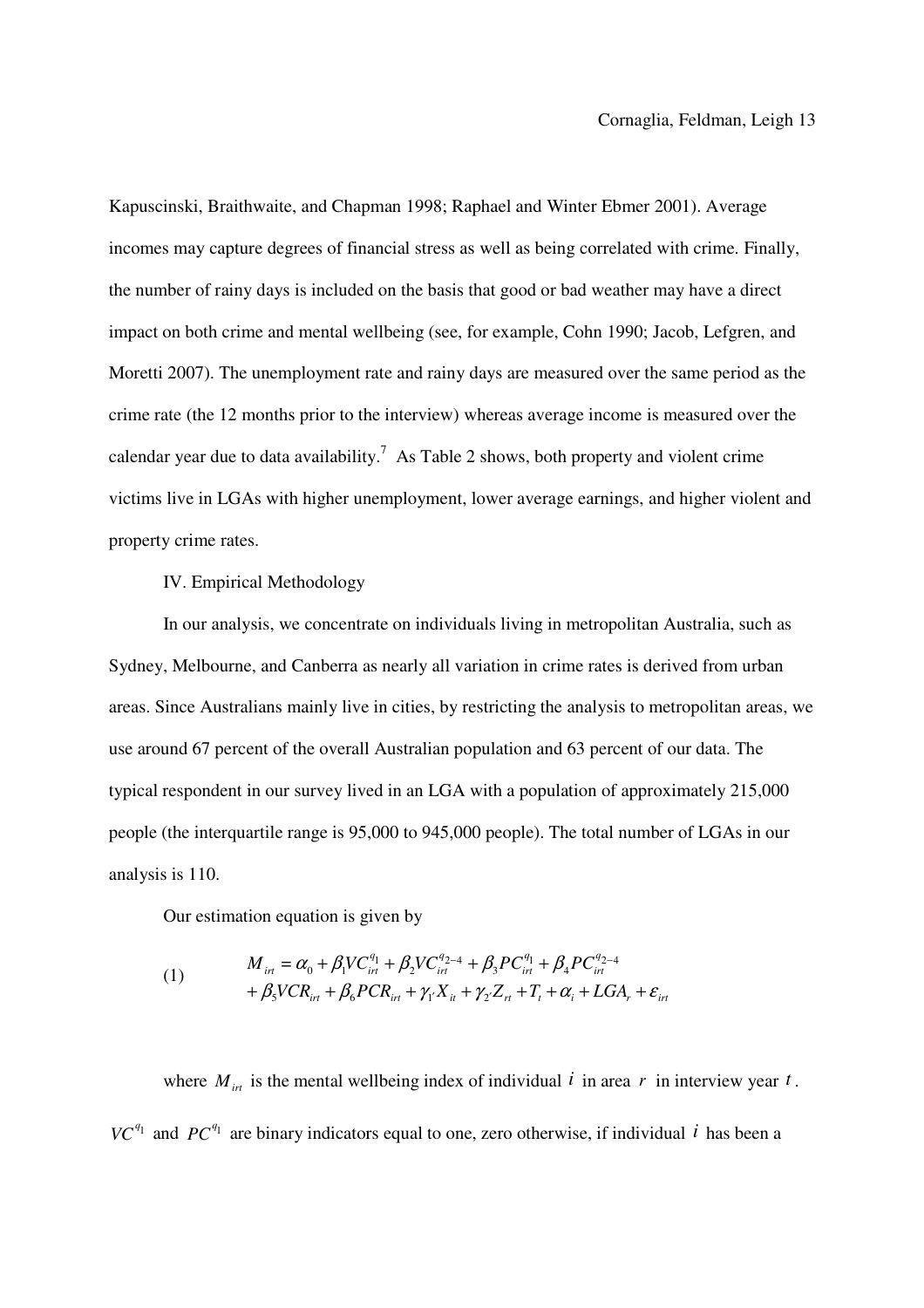victim of a violent or property crime during the quarter (3 months) prior to the interview. Thus, while both the mental health index and the victimization variables are both indexed by time  $t$ , it should be clear that there is a built in lag for the victimization variables, crime and other relevant variables. Similarly,  $VC^{q_{2-4}}$  and  $PC^{q_{2-4}}$  are binary indicators equal to one if the individual has been a victim of a violent or property crime two to four quarters prior to the interview, respectively. We view  $VC^{q_1}$  and  $PC^{q_1}$  as capturing the more immediate impacts of victimization whereas  $VC^{q_{2-4}}$  and  $PC^{q_{2-4}}$  capture longer run results. The variables  $VCR_{int}$  and  $PCR_{int}$ represent the violent and property crime rates in the 12 months prior to the interview date.  $X_i$ are individual characteristics as previously described: age, age squared, sex, education, number of children and binary indicators for month of interview,  $Z$  consists of the LGA level time varying characteristics of the number of rainy days, the unemployment rate and the log of average earnings.  $T_t$ ,  $\alpha_i$  and  $LGA$ , represent time, individual and area fixed effects, respectively and  $\varepsilon_{irt}$  represents the idiosyncratic error term.<sup>8</sup> Our preferred estimation is by individual fixed effects estimation and standard OLS is provided for comparison. Standard errors are clustered by LGA.<sup>9</sup>

#### V. Results

#### A. Victimization

Table 3 presents the results for each of the five measures of mental wellbeing. The odd numbered columns present results from the OLS models and the even numbered columns present the individual fixed effects models. Consider the first row. Generally speaking, the estimates show that victimization within a quarter prior to interview is strongly and significantly related to a deterioration of mental wellbeing for all mental categories we consider here. For instance, to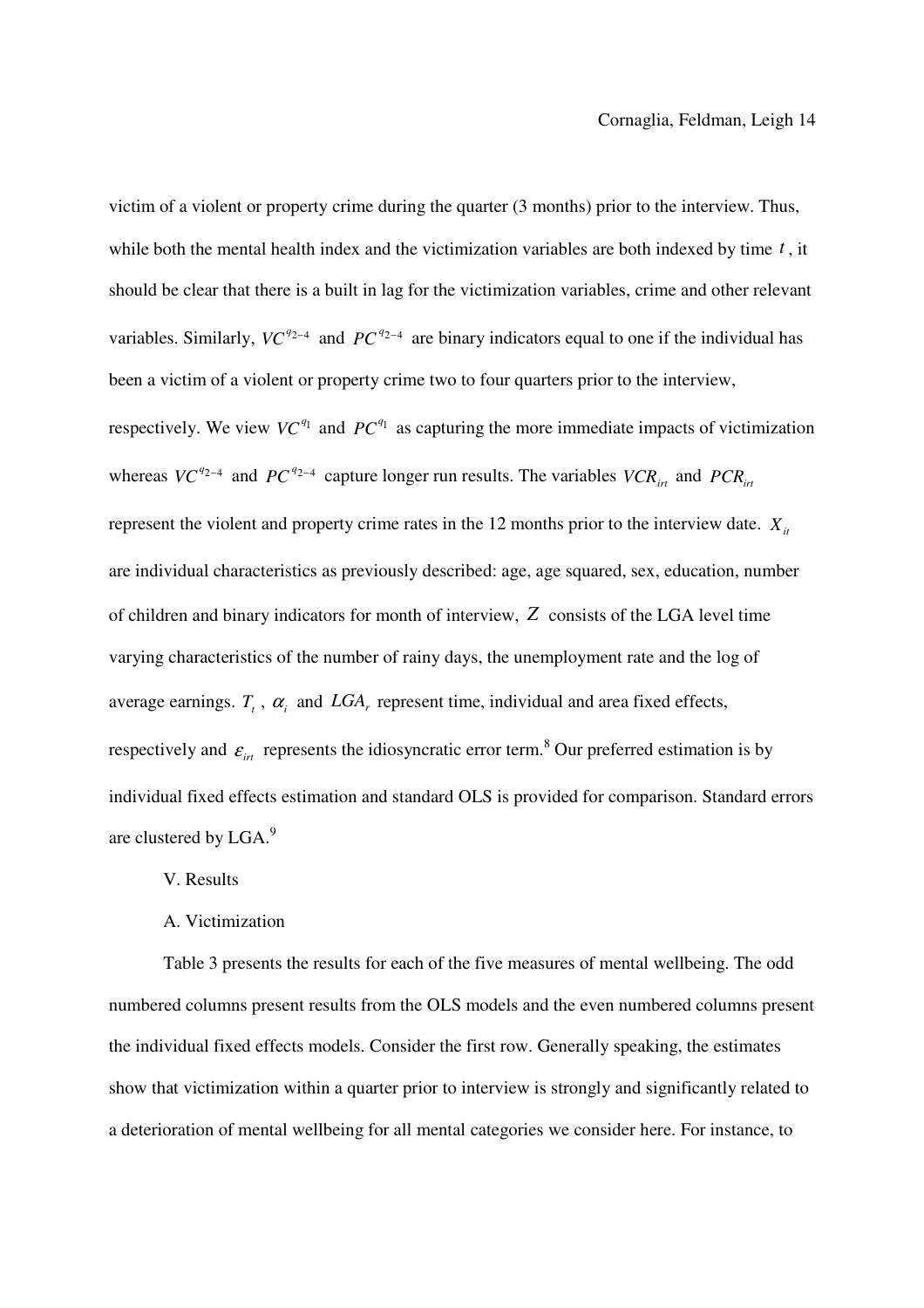have been a victim of a violent crime is associated with a mental health outcome (measured by the Mental Component Summary Measure - MCS) that is about 8.4 percentage points (or 19 percent when evaluated at the mean ) lower in the OLS specification and 3.3 percentage points (or 7.5 percent when evaluated at the mean) lower in the fixed effects specification. The OLS estimates are likely biased as victims of crime are arguably a selected subgroup with larger mental health issues. The estimated associations of crime with the four mental health scales that make up the mental component summary measure (Vitality, Role Emotional, Social Functioning and Mental Health) are generally even larger (columns 3 - 10). All results are significant at the one percent level with the exceptions of Vitality (FE specification) that is significant at the ten percent level and Role Emotional (FE specification) that is not statistically significant. In particular, focusing on the fixed effects specifications, the effects of victimization are largest for social functioning where the reduction is 9.8 percentage points (or about 13 percent) in the quarter after victimization. According to literature in psychology, the largest impact of victimization on mental health is reflected in the tendency of victims towards avoidance (see for instance Kilpatrick and Acierno 2003). This may be in the form of behavioral or cognitive escape from thoughts, feelings, individuals, or places associated with the trauma, as well as the experience of feelings of detachment, and restricted affect. This tendency towards increased avoidance is in our data best captured by the social functioning measure of mental wellbeing. This scale tells us how well the victim can perform normal social activities without interference due to emotional problems.

The longer run impacts of victimization are less straightforward. Focusing on the FE specifications in the second row (victim of violent crime in 4 - 12 months before the interview date), at best the results are significant at 10 percent and are fairly smaller in magnitude than the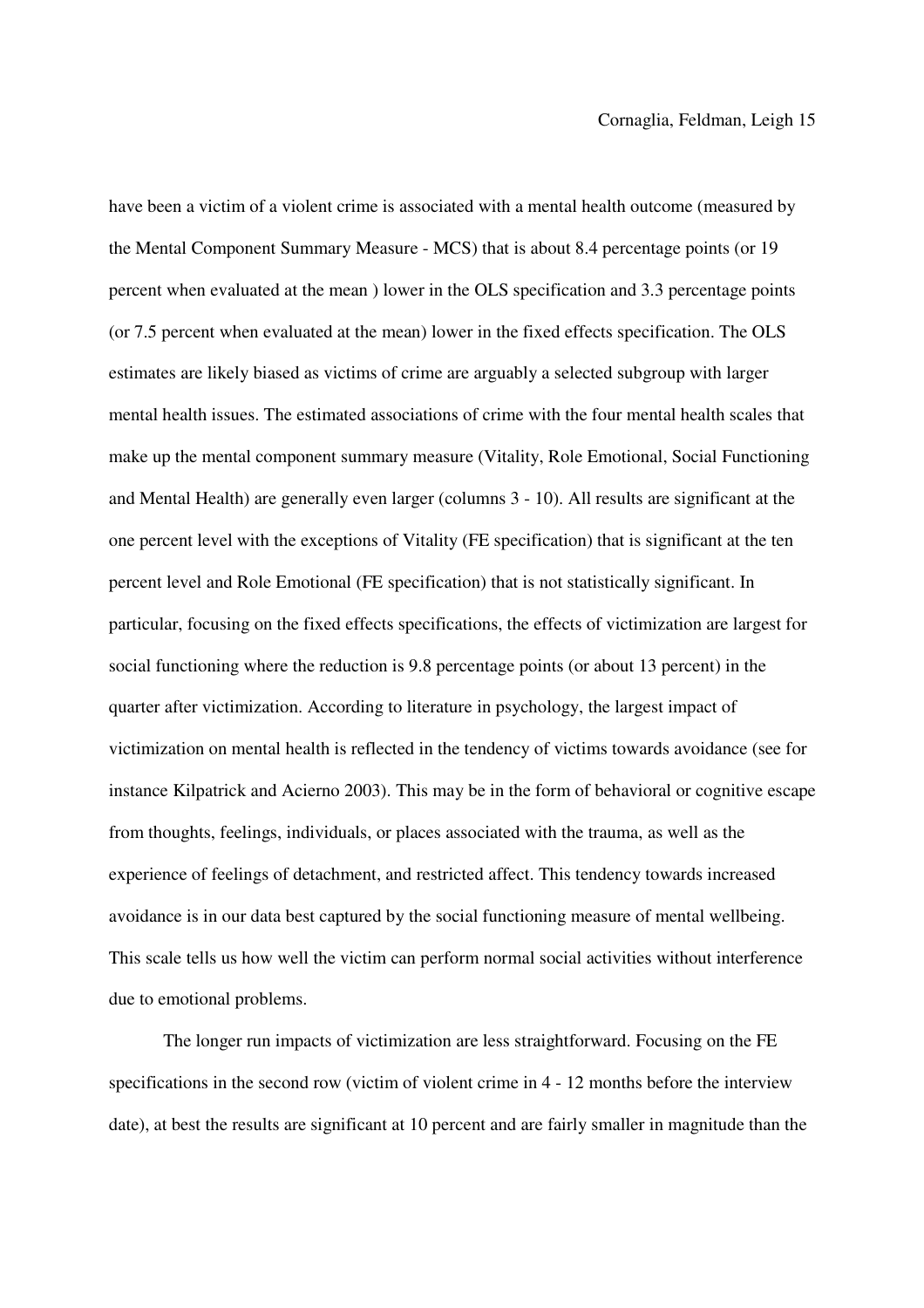corresponding coefficient in the row above. For example, the estimated coefficient for MCS (column 2) drops from -3.3 percentage points to -1.3 percentage points. These results suggest that violent crime victimization has an immediate impact on mental health that is fairly large but this impact dissipates fairly quickly after a quarter. One particularly interesting result is that mental health (column 8) is the one measure that is significant in the quarter prior to interview but not in the 4 - 12 months prior to interview, conditional on the former being significant. Based on this, it appears that feelings of depression (what the Mental Health measure captures) are shorter lived that those areas of mental wellbeing that involve interaction with society (aspects of which the three remaining measures capture).

In contrast to the violent crime victimization results, the effect of being a victim of a property crime on mental wellbeing is smaller across all specifications and statistically weaker. Once we control for individual fixed effects, there is no statistically significant impact of being a victim of a property crime on mental wellbeing. This holds for both the immediate quarter prior to interview as well as longer lags.

#### B. Interpretation of the Magnitudes

Overall, the effect of violent crime victimization on mental wellbeing is fairly large when we compare it to other events that impact mental wellbeing that we included as controls in our regressions. For example, the effect of accomplishing a low level of education $10$  is associated with 1.03 percentage points (unreported) lower MCS compared to those who achieve at least a bachelor degree–roughly one-third the impact of violent crime victimization. If the number of rainy days were to increase from zero to 100 percent, MCS would be estimated to be 1.86 percentage points lower (unreported)–still only just more than half the impact of violent crime victimization in the previous quarter. Another way of conceptualising the size of the effects we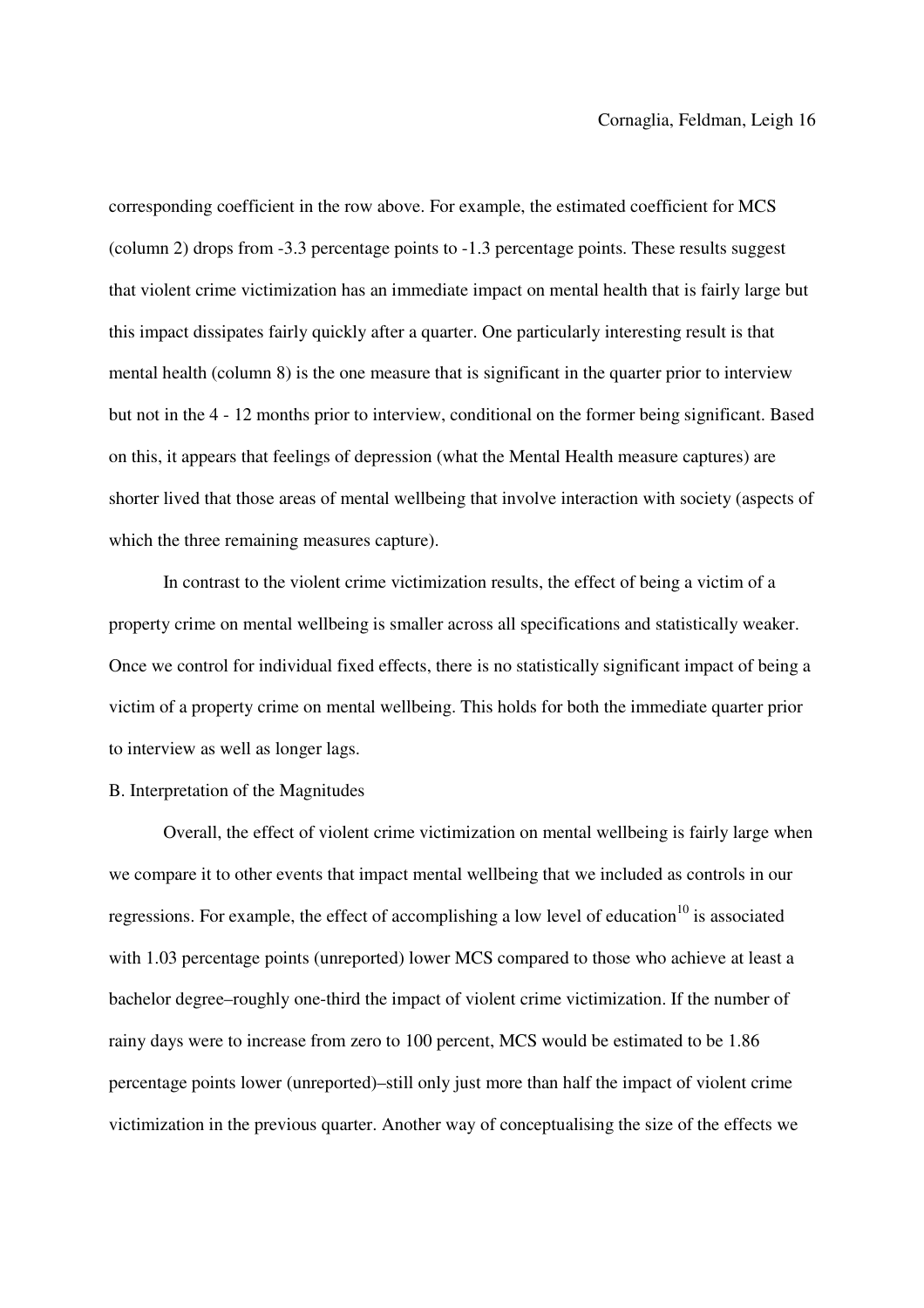observe is to compare them with the impact on mental wellbeing for New Yorkers of being explosed to the September 11 attacks. Comparing our results with those of that of Adams and Boscarino (2005), we estimate that the effect of falling victim to a violent crime is 2 1/2 times larger than each unit increase in exposure to the September 11 attacks on New York City.<sup>11</sup>

#### C. Crime Rates

We next consider the impact of crime rates on mental wellbeing. Violent crime rates show a fairly consistent and robust negative effect on mental wellbeing (with the exceptions of the fixed effects estimations for Vitality and Mental Health). An increase of one unit in the crime rate (equivalent to one more victim in an LGA with population of 100,000) is associated with a .0021 and .0015 percentage point decline in MCS in the OLS and fixed effects specifications, respectively.<sup>12</sup> Overall, the OLS results are larger with higher statistical significance. Again, this difference may be partially explained by sorting. Individuals may sort according to their mental well-being and this may be correlated with area characteristics such as crime rates. If we treat this problem as simply one that affects the levels of mental wellbeing then controlling for individual and LGA fixed effects will correct the endogeneity problem.<sup>13</sup> In contrast to these results, the effect of property crime on mental health is economically and statistically zero.

For an alternative interpretation of the crime rate results, we calculated the normalized versions of the crime rates and used those instead of the level crime rates in a regression where all other variables remained the same. The estimated results of the two crime rate variables are presented below the line. As is expected, statistical significance is not impacted by the transformation but the normalization allows us to measure the impact of a one standard deviation change in the crime rates on mental wellbeing. Increasing the crime rate by one standard deviation is associated with .86 percentage points lower MCS (column 2), 2.08 percentage points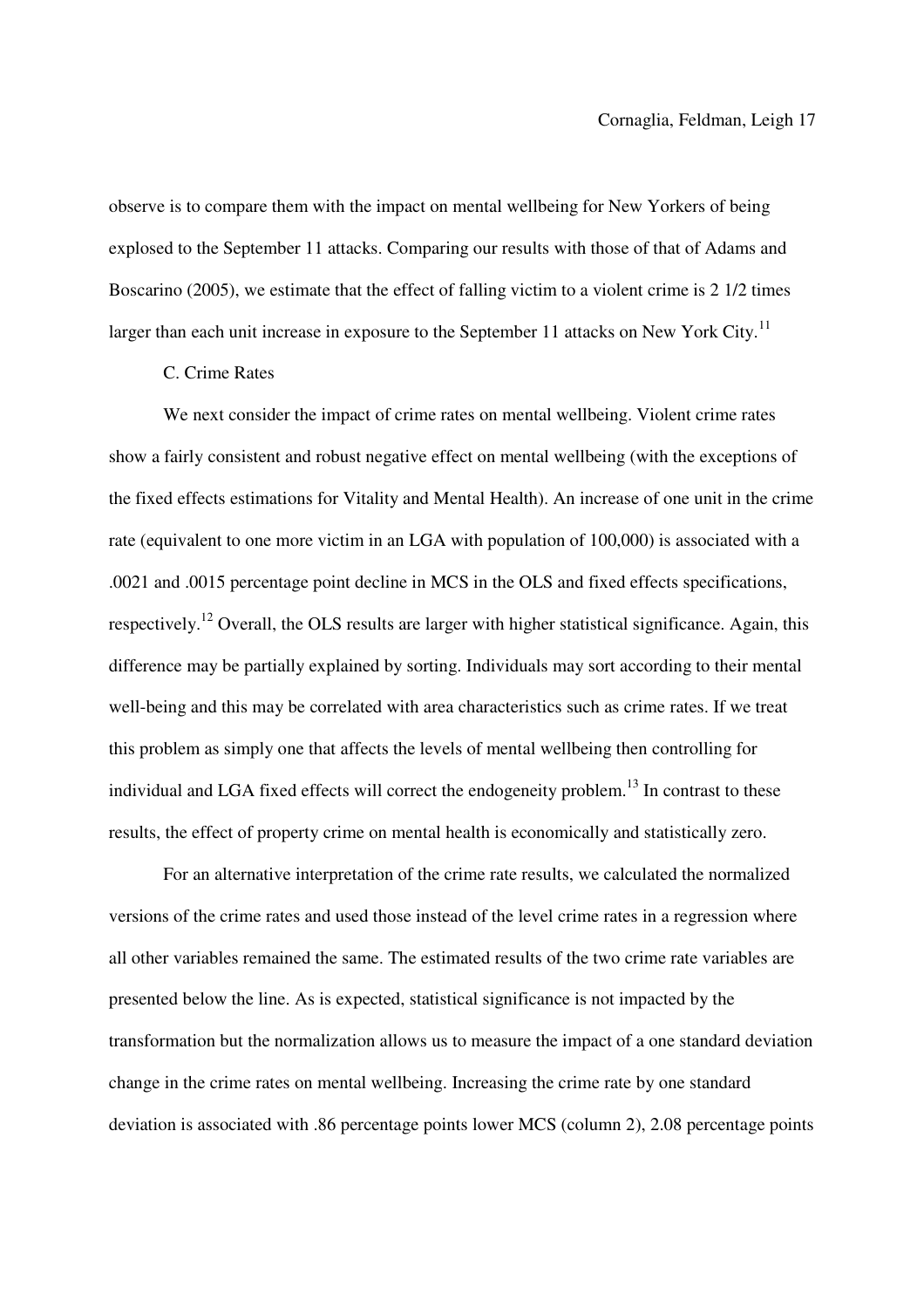lower Social Functioning (column 4), and 2.64 percentage points lower Role Emotional (column 8). We calculate that a two standard deviation increase in the violent crime rate has roughly the same effect on MCS over the course of a year as does violent crime victimization (where we calculate the effect of violent crime victimization over the course of a year as the weighted average of the two estimated victimization coefficients). As before, property crime shows no such similar impact on mental wellbeing.

Finally, we note that we also estimated an expanded model where we allowed the effect of crime rates on mental wellbeing to differ between victims and nonvictims (by including interaction terms). The results across the board showed that the estimated coefficients on the interaction effects were economically small and not statistically significant at conventional levels.<sup>14</sup> Thus, after conditioning on victimization status, we do not reject the hypothesis that crime rates themselves impact the mental health of victims and nonvictims alike.

VI. Extensions of the Baseline Model and Robustness Tests

Crime rates are defined at the local government area but due to heterogeneity in the geographic size of LGAs, one may imagine that the impact of crime rates may very well depend upon variation within an LGA. More precisely, the crime rate in a LGA captures the average of crime rates in smaller neighborhoods within the LGA. The larger the geographic size of the LGA, the more the average may be less representative of the actual crime rate where a person lives. Thus, LGA level crime rates may not reflect the reality of day-to-day existence for an individual as the size of the LGA grows. A literature in psychology has stressed the important role played by the perception of the level of violence on mental health. Building upon this, sociological literature has stressed that in order to understand the effect of the fear of crime on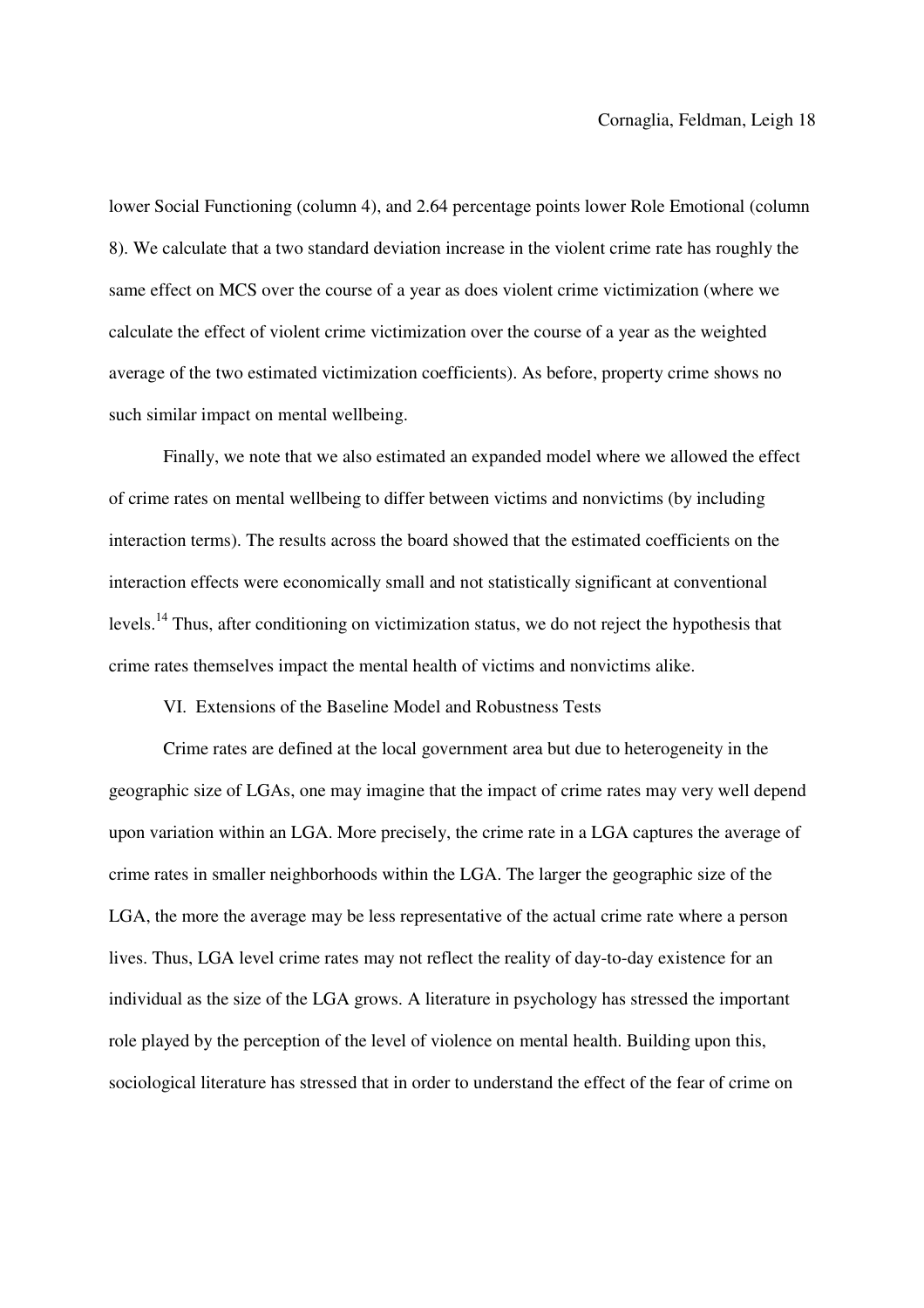anxiety it is not enough to know who individuals are (looking at observable characteristics) but, rather, to account for the characteristics of the area where they live (Pain 2000; Smith 1987).

Due to data constraints, we cannot capture the within-LGA variation in "very" local crime rates. However, under the assumption that smaller LGAs are likely to have less internal variance in crime rates we can break the data into two groups–those below the median LGA size and those above. Doing this, we repeated our fixed effects analysis for each of the five mental wellbeing measures with results presented in Table 4. The table reveals an interesting pattern. When we consider the first five columns (below median area), the statistically significant negative effect of victimization on mental health that we saw in Table 3 nearly completely disappears. The one exception is social functioning where the effect is negative and significant at the five percent level for victimization in the previous quarter (column 2, row 1). On the other hand, the second five columns (above median area) show an effect of victimization on mental wellbeing that is comparable to that found in Table 3. We hypothesize that larger geographical areas may make residents feel artificially safe even conditional on the crime rate. Because residents may mentally minimize the true risks of victimization, when it does occur the effect is particularly acute. This being said, while there appears to be noticeable statistical difference between LGAs above and below the median size, many of the point estimates are similar in magnitude. We tested whether each estimated coefficient in the "Below Median" regressions (columns 1-5) was statistically different from its counterpart in the "Above Median" regressions (columns 6-10). For the most part, there is no statistical difference between the coefficients with the exception of the estimated coefficients on the violent crime victimization two to four quarters prior to the interview ( $VC^{q^2-4}$ ) variables and similarly for property crime victimization ( $PC^{q^2-4}$ ) for MCS and Social Functioning.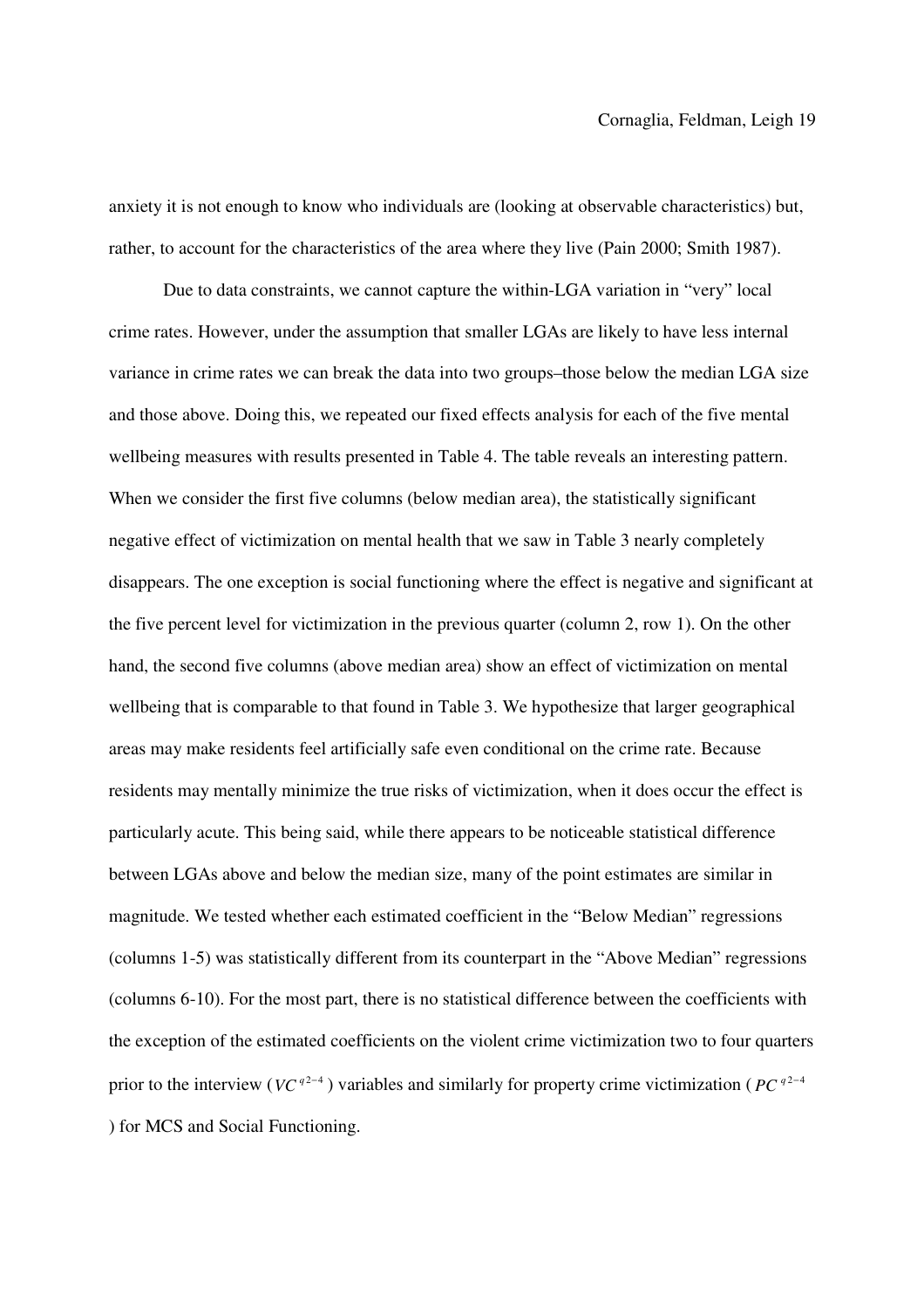Turning next to crime rates in the same Table, violent crime rates show the opposite pattern of victimization. While the statistical significance is a bit weaker as compared to Table 3, crime rates in smaller LGAs have negative impacts on mental wellbeing whereas they do not appear to impact mental wellbeing in larger LGAs. This is consistent with hypothesis that the crime rates for a larger LGA may be weakly correlated with the true neighborhood crime rate in which the individual lives. In contrast to Table 3, property crime victimization shows some impact on mental wellbeing in relatively large geographic areas where MCS and three of the four primary measures are negatively impacted. Again, this may be because residents in larger geographic areas mentally downplay the risks (or do not believe that actual crime rates apply to their "very" local area). Property crime rates, alternatively, continue to show no association with mental wellbeing. Similar to the victimization variables, there is no statistical difference in the estimated coefficients above and below the median.

Next, as a placebo test, we repeated our baseline specification using two physical health measures that we obtained from the SF-36. These are Physical Function and Role Physical (see Table 1 for definitions).<sup>15</sup> The results are reported in Table 5. The even columns (OLS) show that victimization–both violent and property–is associated with lower physical wellbeing, though, like mental wellbeing, it is likely that those individuals with lower physical ability are more likely to become victims. Controlling for individual fixed effects, the odd numbered columns show that there is no impact of victimization on physical wellbeing. While it may be somewhat surprising that a violent attack has no effect on physical wellbeing, we note that the types of activities that comprise the Physical Function and Role Physical measures are fairly basic in nature. For example, the ability to lift a bag of groceries, bend at the knee or difficulty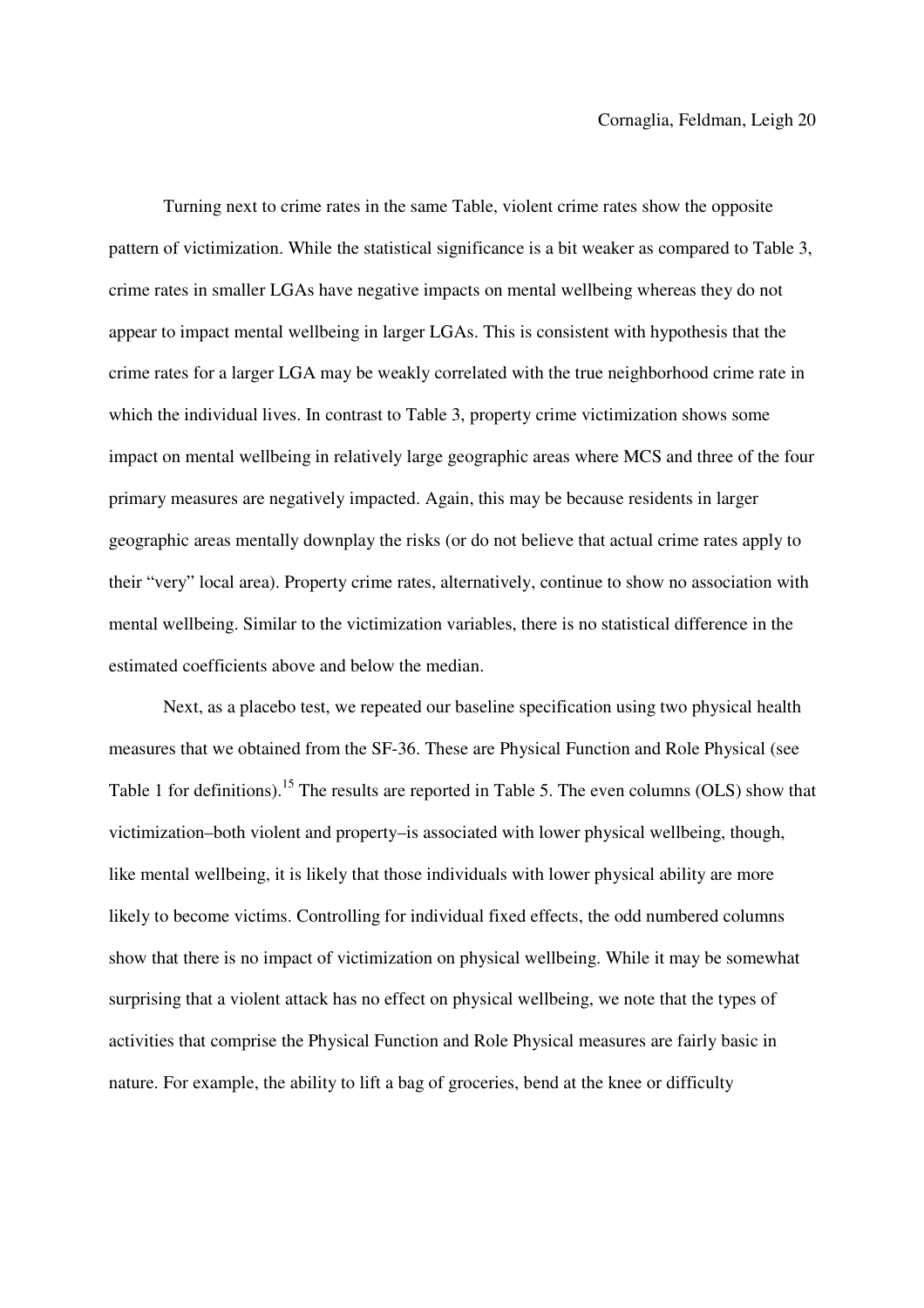performing work due to physical reasons. In line with our expectations, there is no correlation between violent and property crime rates and physical wellbeing.

Finally, we investigated whether there is any spillover effect on other household members. That is, when one person in the household is victimized, how does this impact the other family members? We find that there is a negative impact but statistical significance is generally weak (unreported but available upon request.)<sup>16</sup>

VII. Threats to Identification

There are a number of issues that challenge our identification assumptions. One such challenge is omitted variable bias. If a deterioration in socioeconomic conditions leads to an increase in crime, we may be attributing decreases in mental wellbeing to increases in crime when, more accurately, they are due in large part to these broader socioeconomic changes. One way to address this concern is to allow for a more flexible time trend at the LGA level. While this solution addresses the identification concern for the effect of victimization, it is less satisfactory for the crime rate variables. Because the crime rate variables capture LGA level crime rates in the 12 month prior to interview we technically have additional variation within the LGA-year because individuals were interviewed at different months during the year. Thus, two individuals, both living in the same LGA in year  $t$  but interviewed in different months during year  $t$  will have different crime rates. Given that crime rates do not vary a great deal within such short time spans (and that most respondents are interviewed at the same time of the year) the additional variation it provides at the LGA-year level is relatively minor and likely insufficient to identify the effect of crime rates on mental wellbeing once controlling for LGA-year fixed effects. The results from this specification are provided in Table 6. Broadly speaking, the effect of violent crime victimization in the quarter prior to interview is negative and robust across the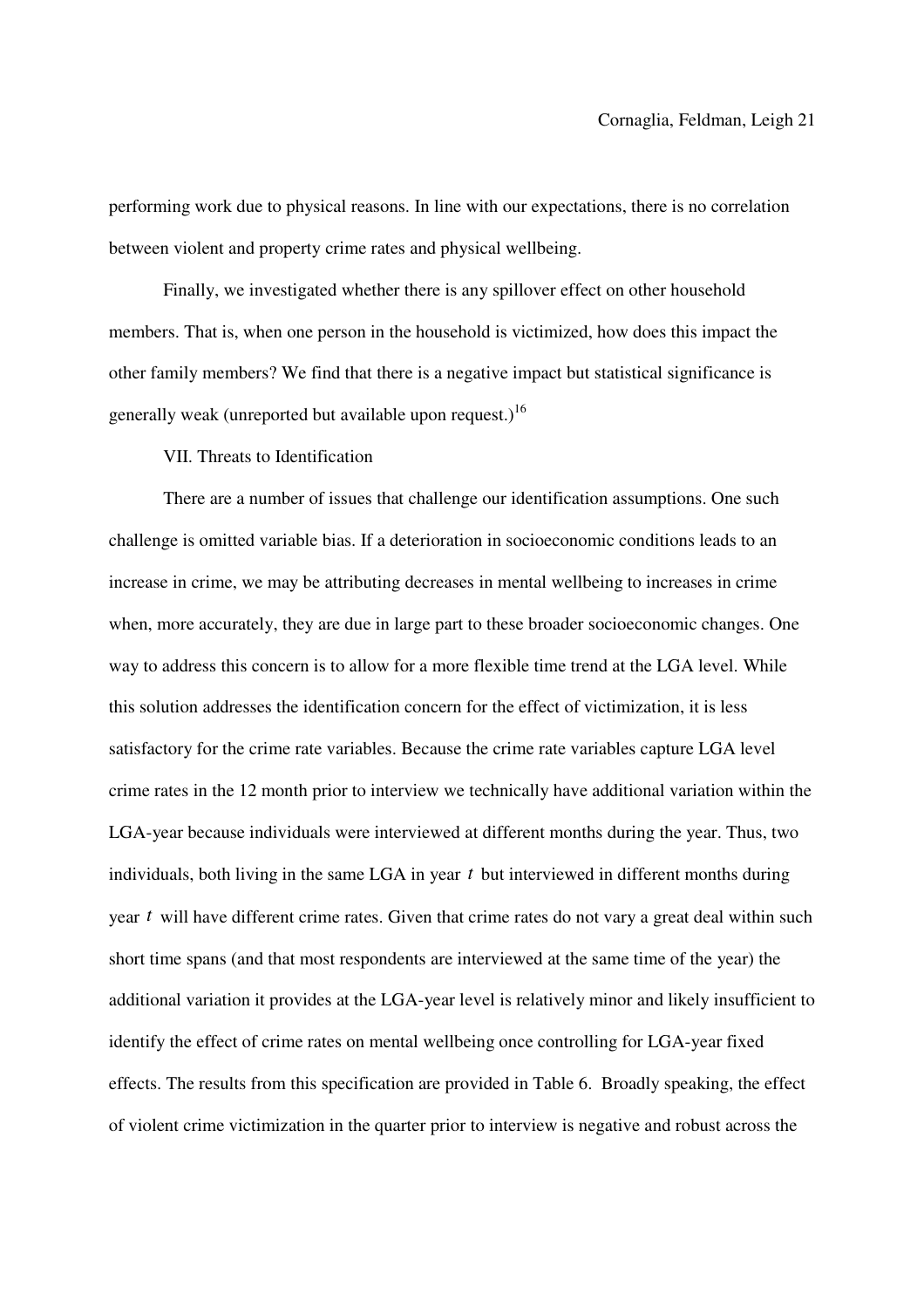various mental wellbeing measures (consistent with the results in Table 3). With the exception of Vitality and Role Emotional, all FE estimates are statistically significant at a minimum significance level of one percent. The lagged victimization variable shows a weaker effect, though significant at the ten percent level, in a number of the FE specifications. Property crime victimization, like in Table 3, shows no significant impact on mental wellbeing once controlling for individual fixed effects.

As anticipated, the property and violent crime rate variables show virtually no significance. Due to the weak variation once controlling for LGA-time fixed effects, little weight should be placed on these latter findings. While we attempt to control for a number of these socioeconomic changes at the LGA-year level in our baseline model, such as number of rainy days, unemployment rates and average incomes in our baseline specifications, we acknowledge that it is difficult to account for all relevant changes in socioeconomic conditions and these may be correlated with crime rates. If exogenous shocks (which are not captured in our socioeconomic controls) cause mental wellbeing to fall and crime to rise then our estimated coefficients on crime may be downward biased, that is, we are attributing too large of a negative impact to crime. Conversely, if exogenous changes in crime affect mental wellbeing via one of our controls (eg. by raising unemployment or lowering income), then we may be failing to capture part of the negative impact of crime on mental wellbeing.

A second identification concern is that of reverse causality. One could imagine that given some negative shock to mental health the probability of becoming a victim may increase. Thus, what we estimate as crime's affect on mental health is simply capturing this reverse causality between victimization and mental health. Given the discrete nature of our data, we cannot completely eliminate this alternative explanation.<sup>17</sup> Nonetheless, there are tests that we can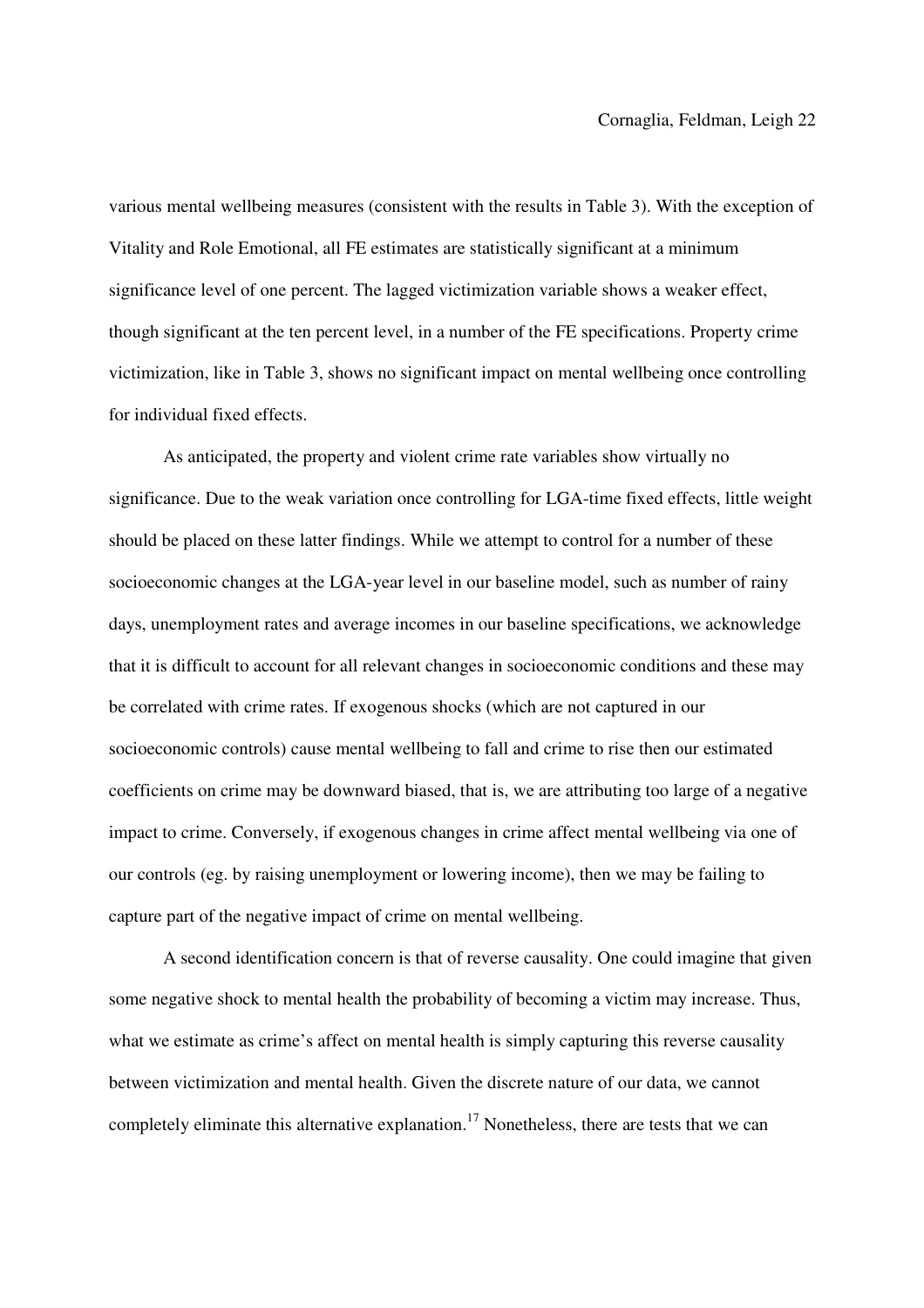undertake to alleviate some of the concern that reverse causality is a primary driver of our findings. Table 7 presents the results from a regression of our mental wellbeing measures on binary indicators for a two-year window around the year of victimization (violent crime). The omitted category in this case is the year prior to victimization. In particular, we are concerned that prior to victimization there is a dip down in mental health. We can see from the results in the first row of the Table that there is no statistical difference between years  $t = -2$  and  $t = -1$ suggesting that mental wellbeing is not significantly lower just prior to victimization. Moreover, this Table also shows that there is a fairly robust and large statistical difference between the year prior to and the year of  $(VC_{t=0})$  victimization. We interpret this as the impact of victimization. Subsequent years show some rebound in mental health, where we no longer reject equality between the year prior to victimization and the one or two years after.<sup>18</sup>

In a similar vein, we estimated the effect of changes in mental health on the probability of violent crime victimization in the subsequent year. The results (unreported, but available upon request) do not indicate any correlation between changes in mental health in year  $t$  and violent crime victimization in  $t+1$ .<sup>19</sup>

#### VIII. Discussion

In this paper we investigate the effects area crime may have on both victims and nonvictims of crime. As we discuss in the Introduction, the difference between direct victimization costs and WTP to reduce crime suggests that most of the social cost of crime is suffered by nonvictims. We now quantify the mental wellbeing cost to the victim and society at large in monetary terms. We start with asking how much do victims need be compensated in order to return their mental wellbeing to the levels prior to victimization and, likewise,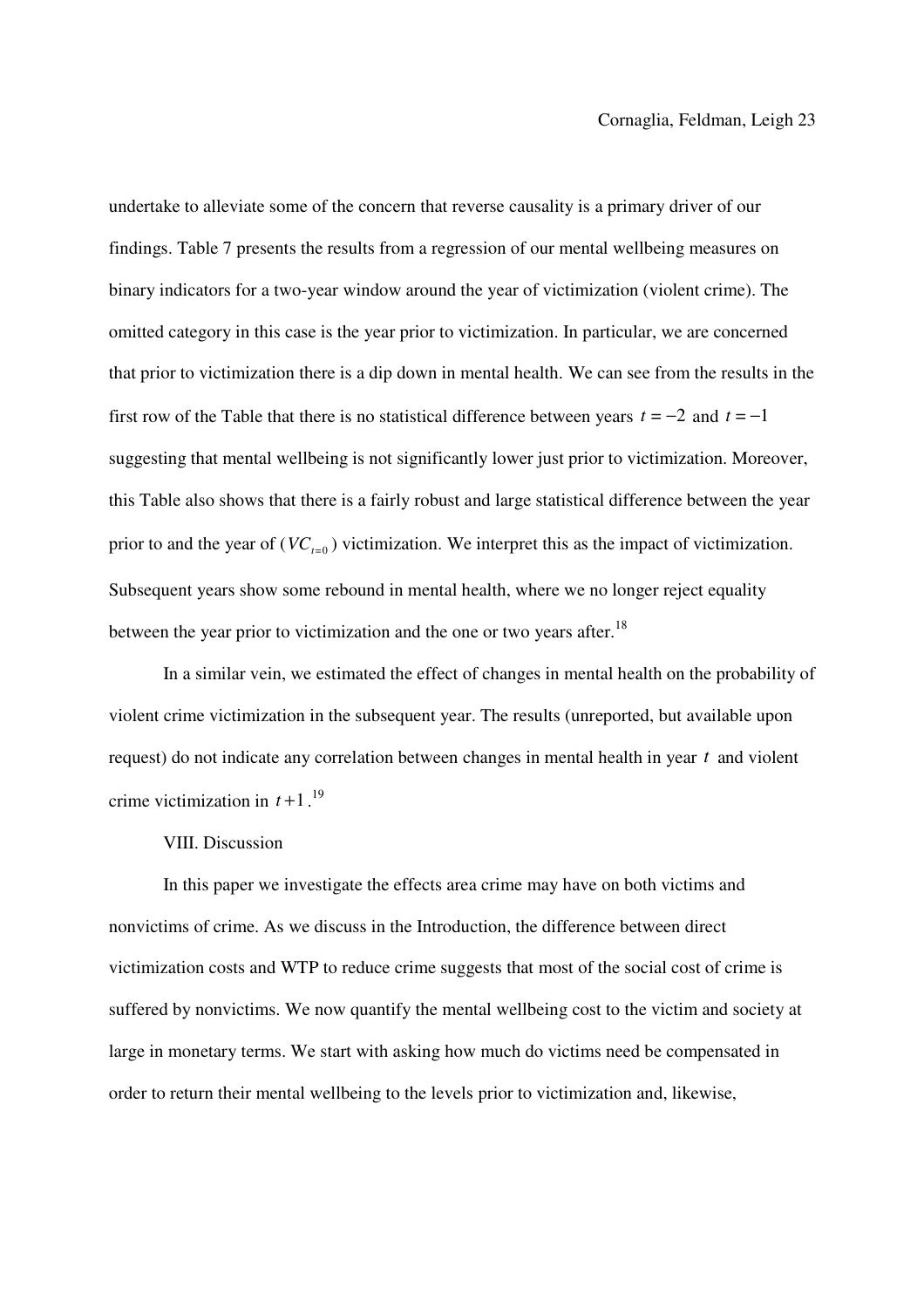nonvictims for the increased crime rate that impacts the probability of future victimization.<sup>20</sup> In order to obtain this information we first converted the SF-36 data into an SF-6D health state for each observation in our dataset using an algorithm based on Brazier and Roberts (2004) adapted to HILDA by researchers at Monash University.<sup>21</sup> The SF-6D is a generic preference-based single index measure of health that can be used to generate QALYs and, hence, can be used in cost-utility analysis. We then multiplied the SF-6D measure by \$50,000, which is the rough estimate given to the "value of a high-quality life" in Australia and estimate that each percentage point loss in Social Functioning is worth  $$211$  (se 0.98).<sup>22</sup> Taking our baseline results from column 4 of Table 3, the percentage point loss in Social Function over the year is equal to -4.59 (s.e. 1.03) for victims and -0.0035 (se 0.0014) for nonvictims.<sup>23</sup> That is, the average nonvictim living in an LGA with a population of 100,000 experiences a decline of 0.0035 percentage points in Social Functioning with a one victim increase in the crime rate. Using these estimates, we can calculate the amount of income that would be necessary to compensate the victim as well as the rest of society for the increase in crime rate. We bootstrap the estimation procedure using 1000 bootstrap replications to take into account the uncertainty in the previous estimates. We estimate an ex post monetary loss to a victim of \$928 (se \$287) and an ex ante amount society would pay to reduce crimes by one of \$76,583 (se \$29,534) – roughly 80 times the ex post cost to the victim. In line with Cook and Ludwig (2000), we call this the "value of a statistical victim" – the amount society would sacrifice to reduce the number of victims by one person and maintain mental wellbeing at its previous level.

We also point out that total nonvictim compensation is independent of the number of victims and population. LGAs with larger populations will tend to have per victim amounts that are lower (because increasing the number of victims by one has a smaller impact on the overall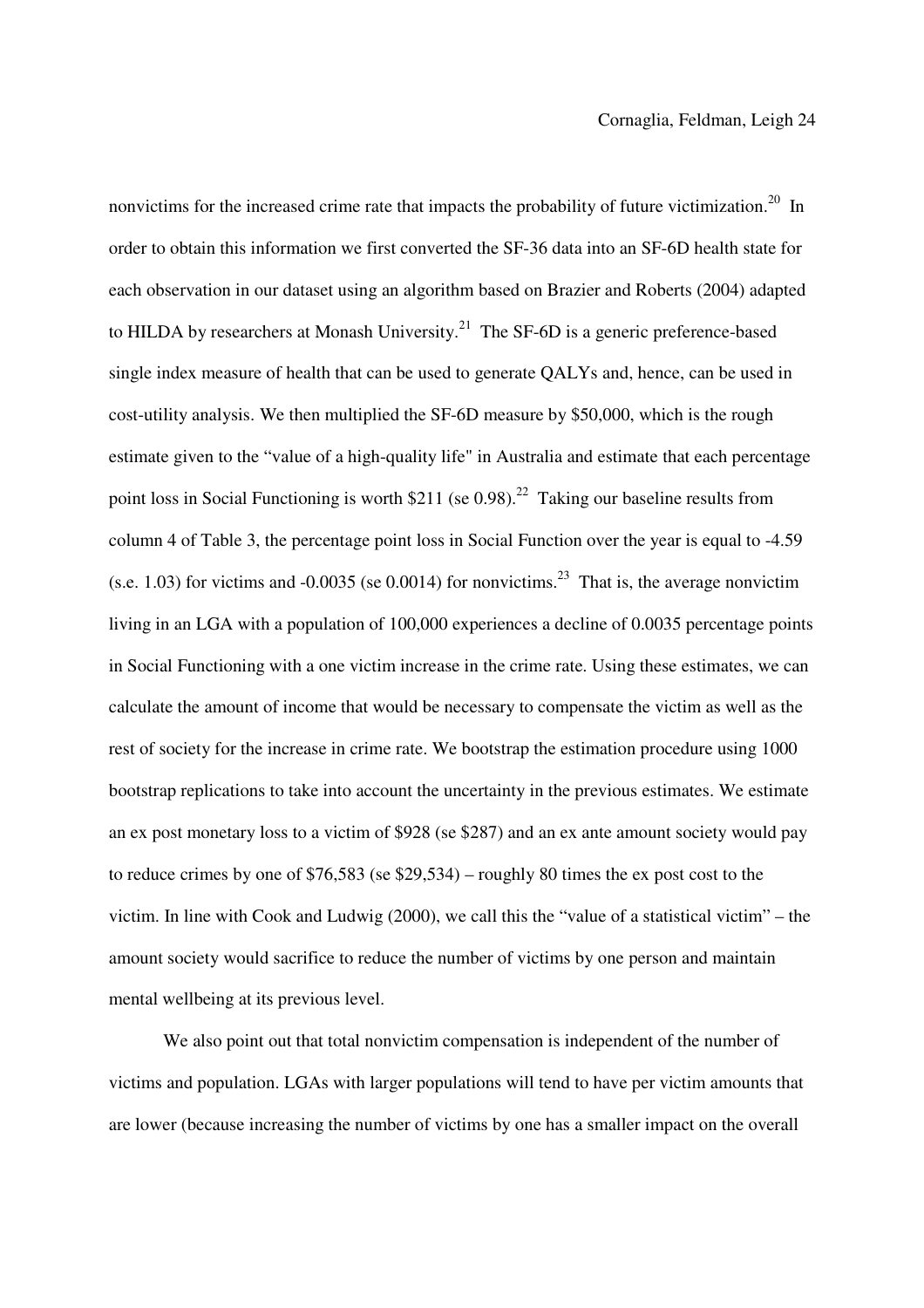crime rate and therefore a lower impact on mental wellbeing) but these lower amounts are then multiplied by larger population values. The opposite is true for low population LGAs. Increasing the number of victims by one has a much larger impact on the crime rate and a larger negative impact on mental wellbeing. These larger numbers, however, are then multiplied by a smaller population number.

#### IX. Conclusion

 In this paper, we combine detailed crime statistics with panel survey data that provides a detailed set of mental wellbeing indicators for the same individuals over a six-year period. We find that even when controlling for individual and local area fixed effects, an individual suffers a decrease in mental wellbeing in the immediate three months after violent crime victimization occurs. This effect is fairly robust across the numerous mental wellbeing measures and ranges between 2.8 to 9.8 percentage points with the strongest effect on social functioning–the ability to perform normal social activities without emotional problems. The effect generally remains, but is economically and statistically weaker, when we measure the impact of victimization in the four to 12 months prior to interview. Likewise, the violent crime rate has a negative impact on mental wellbeing for both victims and nonvictims with the largest effect again on social functioning. Property crime victimization, alternatively, shows no statistically significant impact on mental wellbeing once controlling for individual fixed effects. Nor does the property crime rate. As a placebo test, we replace our mental health measures with physical health measures and find no impact of victimization and crime rates on physical wellbeing once controlling for individual fixed effects. Moreover, we subject our main findings to a number of robustness tests and resolve that neither reverse causality nor omitted variables are the likely drivers of our main findings.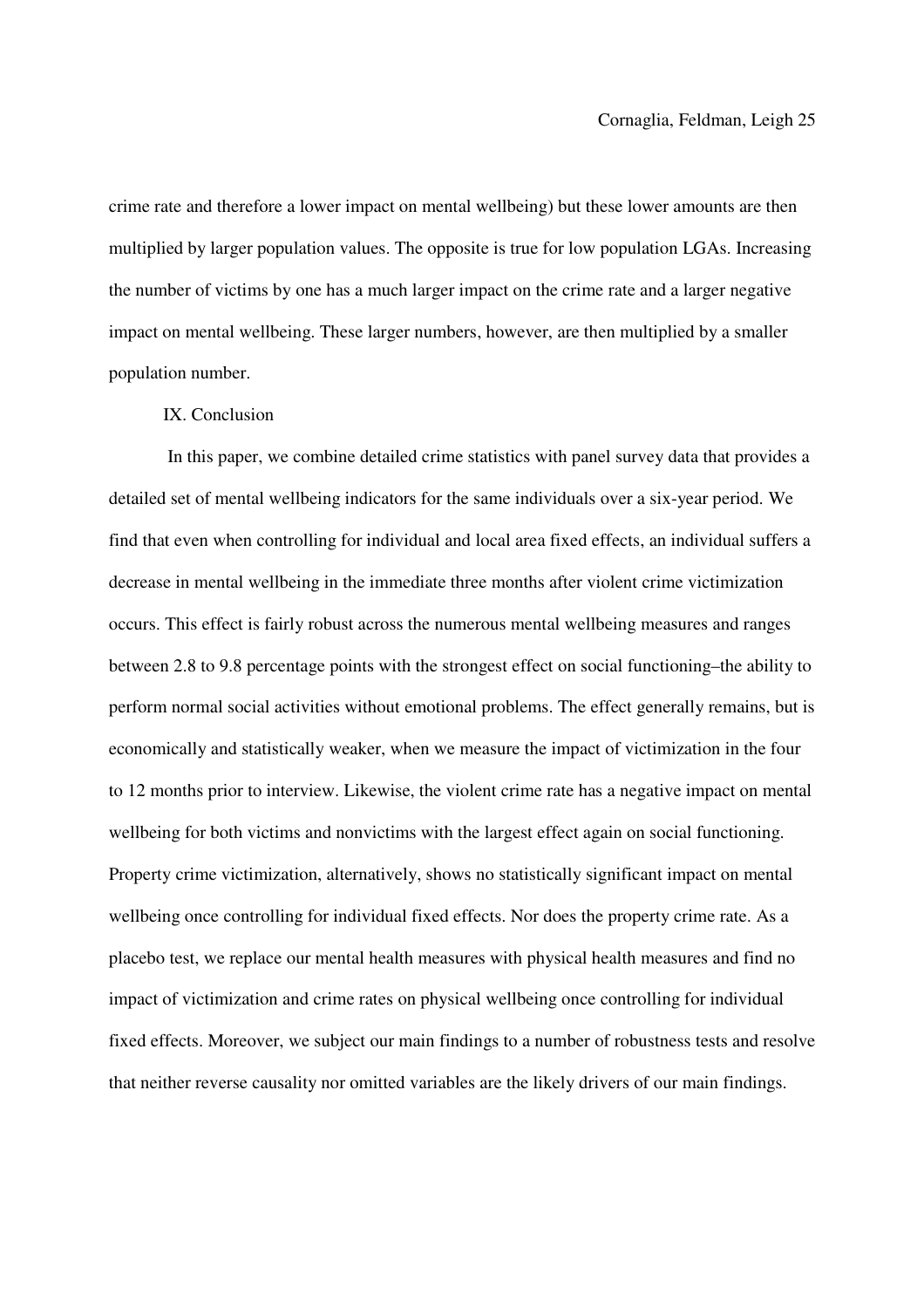The impact of victimization and crime rates also vary by geographic size of the area. Our baseline victimization results are driven primarily by larger local areas. We hypothesize that larger geographical areas may make residents feel artificially safe even conditional on the crime rate. Because residents may mentally minimize the true risks of victimization, when it does occur the effect is particularly acute. Interestingly, violent crime rates show the opposite pattern of victimization. While the statistical significance is a bit weaker, crime rates in smaller LGAs have negative impacts on mental wellbeing whereas they do not appear to impact mental wellbeing in larger LGAs. This is consistent with the hypothesis that crime rates in larger LGAs may be weakly correlated with the true neighborhood crime rate in which the individual lives.

Finally, we estimate that the average victim requires compensation of about \$930 Australian Dollars (AUD) and that all local area residents place ex ante negative valuation on mental wellbeing of about \$76,600 from the increase in the crime rate due to one additional victim. Thus, society wide level compensation is about 80 times more than the direct impact on the victim herself.

X. References

Adams, Richard, and Joseph Boscarino. 2005. "Stress and Well-Being in the Aftermath of the World Trade Center Attack: the Continuing Effects of a Communitywide Disaster." *Journal of Community Psychology* 33(2): 175-190.

Aneshensel, Carol, and Clea Sucoff. 1996. "The Neighborhood Context of Adolescent Mental Health." *Journal of Health and Social Behavior* 37: 293-310.

Bentham, Jeremy. 1781 (1996). *An Introduction to the Principles of Morals and Legislation*, ed. J.H. Burns and H.L.A. Hart. Oxford: Clarendon Press.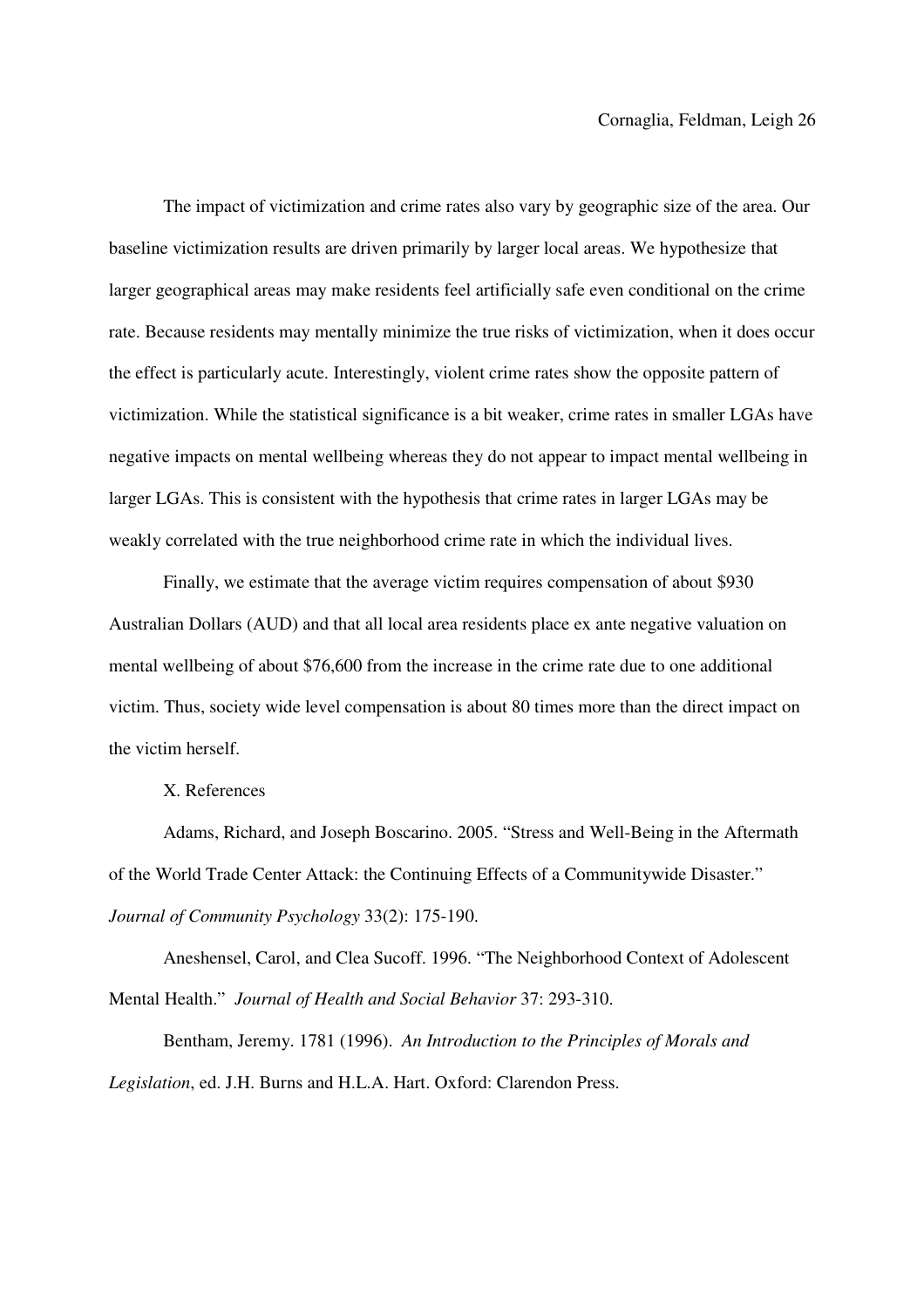Brazier, John E, and Jennifer Roberts. 2004. "The Estimation of a Preference-Based Measure of Health from the SF-12." *Medical Care* 42: 851-859.

Brickell, Samantha. 2008. "Trends in Violent Crime." *Trends and Issues in Crime and Criminal Justice.* No. 359, Canberra: Australian Institute of Criminology.

Cohn, Ellen. 1990. "Weather and Crime." *British Journal of Criminology.* 30: 51-64. Cook, Philip J, and Jens Ludwig. 2000. *Gun Violence: the Real Costs.* New York: Oxford University Press.

Cornaglia, Francesca, and Andrew Leigh. 2011. "Crime and Mental Wellbeing." CEP Discussion Paper 1049.

Dustmann, Christian and Francesco Fasani. 2013. "The Effect of Local Area Crime on Mental Health." IZA Discussion Paper 7711.

Failde, Inmaculada, Ramos, I, and Fernando Fernandez-Palacin. 2000. "Comparison

Between the GHQ-28 and SF-36 (MH 1-5) for the Assesement of the Mental Health in Patients

with Ischaemic Heart Disease." *European Journal of Epidemiology* 16(4): 311-316.

Frijters, Paul, David Johnston, and Michael Shields. 2010. "Mental Health and Labour

Market Participation: Evidence from IV Panel Data Models." IZA Discussion Paper 4883.

Gibbons, Stephen. 2004. "The Costs of Urban Property Crime." *The Economic Journal*

114(499): F441-F463.

Green, Geoff, Jan Gilbertson, and Michael Grimsley. 2002. "Fear of Crime and Health in Residential Tower Blocks." *European Journal of Public Health* 12: 10-15.

Guite, Hillary, Charlotte Clark, and Gill Ackrill. 2009. "The Impact of the Physical and Urban Environment on Mental Well-being." *Public Health* 120(12): 1117-1126.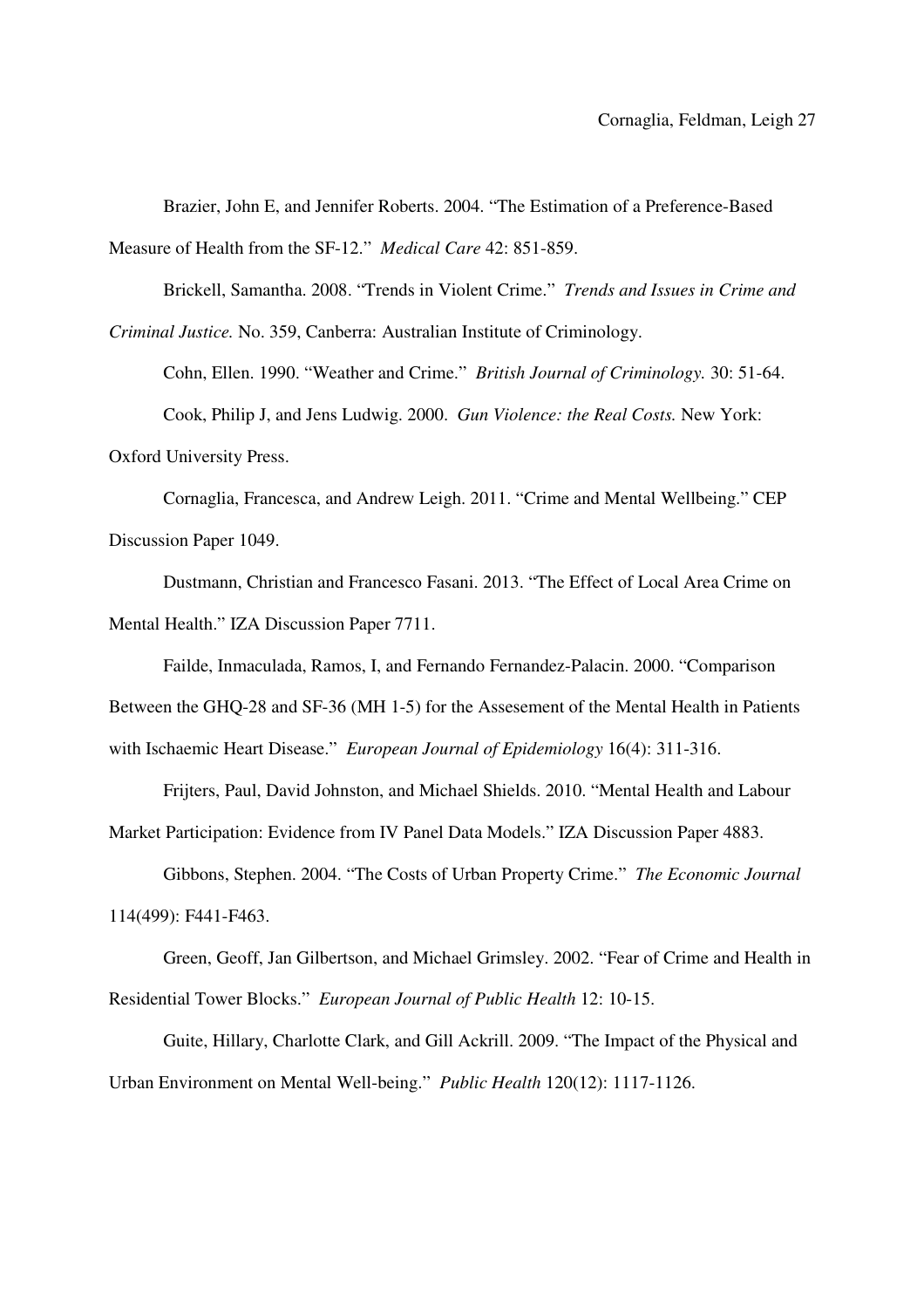Jacob, Brian, Lars Lefgren, and Enrico Moretti. 2007. "The Dynamics of Criminal

Behavior: Evidence from Weather Shocks." *Journal of Human Resources* 42(3): 489-527.

Kapuscinski, Cezary, John Braithwaite, and Bruce Chapman. 1998. "Unemployment and Crime: Toward Resolving the Paradox." *Journal of Quantitative Criminology* 14(3): 215-243.

Katz, Lawrence, Jeffrey Kling, and Jeffrey Liebman. 2001. "Moving To Opportunity In Boston: Early Results Of A Randomized Mobility Experiment." *Quarterly Journal of Economics* 116(2): 607-654.

Kesteren van, John, Pat Mayhew, and Paul Nieuwbeerta. 2000. "Criminal Victimisation in Seventeen Industrialised Countries: Key Findings from the 2000 International Crime Victims Survey." The Hague: Ministry of Justice, WODC. Onderzoek en beleid, nr. 187.

Kilpatrick, Dean, and Ron Acierno. 2003. "Mental Health Needs of Crime Victims: Epidemiology and Outcomes." *Journal of Traumatic Stress* 16(2): 119-132.

Kling, Jeffrey, Jeffrey Liebman, and Lawrence Katz. 2001. "Bullets Don't Got No Name: Consequences of Fear in the Ghetto." Joint Center on Poverty Research, Working Paper 225.

\_\_\_\_\_\_\_\_\_\_, Jeffrey Liebman, Lawrence Katz, and Lisa Sanbonmatsu. 2004. "Moving to Opportunity and Tranquility: Neighborhood Effects on Adult Economic Self-Sufficiency and Health from a Randomized Housing Voucher Experiment." Kennedy School of Government Working Paper No. RWP04-035.

Linden, Leigh, and Jonah Rockoff. 2008. "Estimates of the Impact of Crime Risk on Property Values from Megan's Laws." *American Economic Review* 98(3): 1103–1127.

Moffatt, Steve, and Suzanne Poynton. 2006. "Long-term Trends in Property and Violent Crime in New South Wales: 1990-2004." Crime and Justice Bulletin No 90, Sydney: NSW Bureau of Crime Statistics and Research.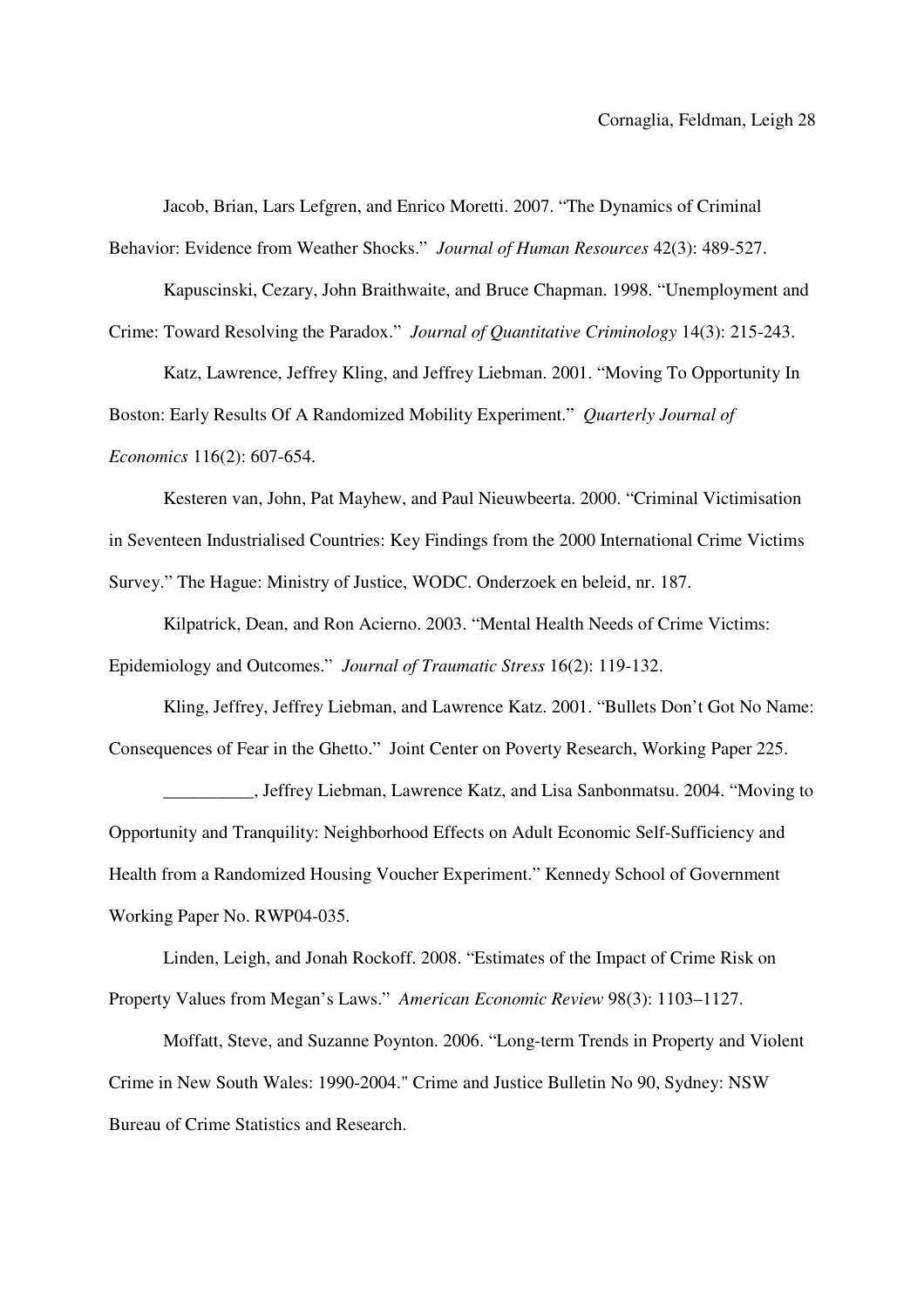Pain, Rachel. 2000. "Place, Social Relations and the Fear of Crime: a Review." *Progress in Human Geography* 24(3): 365-387.

Propper, Carol, Simon Burgess, Anne Bolster, George Leckie, Kelvyn Jones, and Ron Johnson. 2006. "The Impact of Neighbourhood on the Income and Mental Health of British Social Renters." Bristol: University of Bristol, Centre for Market and Public Organisation Working Paper No. 06/161.

Räsänen, Pirjo, Eija Roine, Harri Sintonen, Virpi Semberg-Konttinen, Olli-Pekka Ryynänen, and Risto Roine. 2006. "Use of Quality-adjusted Life Years for the Estimation of Effectiveness of Health Care: A Systematic Literature Review." *International Journal of Technology Assessment in Health Care* 22: 235-241.

Raphael, Stephen, and Rudolph Winter Ebmer. 2001. "Identifying the Effect of Unemployment on Crime." *Journal of Law and Economics* 44(1): 259-283.

Ross, Catherine. 2000. "Neighborhood Disadvantage and Adult Depression." *Journal of Health and Social Behavior* 41: 177-187.

\_\_\_\_\_\_\_\_\_\_, and John Mirowsky. 2001. "Neighborhood Disadvantage, Disorder, and Health." *Journal Health Social Behaviour* 42: 258-276.

Roy, John, and Stefanie Schurer. 2012. "Getting Stuck in the Blues: Persistence of Mental Health Problems and Health Care Utilisation." Wellington: Working Paper, Victoria University of Wellington.

Schulz, Amy, David Williams, Barbara Israel, Adam Becker, Edith Parker, Sherman James, and James Jackson. 2000. "Unfair Treatment, Neighborhood Effects, and Mental Health in the Detroit Metropolitan Area." *Journal of Health and Social Behavior* 41(3): 314-332.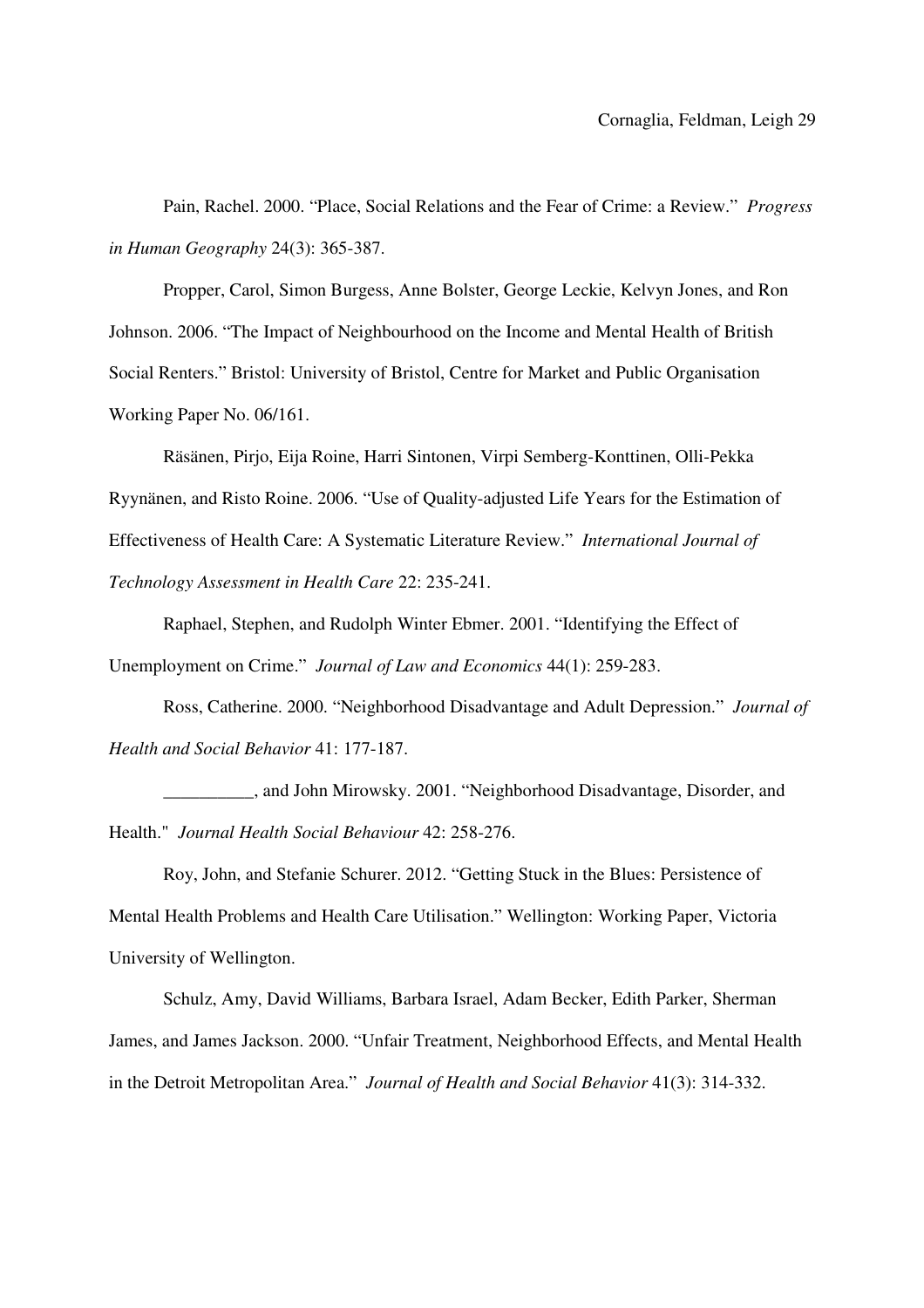Schwartz, Amy Ellen, Scott Susin, and Ioan Voicu. 2003. "Has Falling Crime Driven New York City's Real Estate Boom?" *Journal of Housing Research* 14(1): 101-135.

Smith, Susan J. 1987. "Fear of Crime: Beyond a Geography of Deviance", *Progress in Human Geography* 11: 1-23.

Strafford, Mai, Tarani Chandola, and Michael Marmot. 2007. "Association Between Fear of Crime and Mental Health and Physical Functioning." *American Journal of Public Health* 97(11): 2076-2081.

\_\_\_\_\_\_\_\_\_\_, and Michael Marmot. 2003. "Neighbourhood Deprivation and Health: Does it Affect Us All Equally?" *International Journal of Epidemiology* 32(3): 357 - 366.

Thaler, Richard. 1978. "A Note on the Value of Crime Control: Evidence from the Property Market." *Journal of Urban Economics* 5(1): 137-145.

Ware, John, Mark Kosinski, and Susan Keller. 1994. "SF-36 Physical and Mental Health Summary Scales: A User's Manual." Boston, MA: The Health Institute.

Wolff, Jonathan. 2005. "What's So Bad About Crime?" Bentham Lecture, University College London, 30 November.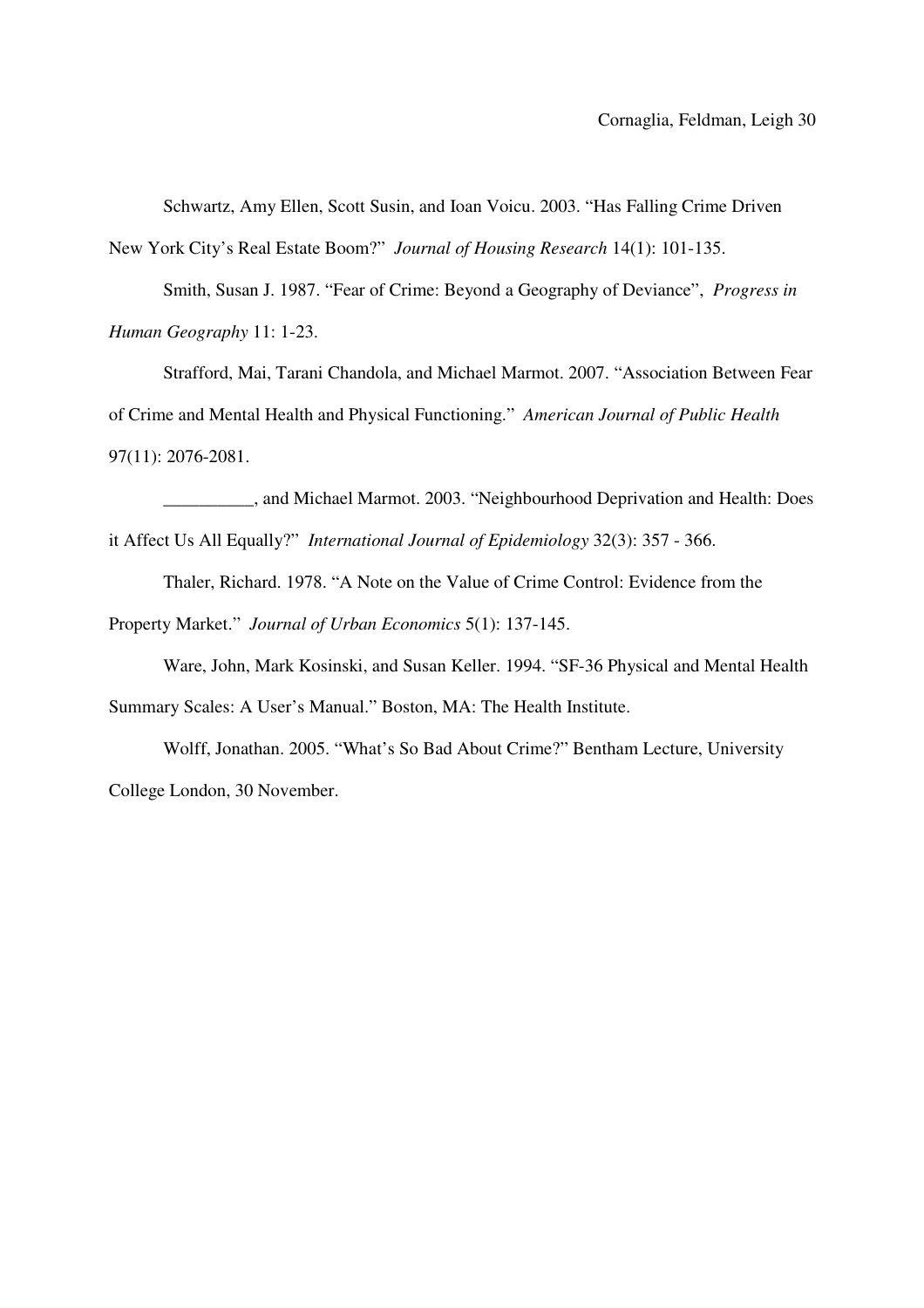### Table 1 Crime and Mental Wellbeing Variables

| Variable   | Mean  | Standard<br>Deviation<br>(Overall) | Standard<br>Deviation<br>(Between) | Standard<br>Deviation<br>(Within) | $V_B/V_W$ | Description                                                                                                                                                                                                                                        |
|------------|-------|------------------------------------|------------------------------------|-----------------------------------|-----------|----------------------------------------------------------------------------------------------------------------------------------------------------------------------------------------------------------------------------------------------------|
| SF         | 82.95 | 22.85                              | 20.27                              | 13.1                              | 0.71      | Social Functioning: $0 =$ extreme and frequent<br>interference with normal social activities due to physical<br>or emotional problems; $100 =$ Performs normal social<br>activities without interference due to physical or<br>emotional problems. |
| VT         | 60.62 | 19.46                              | 17.52                              | 9.69                              | 0.77      | Vitality: $0 =$ Feels tired and worn out all of the time; 100<br>= Feels full of pep and energy all of the time.                                                                                                                                   |
| RE         | 83.42 | 32.21                              | 27.72                              | 20.09                             | 0.66      | Role Emotional: $0 =$ Problems with work or other daily<br>activities as a result of emotional problems, $100 = No$<br>problems with work or other daily activities as a result<br>of emotional problems.                                          |
| MH         | 74    | 16.98                              | 15.44                              | 8.84                              | 0.75      | Mental Health: $0 =$ Feelings of nervousness and<br>depression all of the time. $100$ = Feels peaceful, happy,<br>and calm all of the time.                                                                                                        |
| <b>MCS</b> | 48.57 | 10.29                              | 9.27                               | 5.51                              | 0.74      | Mental Component Summary: Summary measure of<br>mental wellbeing comprised of a weighted average of<br>the four measures defined above and then normalized to<br>be between $1 - 100$ .                                                            |
| PF         | 84.58 | 22.16                              | 21.08                              | 10.52                             | 0.80      | Physical Function: $0 =$ Extremely limited in performing<br>all physical function activities because of physical<br>health; $100$ = Performs physical function activities with<br>ease                                                             |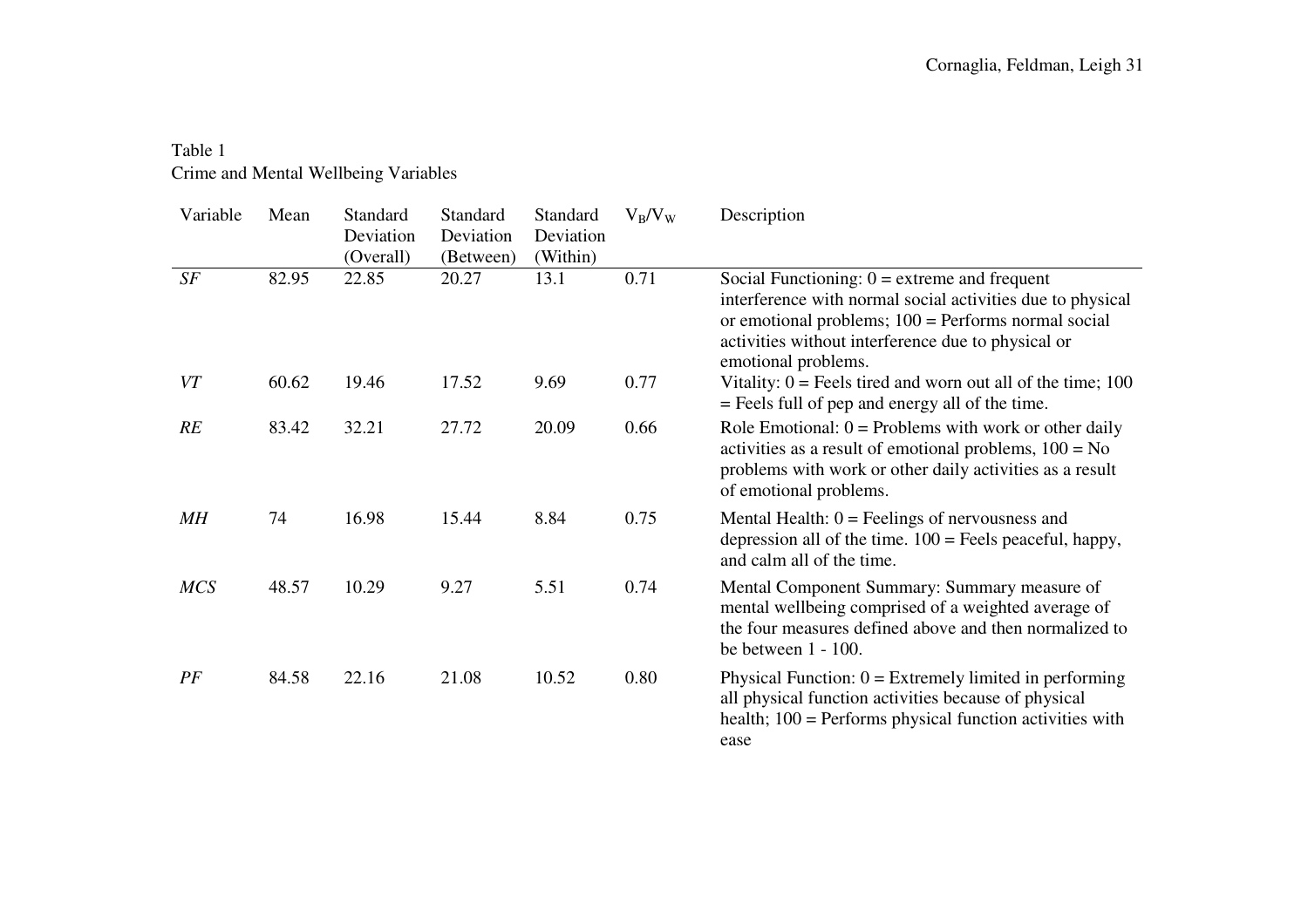| RP          | 80.92   | 34.42   | 29.39  | 20.29   | 0.68 | Role Physical: $0 = no$ problem with work or regular<br>daily activities due to physical problems; $100 =$ extreme<br>difficulty in performing work or regular daily activities<br>due to physical problems. |
|-------------|---------|---------|--------|---------|------|--------------------------------------------------------------------------------------------------------------------------------------------------------------------------------------------------------------|
| <b>VCR</b>  | 921.03  | 588.41  | 574.69 | 187.89  | 0.90 | Violent Crime Rate: Violent crime incidents per 100,000<br>individuals in the 12 months prior to interview.                                                                                                  |
| <b>PCR</b>  | 5811.52 | 3067.07 | 2904.8 | 1299.87 | 0.83 | Property Crime Rate: Property crime incidents per<br>100,000 individuals in the 12 months prior to interview.                                                                                                |
| $VC^{qI}$   | 0.0063  | 0.08    | 0.062  | 0.063   | 0.50 | $=$ 1 if victim of violent crime during previous 3 months,<br>zero otherwise.                                                                                                                                |
| $VC^{q2-4}$ | 0.011   | 0.104   | 0.088  | 0.078   | 0.56 | $=$ 1 if victim of violent crime during previous 4 to 12<br>months, zero otherwise.                                                                                                                          |
| $PC^{qI}$   | 0.021   | 0.145   | 0.104  | 0.117   | 0.44 | $=$ 1 if victim of property crime during previous 3<br>months, zero otherwise.                                                                                                                               |
| $PC^{q2-4}$ | 0.039   | 0.194   | 0.147  | 0.152   | 0.48 | $=$ 1 if victim of property crime during previous 4 to 12<br>months, zero otherwise.                                                                                                                         |

Notes:  $V_B/V_W$  represents the fraction of the variance that is due to between (or cross-sectional) variation compared to within (over

time) variation. Sources: See Data Appendix for crime rate data. Mental and physical wellbeing data and victimization obtained from HILDA (2001-2006).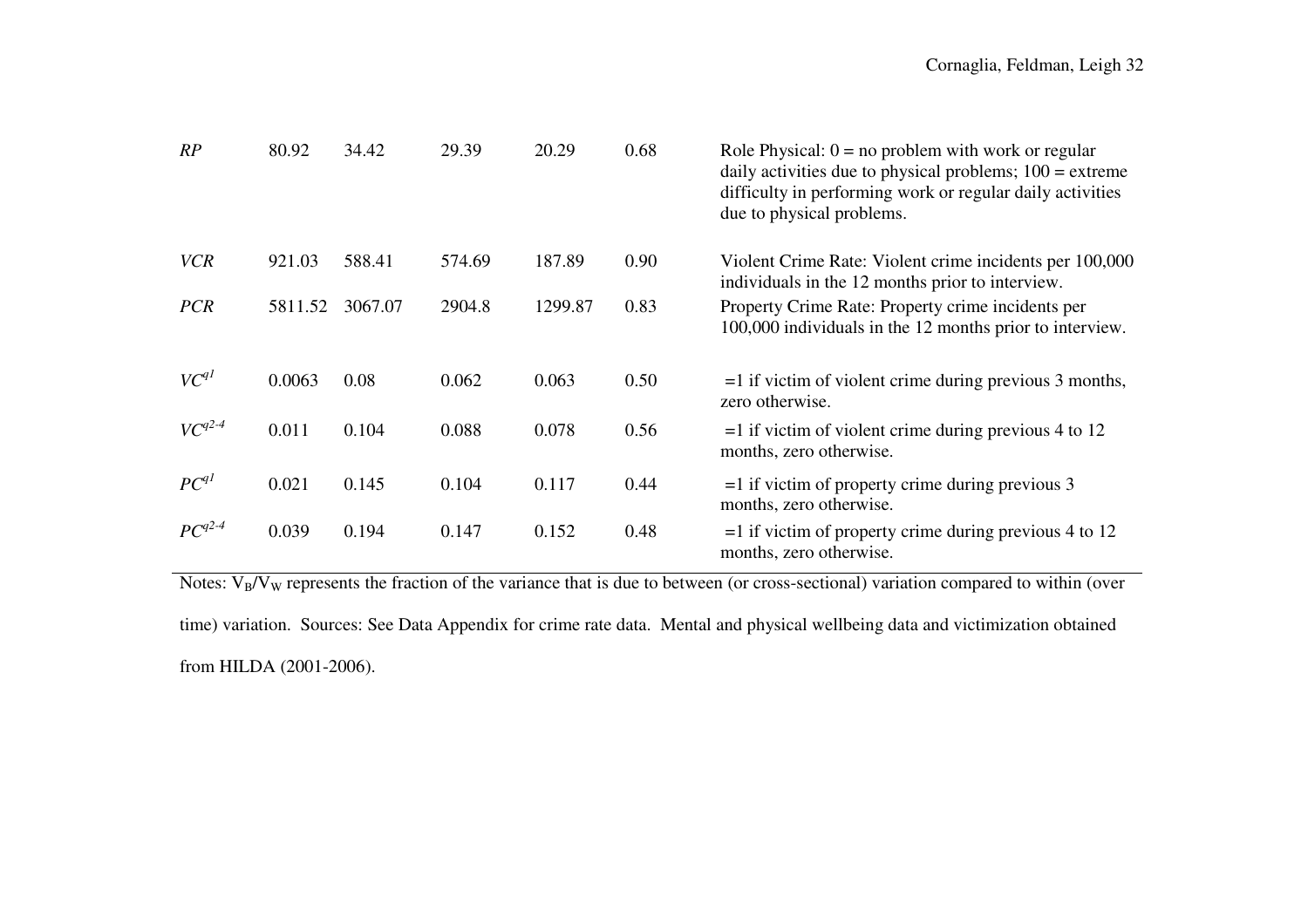# Table 2

Summary Statistics

| Variable      | Nonvictims | Victim of<br>Violent<br>Crime | Victim of<br>Property<br>Crime | Description                                             |
|---------------|------------|-------------------------------|--------------------------------|---------------------------------------------------------|
| Age           | 43.72      | 33.52*                        | 38.69*†                        | Age in years                                            |
|               | (17.83)    | (14.80)                       | (15.99)                        |                                                         |
| Sex           | 0.54       | 0.51                          | $0.51*$                        | $Male = 0$ , Female=1                                   |
|               | (0.50)     | (0.50)                        | (0.50)                         |                                                         |
| Education     |            |                               |                                |                                                         |
| Low           | 0.50       | $0.55*$                       | $0.47*$ †                      | $= 1$ if maximum education is Certificate I/II or       |
|               | (0.50)     | (0.50)                        | (0.50)                         | High School Diploma, 0 otherwise.                       |
| Medium        | 0.26       | 0.25                          | 0.27                           | $= 1$ if maximum education is Certificate III/IV or     |
|               | (0.44)     | (0.44)                        | (0.44)                         | Advanced diploma, 0 otherwise.                          |
| High          | 0.24       | $0.20*$                       | $0.26\dagger$                  | $= 1$ if maximum education is Bachelor degree or        |
|               | (0.43)     | (0.40)                        | (0.44)                         | above, 0 otherwise.                                     |
| Children      |            |                               |                                |                                                         |
| Age $0 -4$    | 0.12       | 0.12                          | $0.15*$                        | $= 1$ if there are children between 0 - 4 years old in  |
|               | (0.32)     | (0.33)                        | (0.35)                         | the household, zero otherwise.                          |
| Age 5 -14     | 0.20       | $0.15*$                       | $0.20\dagger$                  | $= 1$ if there are children between 5 - 14 years old in |
|               | (0.40)     | (0.36)                        | (0.40)                         | the household, zero otherwise.                          |
| Age 15-24     | 0.15       | $0.10*$                       | $0.12*$                        | $= 1$ if there are children between 15 - 24 years old   |
|               | (0.35)     | (0.30)                        | (0.32)                         | in the household, zero otherwise.                       |
| Mover         | 0.10       | $0.16*$                       | $0.14*$                        | $= 1$ if moved from LGA to another, 0 otherwise         |
|               | (0.24)     | (0.32)                        | (0.31)                         |                                                         |
| Mental Health |            |                               |                                |                                                         |
| <b>MCS</b>    | 49.02      | 43.98*                        | $48.33*+$                      | See Table 1                                             |
|               | (10.00)    | (12.09)                       | (10.39)                        |                                                         |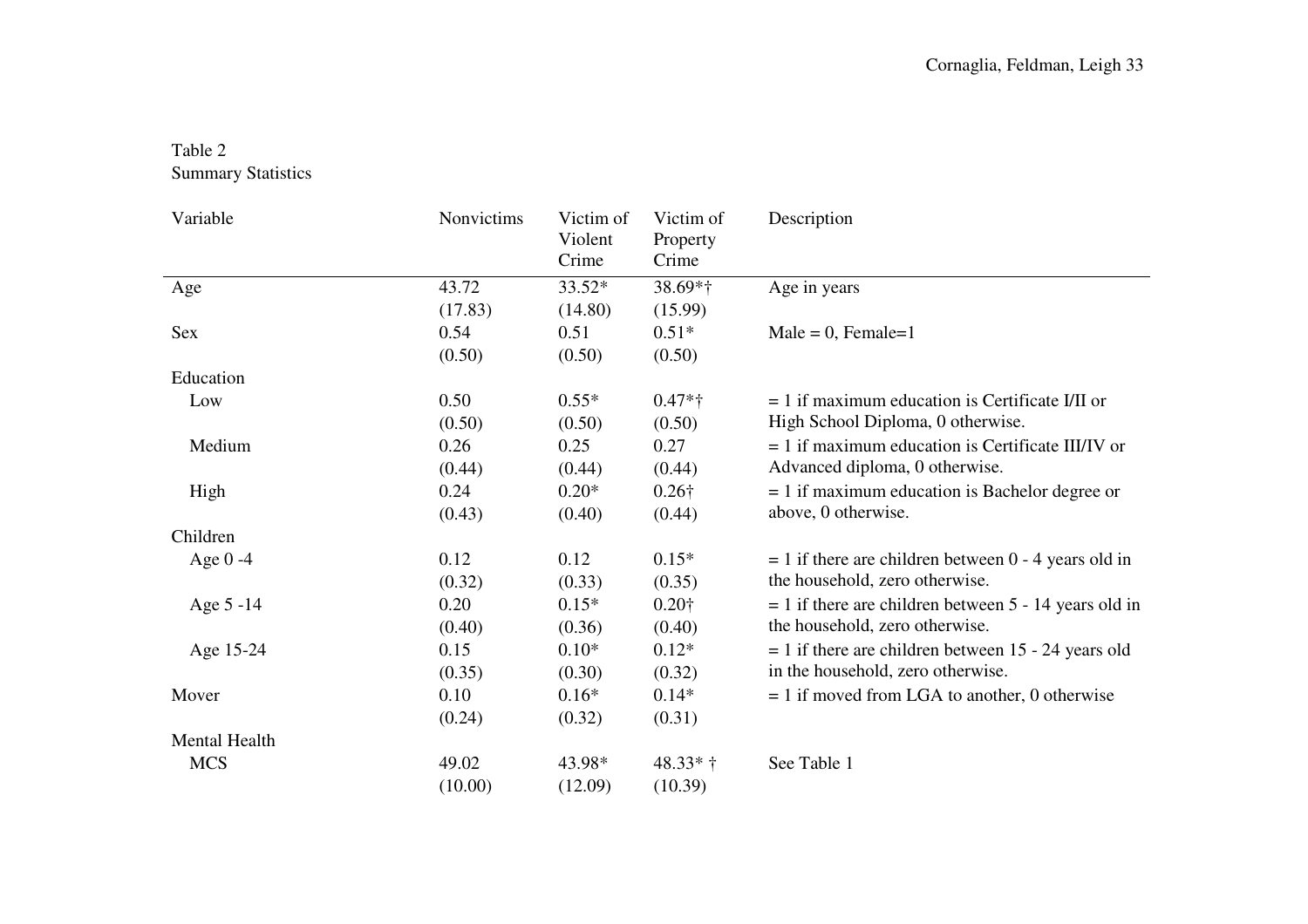| Vitality                            | 61.13     | 55.89*    | 60.84†     | See Table 1                                                   |
|-------------------------------------|-----------|-----------|------------|---------------------------------------------------------------|
|                                     | (19.30)   | (20.22)   | (19.33)    |                                                               |
| Social Functioning                  | 83.59     | $75.62*$  | 83.76†     | See Table 1                                                   |
|                                     | (22.47)   | (26.32)   | (22.08)    |                                                               |
| Role Emotional                      | 84.41     | $71.54*$  | 83.59†     | See Table 1                                                   |
|                                     | (31.44)   | (37.72)   | (31.28)    |                                                               |
| Mental Health                       | 74.55     | $67.25*$  | 74.35†     | See Table 1                                                   |
|                                     | (16.71)   | (19.64)   | (16.33)    |                                                               |
| Physical Health                     |           |           |            |                                                               |
| <b>Physical Functioning</b>         | 84.06     | 84.91     | $87.62*$ † | See Table 1                                                   |
|                                     | (22.58)   | (22.15)   | (19.23)    |                                                               |
| Raw Physical                        | 81.14     | 76.24*    | $83.59*$ † | See Table 1                                                   |
|                                     | (34.30)   | (36.34)   | (32.01)    |                                                               |
| <b>VCR</b>                          | 908.00    | 977*      | 988*       | See Table 1                                                   |
|                                     | (576)     | (664)     | (674)      |                                                               |
| <b>PCR</b>                          | 5664.00   | 6497*     | 7186*†     | See Table 1                                                   |
|                                     | (2966)    | (3441)    | (3769)     |                                                               |
| <b>Rainy Days</b>                   | 0.33      | 0.33      | 0.33       | The fraction of rainy days over the previous year.            |
|                                     | (.04)     | (.04)     | (.04)      |                                                               |
| <b>Unemployment Rate</b>            | 5.50      | $6.25*$   | $6.34*$    | The unemployment rate over the previous year.                 |
|                                     | (2.71)    | (2.91)    | (3.18)     |                                                               |
| Average Total Income                | 19441.00  | 18726*    | 18323*†    | LGA level average total income (labor plus other              |
|                                     | (2949)    | (2967)    | (2895)     | sources) per fiscal year (July-June). Includes<br>nonworkers. |
| Interview Month (modal<br>response) | September | September | September  |                                                               |
| Observations                        | 25,408    | 465       | 1682       |                                                               |

Notes: \* different from column 1 at a minimum 5 percent level of significance. † different from column 2 at a minimum 5 percent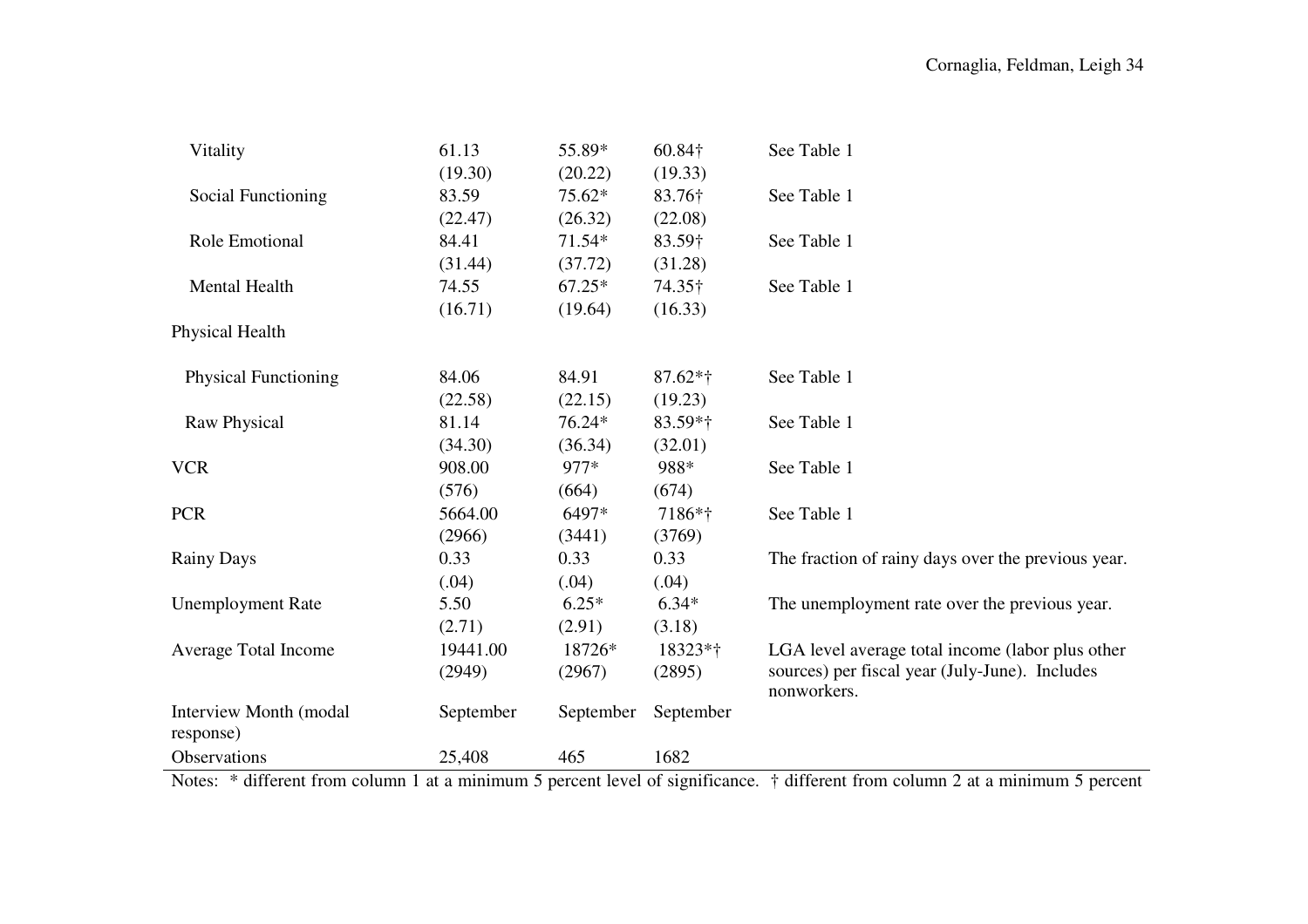level of significance. Education: Certificate I/II provides basic vocational skills and knowledge (6 - 12 months of secondary education). Certificate III/IV provides training in more advanced skills and knowledge. A Certificate IV is generally accepted by universities to be the equivalent of six to twelve months of a Bachelor's degree, and credit towards studies may be granted accordingly. Courses at Diploma, Advanced Diploma level take between two to three years to complete, and are generally considered to be equivalent to one to two years of study at degree level. Source: HILDA except for crime rates, rainy days and unemployment rate (see Data Appendix).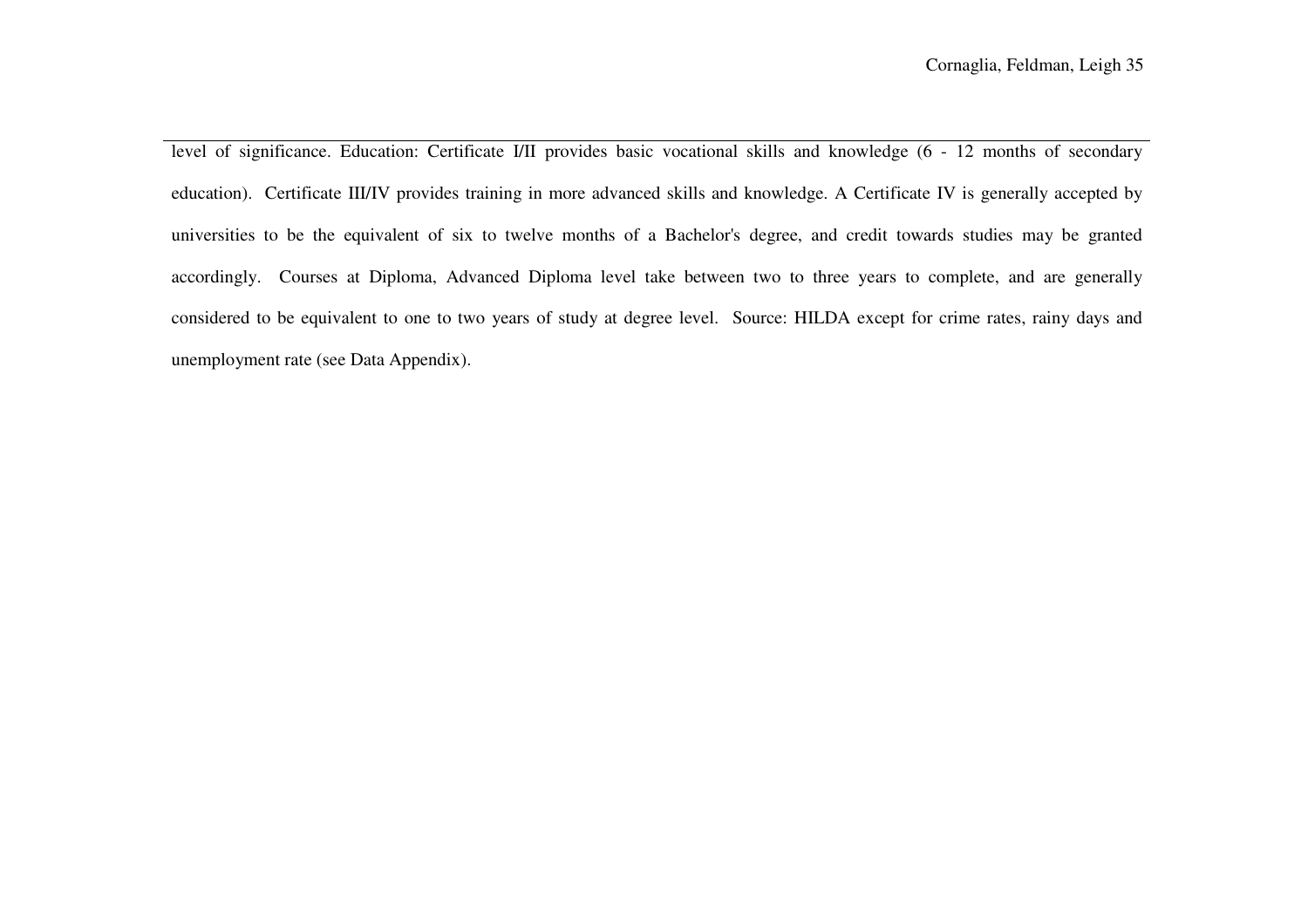## Table 3 The Effect of Crime on Mental Wellbeing

|                 | <b>MCS</b>     |                | Social Functioning |               | Vitality      |                | Role Emotional |            | Mental Health  |               |
|-----------------|----------------|----------------|--------------------|---------------|---------------|----------------|----------------|------------|----------------|---------------|
|                 | <b>OLS</b>     | FE             | <b>OLS</b>         | FE            | <b>OLS</b>    | FE             | <b>OLS</b>     | FE         | <b>OLS</b>     | FE            |
|                 | (1)            | (2)            | (3)                | (4)           | (5)           | (6)            | (7)            | (8)        | (9)            | (10)          |
| $VC^{qI}$       | $-8.389$       | $-3.306$       | $-20.627$          | $-9.844$      | $-10.543$     | $-2.776$       | $-20.171$      | $-4.261$   | $-12.833$      | $-5.388$      |
|                 | $(1.021)$ ***  | $(1.082)$ ***  | $(2.092)$ ***      | $(2.234)$ *** | $(1.602)$ *** | $(1.460)*$     | $(3.490)$ ***  | (3.897)    | $(1.579)$ ***  | $(1.661)$ *** |
| $VC^{q2-4}$     | $-7.162$       | $-1.287$       | $-15.909$          | $-2.669$      | $-9.862$      | $-1.970$       | $-21.987$      | $-4.407$   | $-10.821$      | $-1.791$      |
|                 | $(0.781)$ ***  | $(0.757)*$     | $(1.518)$ ***      | $(1.417)*$    | $(1.262)$ *** | $(1.085)*$     | $(2.335)$ ***  | (2.696)    | $(1.173)$ ***  | (1.178)       |
| $PC^{q}$        | $-1.780$       | $-0.483$       | $-3.888$           | $-0.973$      | $-2.793$      | $-0.849$       | $-5.799$       | $-1.687$   | $-2.422$       | $-0.766$      |
|                 | $(0.468)$ ***  | (0.409)        | $(0.858)$ ***      | (0.823)       | $(0.791)$ *** | (0.629)        | $(1.473)$ ***  | (1.585)    | $(0.751)$ ***  | (0.635)       |
| $PC^{q2-4}$     | $-1.267$       | $-0.115$       | $-2.713$           | $-0.623$      | $-2.459$      | $-0.675$       | $-4.386$       | $-1.058$   | $-1.201$       | 0.204         |
|                 | $(0.359)$ ***  | (0.280)        | $(0.741)$ ***      | (0.647)       | $(0.614)$ *** | (0.465)        | $(1.085)$ ***  | (1.017)    | $(.534)$ **    | (0.432)       |
| $VCR^{\dagger}$ | $-2.093$       | $-1.453$       | $-4.021$           | $-3.525$      | $-2.333$      | $-1.512$       | $-5.273$       | $-4.472$   | $-2.644$       | $-1.076$      |
|                 | $(0.721)$ ***  | $(0.628)$ **   | $(1.446)$ ***      | $(1.390)$ **  | $(1.245)^*$   | (1.025)        | $(2.430)$ **   | $(2.459)*$ | $(1.015)$ ***  | (0.861)       |
| $PCR^{\dagger}$ | 0.020          | $-0.029$       | $-0.081$           | 0.006         | 0.127         | 0.048          | 0.284          | 0.195      | $-0.058$       | $-0.153$      |
|                 | (0.088)        | (0.084)        | (0.163)            | (0.152)       | (0.149)       | (0.134)        | (0.284)        | (0.312)    | (0.130)        | (0.115)       |
| Constant        | 43.027         | 59.225         | 66.896             | 146.211       | 50.973        | 149.994        | 32.829         | 74.387     | 72.061         | 84.285        |
|                 | $(16.256)$ *** | $(19.656)$ *** | $(34.147)^*$       | $(59.327)$ ** | (48.554)      | $(26.704)$ *** | (61.702)       | (59.000)   | $(26.167)$ *** | $(32.915)$ ** |
|                 |                |                |                    |               |               |                |                |            |                |               |
| $VCR^{\S}$      | $-1.243$       | $-.860$        | $-2.379$           | $-2.084$      | $-1.362$      | $-.885$        | $-3.118$       | $-2.637$   | $-1.579$       | $-.645$       |
|                 | $(.372)$ ***   | $(.381)$ **    | $(.810)$ ***       | $(.878)$ **   | $(.672)$ **   | (.677)         | $(1.221)$ **   | $(1.383)*$ | $(.598)$ ***   | (.602)        |
|                 |                |                |                    |               |               |                |                |            |                |               |
| $PCR^{\$}$      | .069           | $-.088$        | $-.234$            | .023          | .394          | .145           | .889           | .592       | $-.166$        | $-.470$       |
|                 | (.249)         | (.262)         | (.538)             | (.590)        | (.462)        | (.468)         | (.797)         | (.927)     | (.403)         | (.421)        |
| $R^2$           | .053           | .717           | .049               | .675          | .042          | .755           | .040           | .615       | .047           | .732          |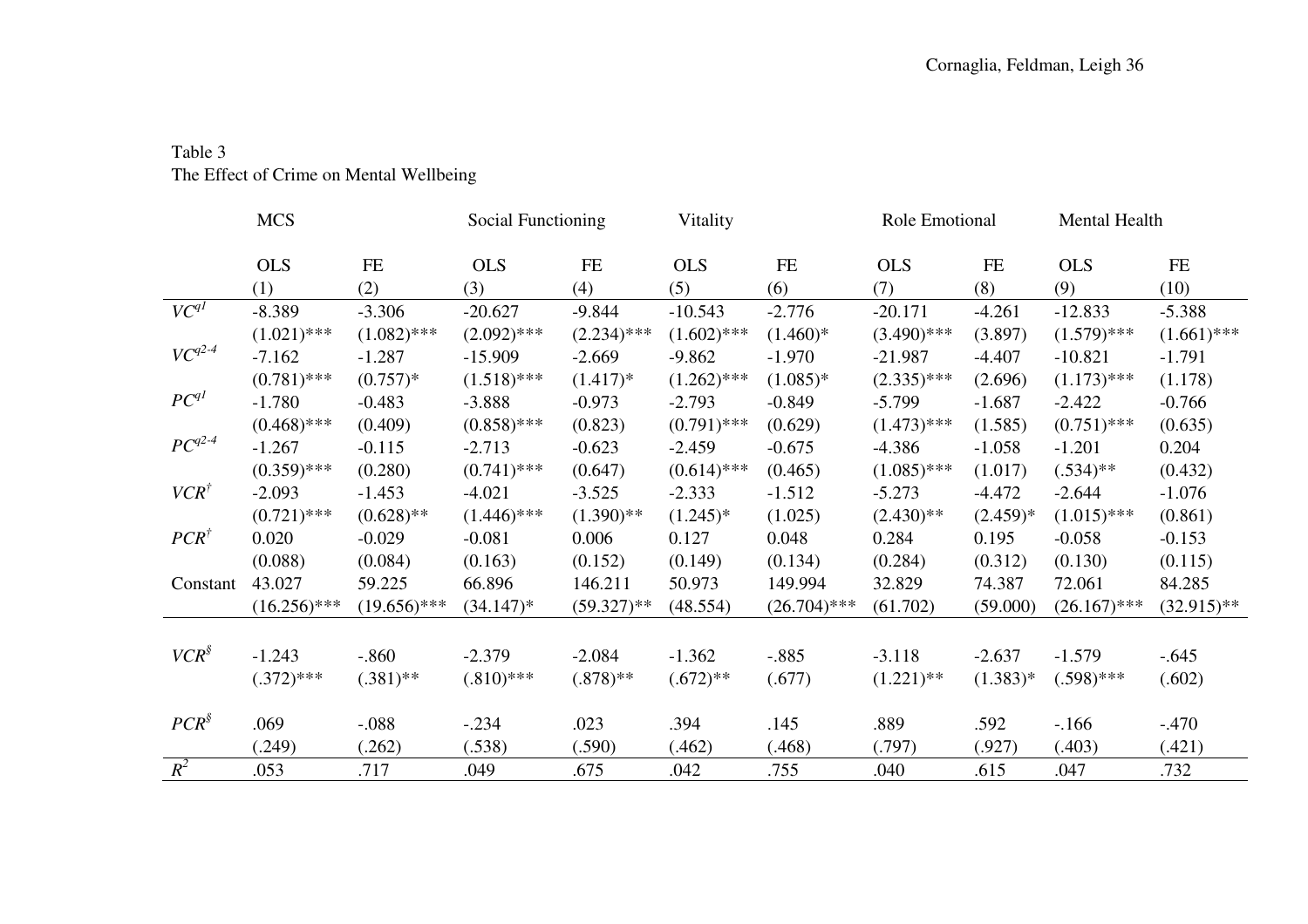Notes: OLS columns include age, age squared, sex, education, number of children, number of rainy days, the unemployment rate, log of average total income, binary indicators for month of interview, year, and LGA. FE columns include the same but exclude age (linear over time) and sex (fixed over time) and include individual fixed effects. Standard errors are clustered by LGA. †: estimated coefficients multiplied by 1000 for aesthetic purposes. §: normalized. Observations: 32,594. \*\*\* significant at 1%; \*\* significant at 5%; \* significant at 10%.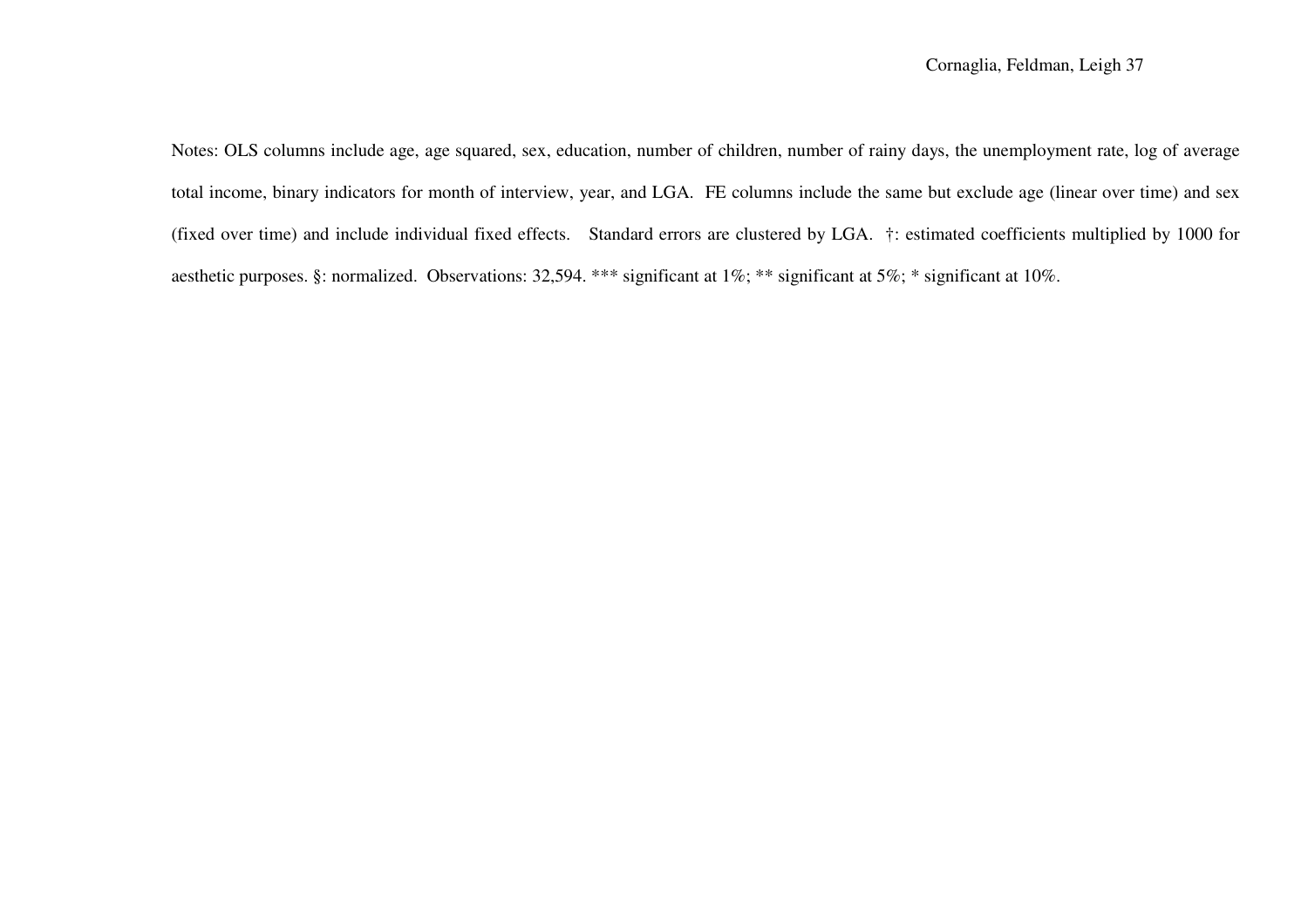|                            | <b>MCS</b><br>(1)     | Social<br><b>Functioning</b><br>(2) | Vitality<br>(3)        | Role<br>Emotional<br>(4) | Mental<br>Health<br>(5) | <b>MCS</b><br>(6) | Social<br><b>Functioning</b><br>(7) | Vitality<br>(8)         | Role<br>Emotional<br>(9) | Mental<br>Health<br>(10) |
|----------------------------|-----------------------|-------------------------------------|------------------------|--------------------------|-------------------------|-------------------|-------------------------------------|-------------------------|--------------------------|--------------------------|
| $VC^{qI}$                  | $-1.723$              | $-8.919$                            | $-2.831$               | $-1.539$                 | $-2.474$                | $-3.945$          | $-9.523$                            | $-2.818$                | $-5.512$                 | $-6.543$                 |
|                            | $-2.039$              | $(3.486)$ **                        | $-3.029$               | $-7.094$                 | $-2.889$                | $(1.250)$ ***     | $(2.985)$ ***                       | $(1.647)^*$             | $-4.663$                 | $(1.988)$ ***            |
| $VC^{q2-4}$                | 1.232                 | 1.763                               | $-0.089$               | 2.885                    | 1.448                   | $-2.759$          | $-4.989$                            | $-3.248$                | $-8.108$                 | $-3.963$                 |
|                            | $(1.390)$ †           | $(2.385)$ †                         | $(1.906)$ <sup>†</sup> | $(5.079)$ †              | $(2.079)$ <sup>†</sup>  | $(.981)$ ***      | $(1.905)$ ***                       | $(1.471)$ <sup>**</sup> | $(3.429)$ **             | $(1.548)$ **             |
| $PC^{qI}$                  | $-0.18$               | $-0.807$                            | $-0.205$               | $-2.571$                 | $-0.166$                | $-0.656$          | $-1.091$                            | $-1.344$                | $-0.705$                 | $-1.223$                 |
|                            | $-0.739$              | $-1.473$                            | $-1.082$               | $-2.024$                 | $-1.156$                | $-0.544$          | $-1.06$                             | $(.784)*$               | $-2.488$                 | $-0.796$                 |
| $PC^{q2-4}$                | 0.481                 | 0.545                               | 0.214                  | 1.095                    | 0.606                   | $-0.514$          | $-1.365$                            | $-1.252$                | $-2.207$                 | $-0.133$                 |
|                            | $(.478)$ <sup>†</sup> | $(1.174)$ <sup>†</sup>              | $-0.744$               | $-1.672$                 | $-0.679$                | $(.301)^*$        | $(.689)$ **                         | $(.556)$ **             | $(1.225)^*$              | $-0.562$                 |
| $VCR^{\dagger}$            | $-1.495$              | $-3.776$                            | $-0.492$               | $-6.908$                 | $-0.939$                | $-1.219$          | $-2.277$                            | $-1.54$                 | $-2.327$                 | $-0.872$                 |
|                            | $(.877)*$             | $(2.158)$ *                         | $-1.525$               | $(3.571)^*$              | $-1.251$                | $-1.03$           | $-2.199$                            | $-1.519$                | $-3.144$                 | $-1.508$                 |
| $PCR^{\dagger}$            | $-0.007$              | 0.082                               | $-0.121$               | 0.61                     | $-0.201$                | $-0.086$          | $-0.087$                            | 0.167                   | $-0.526$                 | 0.023                    |
|                            | $-0.109$              | $-0.212$                            | $-0.194$               | $-0.426$                 | $-0.164$                | $-0.178$          | $-0.355$                            | $-0.257$                | $-0.571$                 | $-0.258$                 |
| Constant                   | 61.797                | 215.338                             | 127.894                | 303.276                  | 26.834                  | 69.513            | 163.669                             | 162.535                 | 58.432                   | 106.157                  |
|                            | $-60.74$              | $-139.568$                          | $-103.4$               | $-208.632$               | $-102.509$              | $(21.201)$ ***    | $(57.148)$ ***                      | $(30.096)$ ***          | $-60.784$                | $(35.666)$ ***           |
| <i><b>Observations</b></i> | 12464                 | 12464                               | 12464                  | 12464                    | 12464                   | 20025             | 20025                               | 20025                   | 20025                    | 20025                    |
| $R^2$                      | 0.728                 | 0.675                               | 0.764                  | 0.622                    | 0.741                   | 0.724             | 0.686                               | 0.761                   | 0.626                    | 0.738                    |

### Table 4 The Effect of Crime on Mental Wellbeing by LGA size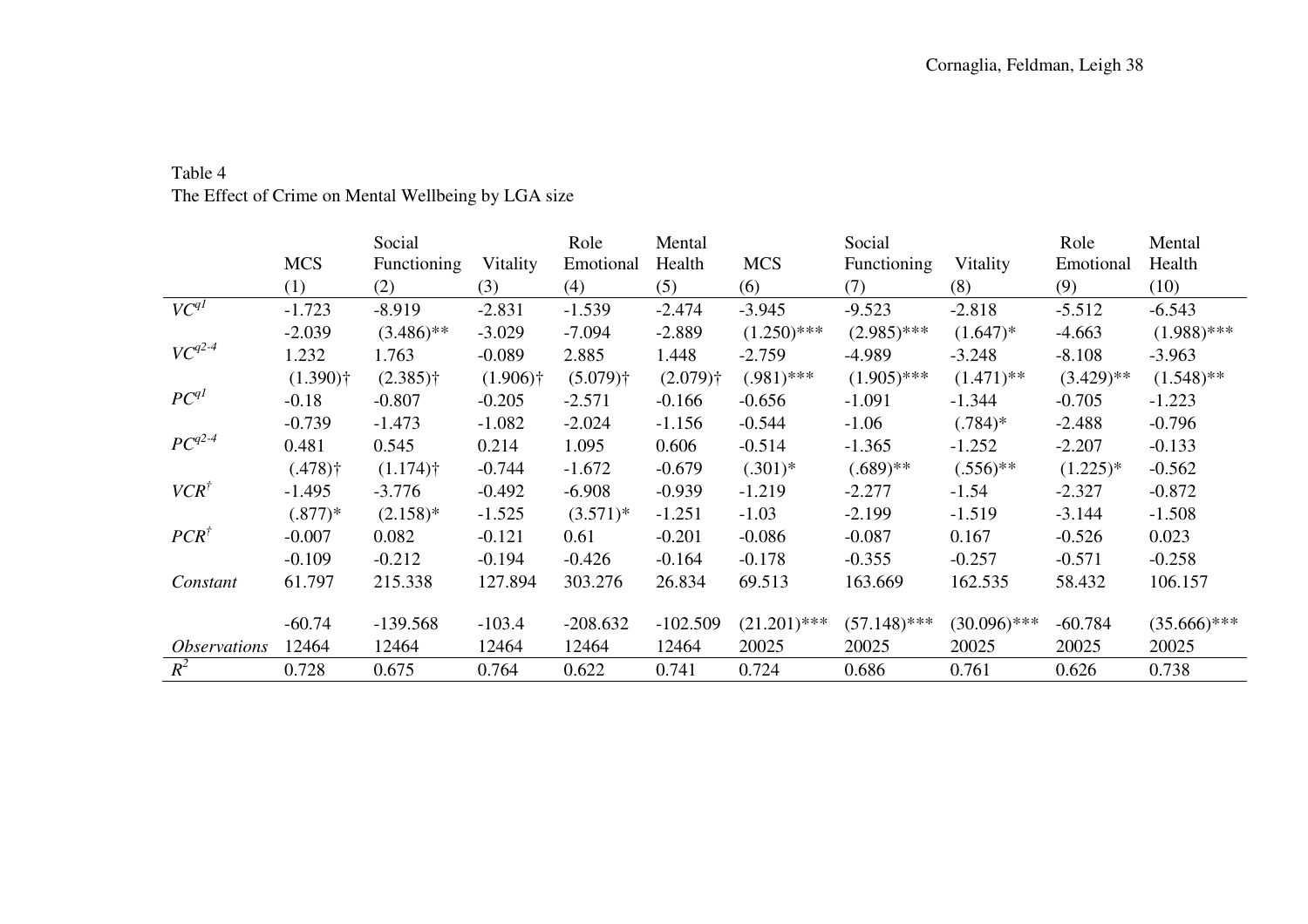Notes: Columns 1 - 5 use the subsample of LGAs with area below the median. Columns 6 - 10 use the subsample of LGAs with area above the median. Fixed Effects estimation. All columns control for time variant individual characteristics (age squared, education, number of children), LGA level variables (rainy days, unemployment rate and log of average total income) and month of interview, year, LGA, and individual fixed effects. Standard errors are clustered by LGA. \*\*\* significant at 1%; \*\* significant at 5%; \*significant at 10%. †represents a statistically significant difference at a minimum 10% level between the estimated coefficients in the Below and Above Median regressions. For example, the estimated coefficient of 1.232 in the second row of column 1 is statistically significantly different from its corresponding estimate in the second row of column 6 of -2.759.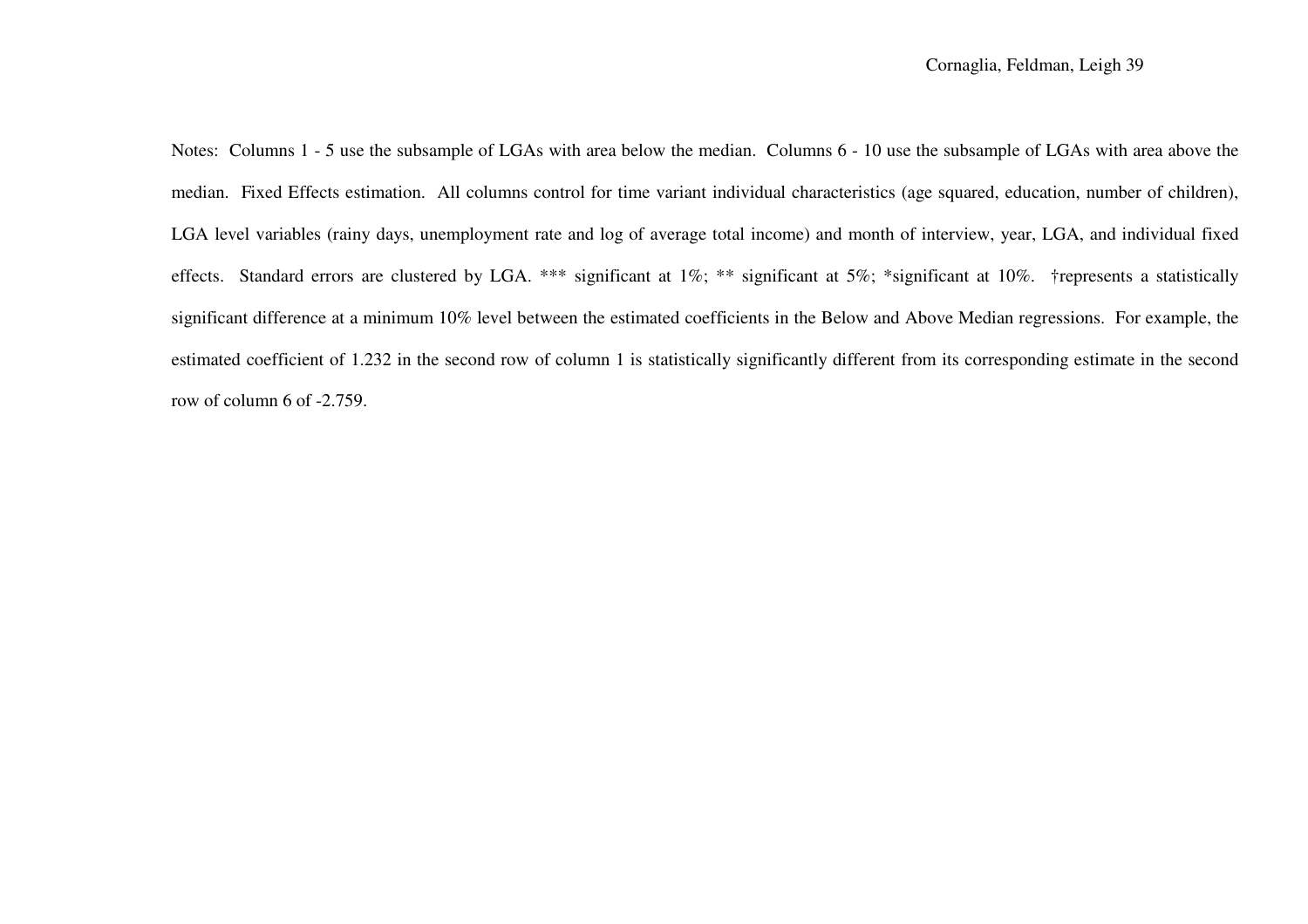| Table 5                |
|------------------------|
| <b>Physical Health</b> |

|                            | <b>Physical Function</b>                                               |                | Role Physical |                |  |  |
|----------------------------|------------------------------------------------------------------------|----------------|---------------|----------------|--|--|
|                            | <b>OLS</b>                                                             | FE             | <b>OLS</b>    | FE             |  |  |
|                            | (1)                                                                    | (2)            | (3)           | (4)            |  |  |
| $VC^{qI}$                  | $-5.931$                                                               | $-0.371$       | $-14.226$     | $-4.850$       |  |  |
|                            | $(1.599)$ ***                                                          | (1.535)        | $(2.789)$ *** | (2.9755)       |  |  |
| $VC^{q2-4}$                | $-6.150$                                                               | $-1.479$       | $-15.710$     | $-0.461$       |  |  |
|                            | (1.225)                                                                | (1.318)        | $(2.241)$ *** | (2.583)        |  |  |
| $PC^{q}$                   | $-1.343$                                                               | $-0.760$       | $-4.033$      | $-1.198$       |  |  |
|                            | $(0.772)^*$                                                            | (0.757)        | $(1.254)$ *** | (1.409)        |  |  |
| $PC^{q2-4}$                | 0.054                                                                  | $-0.152$       | $-4.616$      | $-1.987$       |  |  |
|                            | (0.529)                                                                | (0.532)        | $(1.015)$ *** | $(1.099)*$     |  |  |
| $VCR^{\dagger}$            | 0.617                                                                  | 0.197          | $-1.731$      | $-0.419$       |  |  |
|                            | (0.678)                                                                | (0.735)        | (1.169)       | (1.376)        |  |  |
| $PCR^{\dagger}$            | $-0.264$                                                               | 0.061          | 0.961         | 1.157          |  |  |
|                            | (0.466)                                                                | (0.538)        | (0.790)       | (0.947)        |  |  |
| Constant                   | 63.664                                                                 | 109.116        | 38.017        | 247.153        |  |  |
|                            | (48.126)                                                               | $(37.023)$ *** | (68.806)      | $(71.100)$ *** |  |  |
| <i><b>Observations</b></i> | 32594                                                                  | 32594          | 32370         | 32370          |  |  |
| $R^2$                      | 0.239                                                                  | 0.777          | 0.126         | 0.655          |  |  |
|                            | Notes: OLS columns include age, age squared, sex, education, number of |                |               |                |  |  |

children, number of rainy days, the unemployment rate, log of average total income, binary indicators for month of interview, year, and LGA. FE columns include the same but exclude age (linear over time) and sex (fixed over time) and include individual fixed effects. Standard errors are clustered by LGA. †: estimated coefficients multiplied by 1000 for aesthetic purposes.

\*\*\* significant at 1%; \*\* significant at 5%; \* significant at 10%.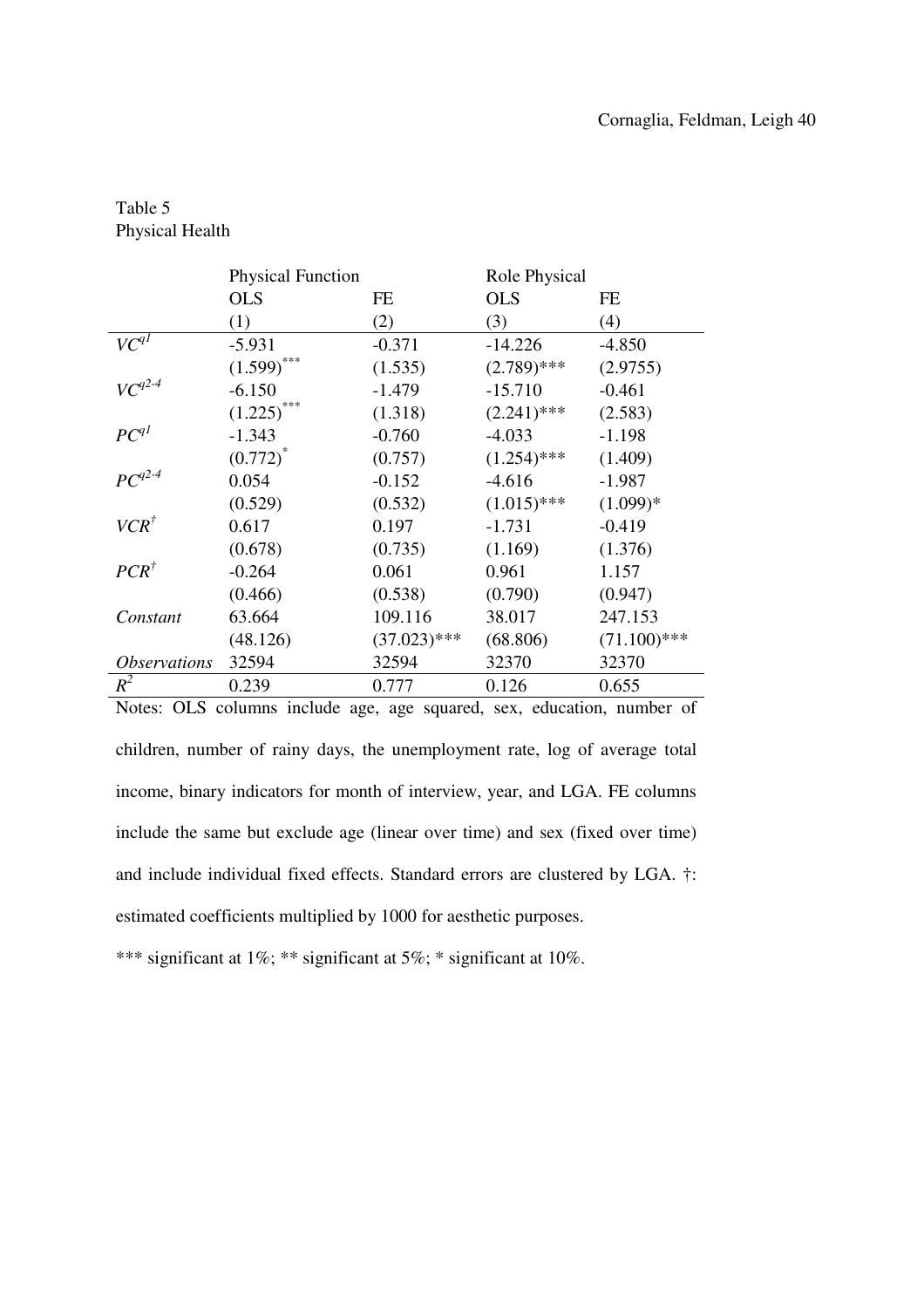### Table 6 The Effect of Crime on Mental Wellbeing (Random Trend Models: LGA-year FE)

|                  | <b>MCS</b>    |               | Social Functioning |               | Vitality      |            | Role Emotional |            | Mental Health |               |
|------------------|---------------|---------------|--------------------|---------------|---------------|------------|----------------|------------|---------------|---------------|
|                  | <b>OLS</b>    | FE            | <b>OLS</b>         | FE            | <b>OLS</b>    | FE         | <b>OLS</b>     | FE         | <b>OLS</b>    | FE            |
|                  | (1)           | (2)           | (3)                | (4)           | (5)           | (6)        | (7)            | (8)        | (9)           | (10)          |
| $VC^{q}$         | $-8.461$      | $-3.367$      | $-20.694$          | $-9.955$      | $-10.808$     | $-2.885$   | $-20.419$      | $-4.657$   | $-12.895$     | $-5.405$      |
|                  | $(1.030)$ *** | $(1.106)$ *** | $(2.121)$ ***      | $(2.337)$ *** | $(1.603)$ *** | $(1.479)*$ | $(3.516)$ ***  | (3.999)    | $(1.584)$ *** | $(1.694)$ *** |
| $VC^{q2-4}$      | $-7.165$      | $-1.260$      | $-15.989$          | $-2.738$      | $-9.876$      | $-2.021$   | $-22.034$      | $-4.145$   | $-10.756$     | $-1.691$      |
|                  | $(0.780)$ *** | $(0.761)^*$   | $(1.520)$ ***      | $(1.405)^*$   | $(1.268)$ *** | $(1.111)*$ | $(2.342)$ ***  | (2.663)    | $(1.184)$ *** | (1.205)       |
| $PC^{q}$         | $-1.647$      | $-0.379$      | $-3.688$           | $-0.984$      | $-2.521$      | $-0.696$   | $-5.546$       | $-1.590$   | $-2.221$      | $-0.588$      |
|                  | $(0.485)$ *** | (0.422)       | $(0.883)$ ***      | (0.855)       | $(0.815)$ *** | (0.627)    | $(1.524)$ ***  | (1.667)    | $(0.781)$ *** | (0.642)       |
| $PC^{q2-4}$      | $-1.319$      | $-0.172$      | $-2.837$           | $-0.862$      | $-2.482$      | $-0.673$   | $-4.484$       | $-1.288$   | $-1.272$      | 0.161         |
|                  | $(0.373)$ *** | (0.284)       | $(0.766)$ ***      | (0.640)       | $(0.634)$ *** | (0.484)    | $(1.095)$ ***  | (1.023)    | $(0.554)$ **  | (0.437)       |
| $VCR^{\wedge}$   | 2.009         | 1.859         | 0.972              | $-1.925$      | 2.363         | 1.392      | $-0.150$       | 6.057      | 0.279         | 2.650         |
|                  | (2.579)       | (2.362)       | (5.121)            | (5.423)       | (4.639)       | (3.276)    | (9.752)        | (10.422)   | (4.312)       | (3.474)       |
| PCR <sup>1</sup> | 4.405         | 0.115         | 7.113              | 0.746         | 6.123         | $-0.783$   | 19.459         | 10.707     | 3.013         | $-2.276$      |
|                  | $(2.509)*$    | (2.811)       | $(3.996)^*$        | (5.067)       | (4.390)       | (4.049)    | $(9.214)$ **   | (9.481)    | (3.864)       | (4.179)       |
| Constant         | $-0.357$      | 12.22         | $-47.105$          | $-64.852$     | -47.375       | 95.784     | $-59.518$      | $-100.664$ | 18.026        | 30.580        |
|                  | (23.294)      | (55.890)      | $(23.870)$ **      | (140.611)     | (73.846)      | (92.708)   | (109.170)      | (78.195)   | (36.861)      | (59.054)      |
|                  |               |               |                    |               |               |            |                |            |               |               |
| $R^2$            | 0.064         | 0.724         | 0.059              | 0.681         | 0.051         | 0.759      | 0.051          | 0.623      | 0.057         | 0.738         |

*Notes:* OLS columns include age, age squared, sex, education, number of children, number of rainy days, the

unemployment rate, log of average total income, binary indicators for month of interview, year, LGA and the interaction

between year indicators and LGA indicators. FE columns include the same but exclude age (linear over time) and sex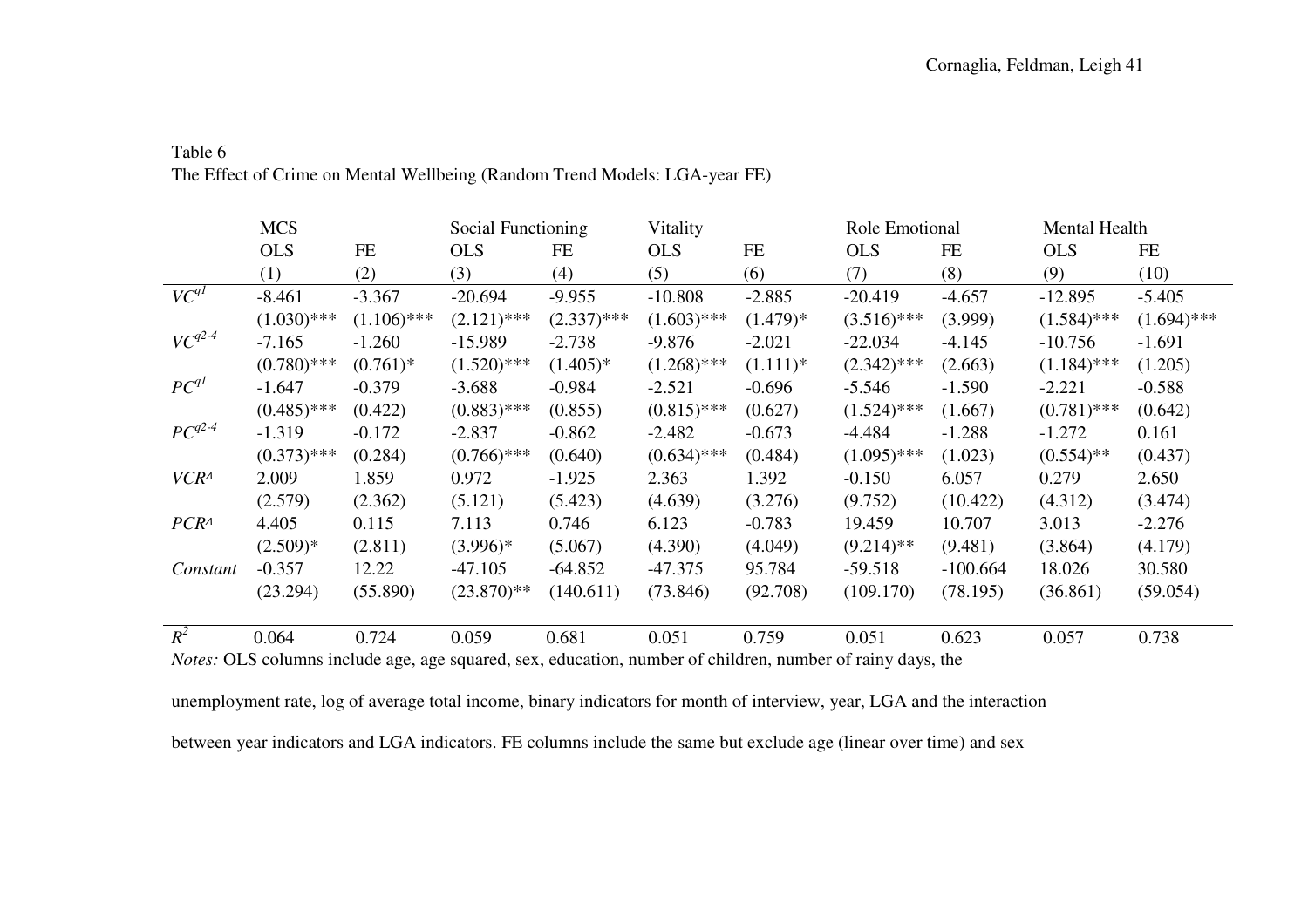(fixed over time) and include individual fixed effects. ∧: estimated coefficients multiplied by 1000 for aesthetic purposes. Standard errors are clustered by LGA. Observations: 32,594. \*\*\* significant at 1%; \*\* significant at 5%; \* significant at 10%.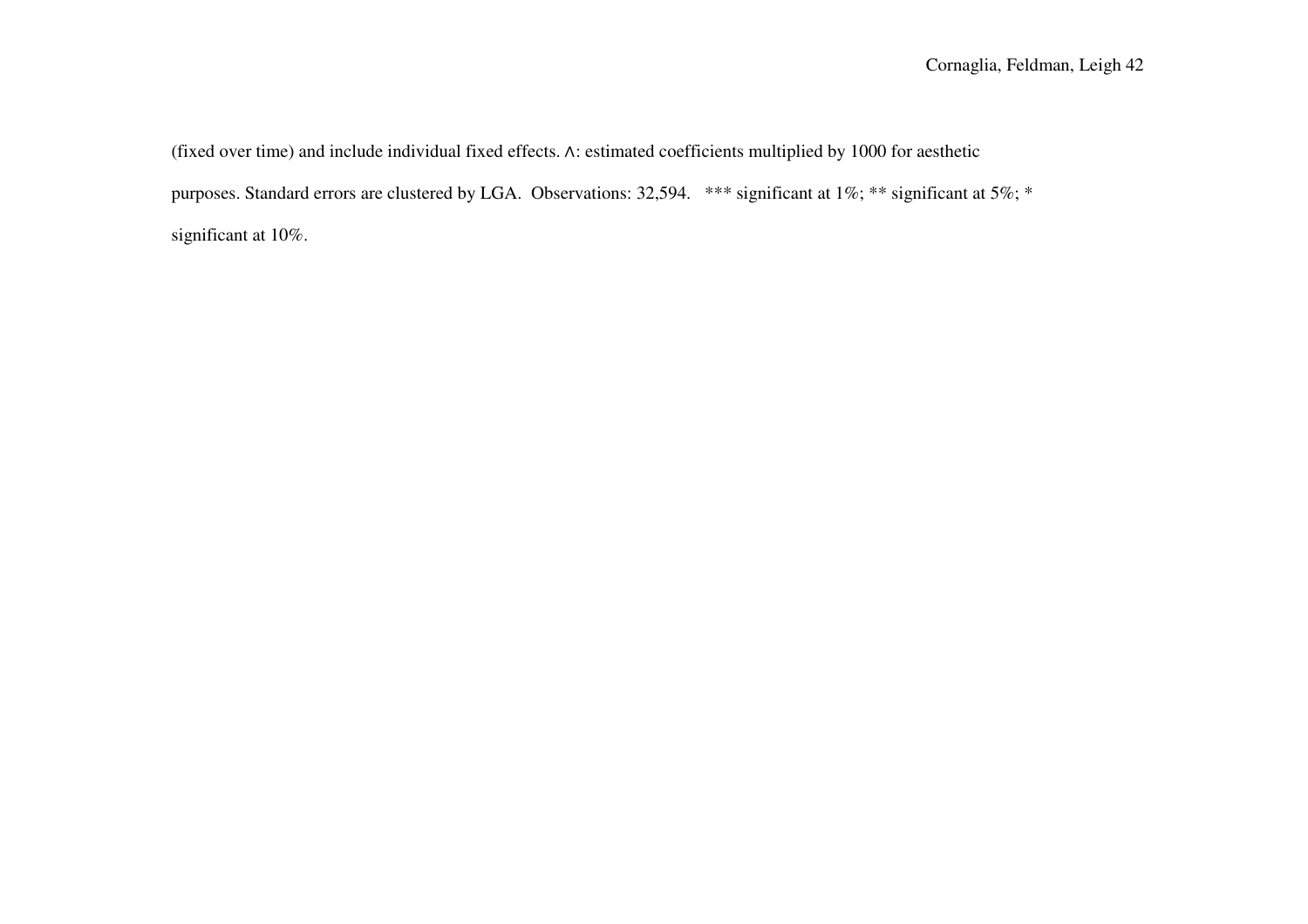|                            | <b>MCS</b>                                                                   | Role<br>Emotional   | Social<br>Functioning     | Vitality                 | Mental<br>Health         |  |  |  |
|----------------------------|------------------------------------------------------------------------------|---------------------|---------------------------|--------------------------|--------------------------|--|--|--|
|                            | (1)                                                                          | (2)                 | (3)                       | (4)                      | (5)                      |  |  |  |
| $VC_{t=2}$                 | 0.329<br>(1.086)                                                             | 2.033<br>(3.933)    | 0.053<br>(2.757)          | 1.956<br>(2.107)         | 0.670<br>(1.749)         |  |  |  |
| $VC_{t=0}$                 | $-2.310$<br>$(1.006)$ **                                                     | $-4.837$<br>(3.226) | $-8.862$<br>$(1.909)$ *** | $-3.552$<br>$(1.645)$ ** | $-3.447$<br>$(1.727)$ ** |  |  |  |
| $VC_{t=1}$                 | $-0.128$                                                                     | 1.393               | $-1.756$                  | $-1.597$                 | 0.380                    |  |  |  |
|                            | (1.335)                                                                      | (3.248)             | (2.539)                   | (2.141)                  | (2.411)                  |  |  |  |
| $VC_{t=2}$                 | $-0.217$                                                                     | 2.889               | $-5.542$                  | $-2.869$                 | $-0.741$                 |  |  |  |
|                            | (1.399)                                                                      | (4.150)             | $(2.959)*$                | (2.622)                  | (2.546)                  |  |  |  |
| Constant                   | $-41.978$                                                                    | $-241.351$          | $-108.283$                | 9.237                    | $-153.198$               |  |  |  |
|                            | (54.282)                                                                     | (274.706)           | (99.762)                  | (116.254)                | (103.354)                |  |  |  |
| <i><b>Observations</b></i> | 1208                                                                         | 1208                | 1208                      | 1208                     | 1208                     |  |  |  |
| $R^2$                      | 0.238                                                                        | 0.212               | 0.232                     | 0.222                    | 0.233                    |  |  |  |
| Notes:                     | Omitted base is $t = -1$ . Sample is restricted to individuals with only one |                     |                           |                          |                          |  |  |  |

Table 7 Mental Wellbeing in a Two-Year Window Around Victimization

victimization event within the two year window in order to eliminate confounding impacts on mental health in  $t \geq 1$ . Controls include age, age squared, sex, education, number of children, number of rainy days, the unemployment rate, log of average total income, binary indicators for month of interview, year and LGA. Standard errors clustered by LGA. \*\*\* significant at 1%; \*\* significant at 5%; \* significant at 10%.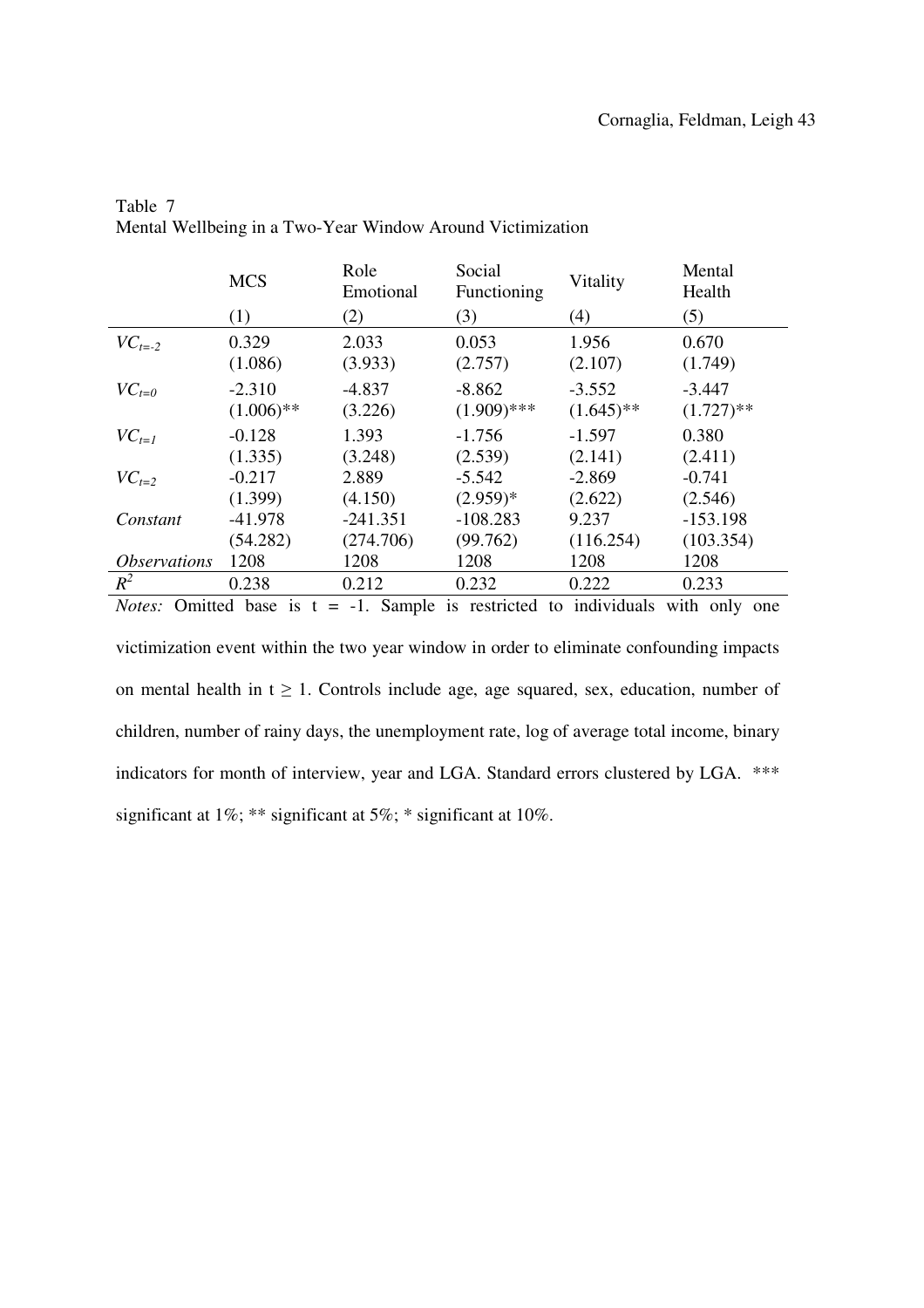#### Appendix I

A. Crime Statistics

 In Australia, the collation of crime statistics is a state government responsibility. Although some data are routinely provided to the Australian Institute of Criminology, this does not include the high-frequency, regionally disaggregated data that we use in this paper.

After repeated contact with the governments of the six states and two territories that comprise Australia, we were able to obtain crime statistics data for all areas except the Northern Territory. In some cases, this contact also included lodging Freedom of Information requests, though ultimately none of the data were provided through this channel. Only Victoria required us to pay for the data while the other states provided it free of charge. Since only 0.9 percent of Australians live in the Northern Territory, our crime data theoretically covers 99.1 percent of the Australian population. We are also unable to match data for a small number of observations in our dataset, so end up with crime data for 98.7 percent of our survey sample.

In the Australian Capital Territory, New South Wales, South Australia, and Victoria, crime data are coded by police stations on a Local Government Area (LGA) basis (the Australian Capital Territory is a single LGA). In Tasmania, crime data are coded on a suburb basis, and matched to postcodes using a crosswalk supplied by the Australian Bureau of Statistics. In Western Australia, crime data are coded on by locality, and we match them to postcodes using a crosswalk supplied by the Western Australian Police. Both suburbs (Tasmania) and localities (Western Australia) are a finer geographic coding than postcodes.

Geographically matching crime data to regional areas is more complicated in Queensland, whose crime data are coded to geographic areas known as Police Divisions. These Police Divisions were then matched to LGAs for us by the Queensland Police Service. The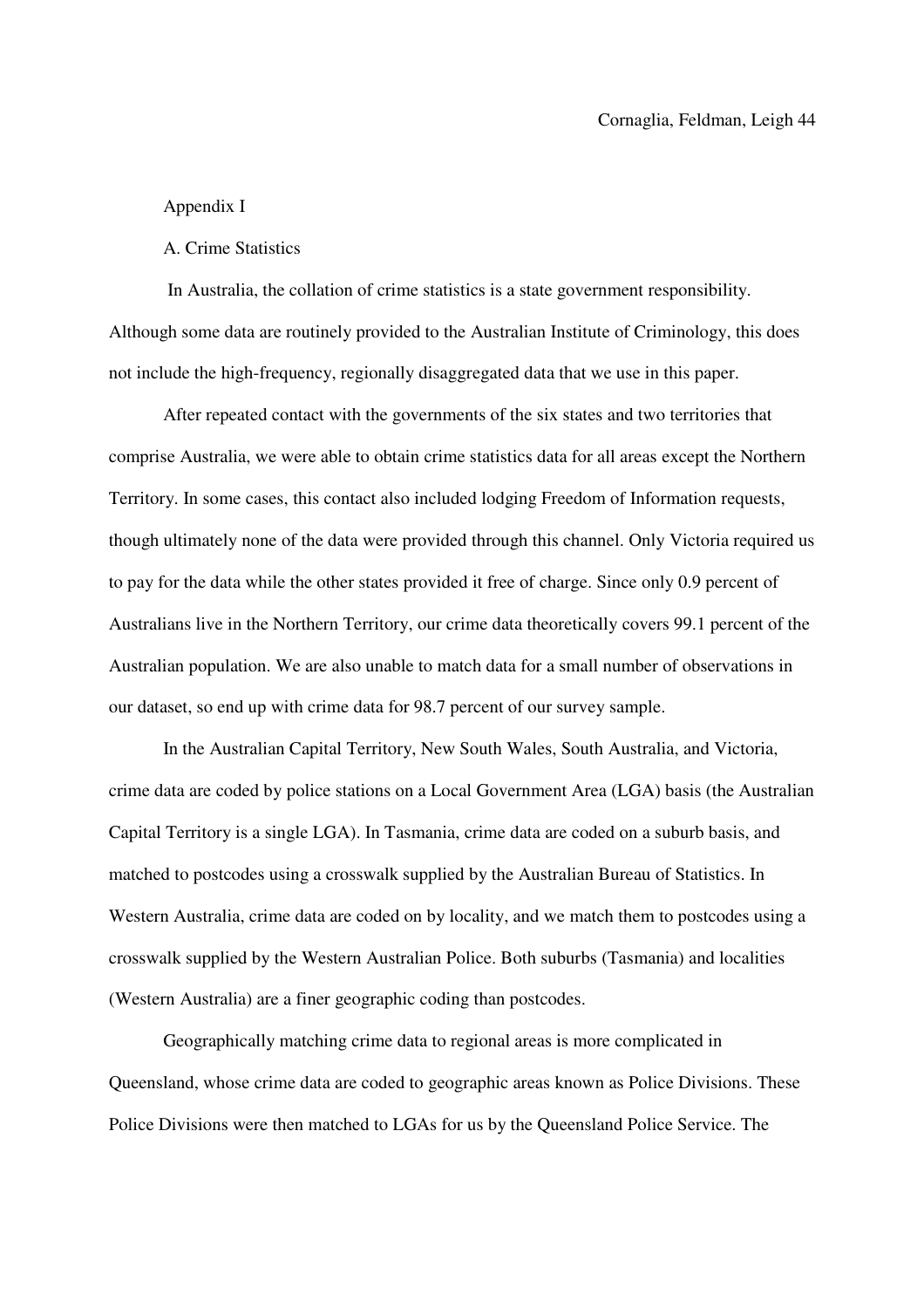Queensland crime data spanned 328 police divisions, and 128 LGAs. The Queensland Police Service also provided information on the match quality. The median Police Division was matched to an LGA containing 99.7 percent of its population (the mean was 91.4 percent).

In the case of Victoria, the data was confidentialized, such that cells containing between 1 and 3 crimes were replaced with an asterisk. In addition, the statistics contained data on the total number of crimes (across all categories) for each month. Using these totals, we imputed values for the confidentialized cells using the following procedure:

- If the total was confidentialized, assume the total was 2
- Calculate the gap between the total and the sum of the non-confidentialized cells

 • Divide this gap by the number of confidentialized cells, and assign that number to each of the confidentialized cells.

 For all states and territories except the Australian Capital Territory, crime statistics are reported on a monthly basis. For the Australian Capital Territory, data are tabulated on a quarterly basis, and we assign the same crime rate to each month in the quarter. Criminal incidents are classified by the date that they were reported to or detected by police. We expect that in most cases this will correspond to the date on which the offence occurred, but we have no way of verifying this.

Population data are drawn from the Australian Bureau of Statistics publication Regional Population Growth (Cat No 3218.0). This provides the population for each LGA as at June in each year. We linearly interpolate population figures for intervening months. In a small number of cases, the ABS does not report population statistics for an LGA, but we still have crime statistics for that area. In these instances, we assume the population is unchanged from the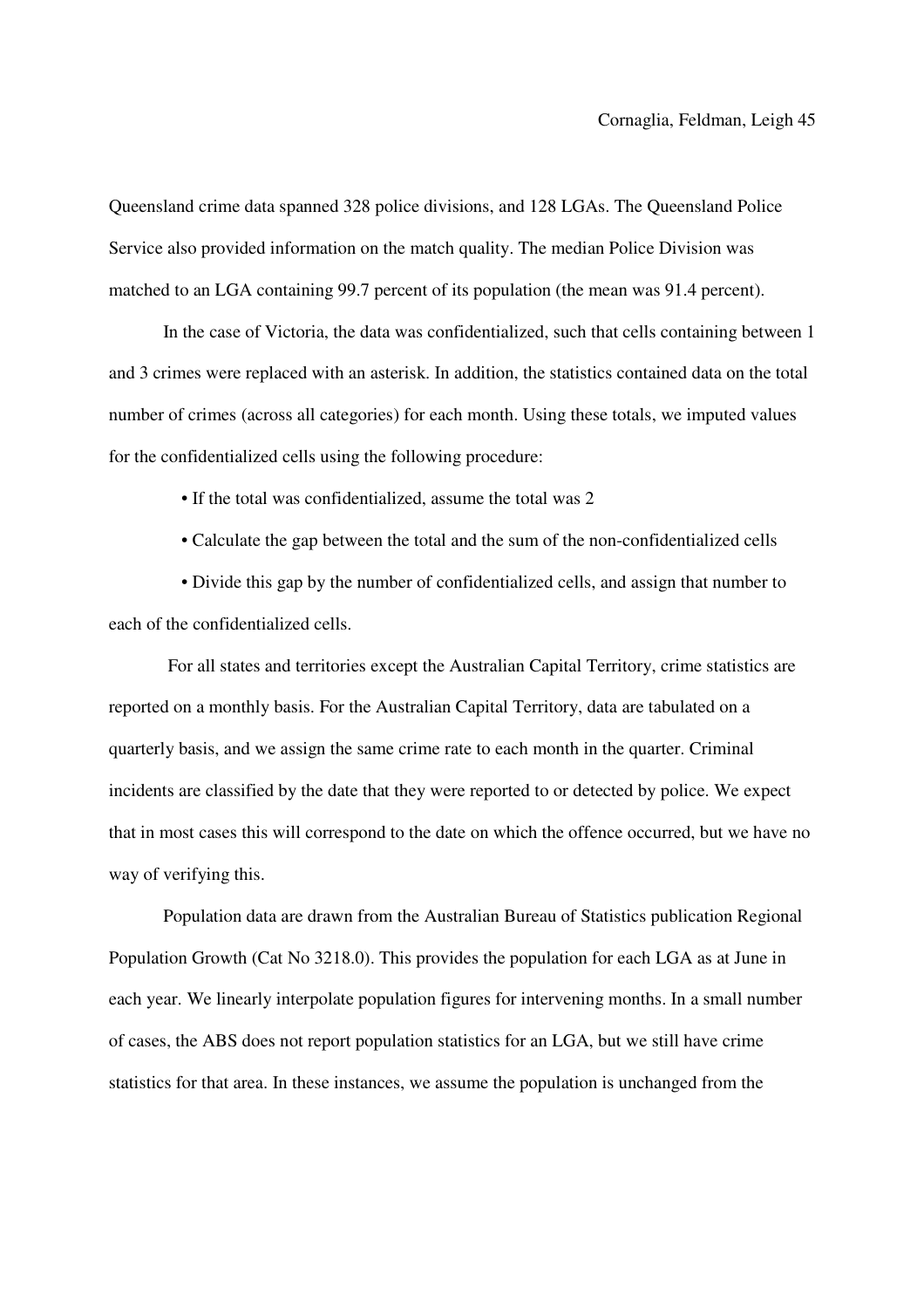closest date for which we have population statistics. (In other words, we do not extrapolate beyond the available population data.)

The states do not apply a uniform crime classification system. The number of different crime categories in which the data were provided was 16 for the Australian Capital Territory, 60 for New South Wales, 87 for Queensland, 119 for South Australia, 206 for Tasmania, 27 for Victoria, and 24 for Western Australia. We recoded crimes into 16 categories using the Australian Standard Offence Classification (ASOC). These categories are described in Table A1.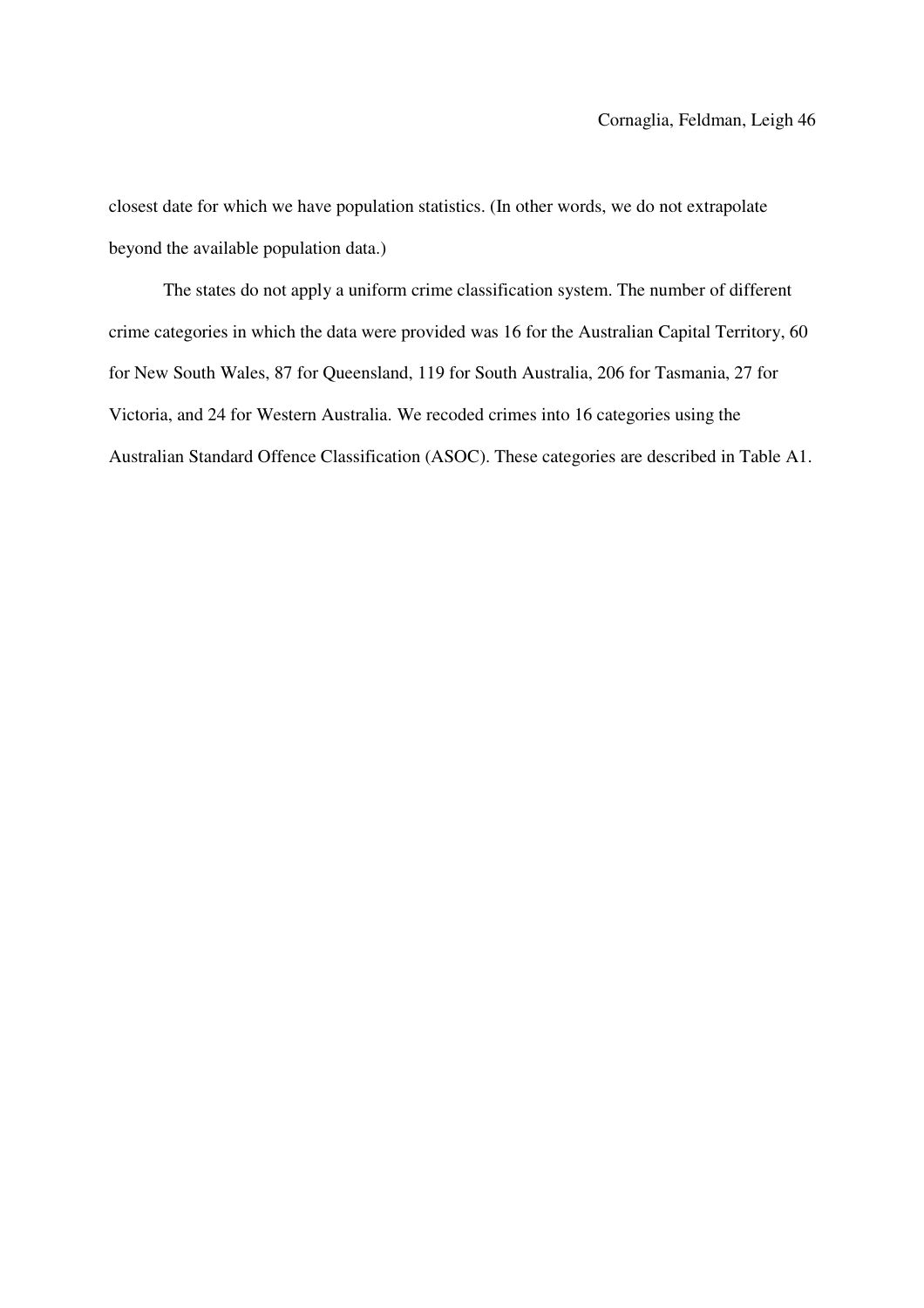### Table A1 Major Crime Categories (Australian Standard Offence Classification)

| <b>Abbreviated Name</b>         | Description                                             | Examples                                                        |
|---------------------------------|---------------------------------------------------------|-----------------------------------------------------------------|
| Homicide                        | Homicide and related offences                           | murder, conspiracy to murder, manslaughter                      |
| Assault                         | Acts intended to cause injury                           | assault, aggravated assault                                     |
| <b>Sexual Assault</b>           | Sexual assault and related offences                     | aggravated sexual assault, sexual offences against<br>a child   |
| Dangerous Acts                  | Dangerous or negligent acts endangering<br>persons      | dangerous or negligent driving, neglect of person<br>under care |
| Abduction                       | Abduction and related offences                          | abduction, kidnapping, deprivation of liberty                   |
| Robbery                         | Robbery, extortion and related offences                 | robbery, blackmail                                              |
| <b>Burglary</b>                 | Unlawful entry with intent/burglary, break<br>and enter | burglary, break and enter                                       |
| Theft                           | Theft and related offences                              | theft of a motor vehicle, receiving stolen property             |
| Deception                       | Deception and related offences                          | credit card fraud, bribery, counterfeiting                      |
| Drug Offences                   | Illicit drug offences                                   | traffic in illicit drugs, possess illicit drug                  |
| <b>Weapons Offences</b>         | Weapons and explosives offences                         | sell prohibited weapons, possess prohibited<br>explosives       |
| <b>Property Damage</b>          | Property damage and environmental<br>pollution          | graffiti, noise pollution                                       |
| Public Order<br><b>Offences</b> | Public order offences                                   | trespass, offensive language, prostitution                      |
| <b>Traffic Offences</b>         | Road traffic and motor vehicle regulatory<br>offences   | speeding, driving without a licence                             |
| Justice Offences                | Offences against justice procedures and<br>government   | breach of parole, breach of domestic violence<br>order          |
| Miscellaneous<br>Offences       | Miscellaneous offences                                  | defamation, threatening behavior, public health<br>offences     |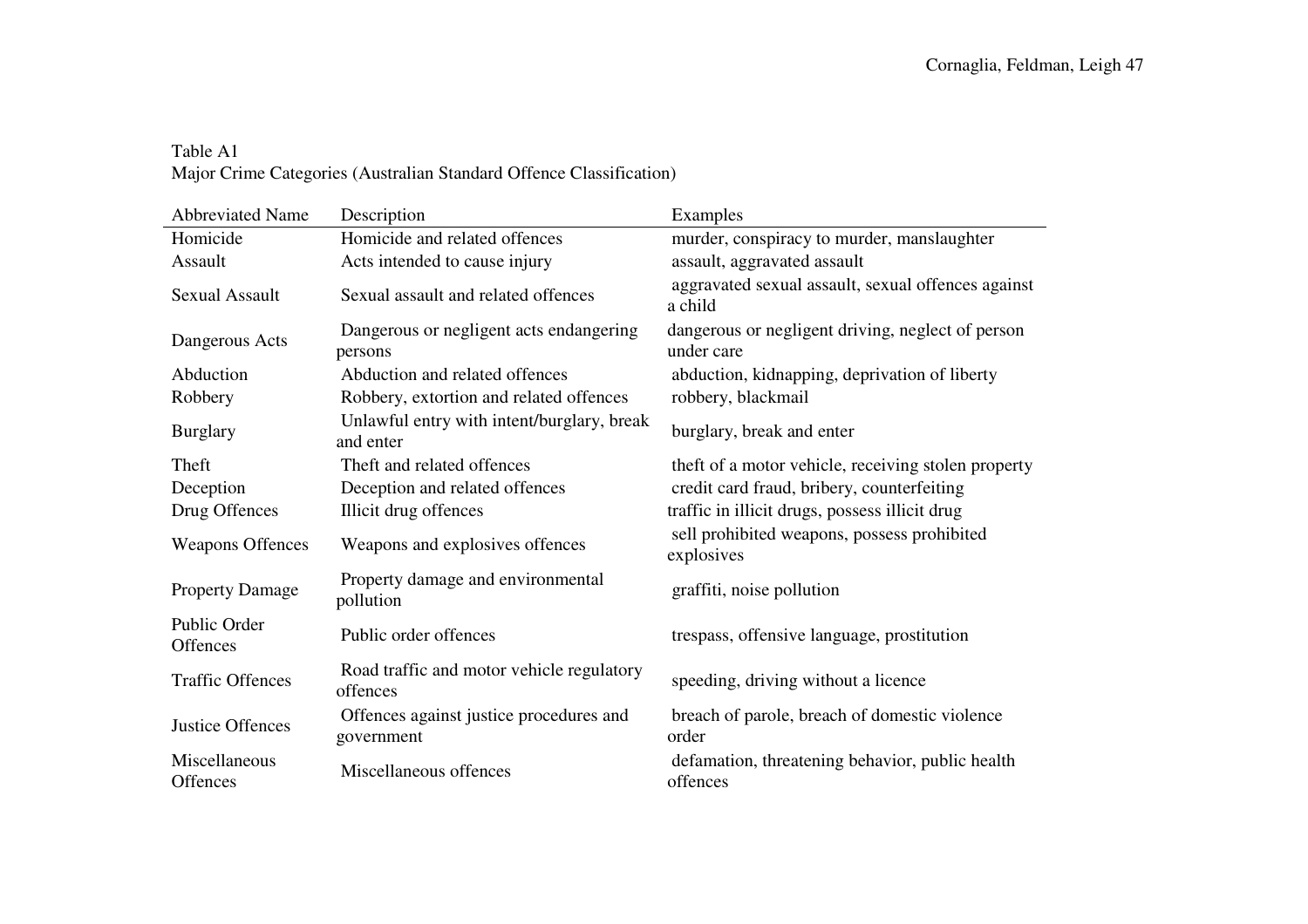#### B. Unemployment

 Unemployment statistics are produced on a quarterly basis for each Statistical Local Area (SLA) by the Department of Employment and Workplace Relations. This is the finest level of aggregation at which we are able to obtain unemployment rate data. These estimates are based on data from the monthly Labour Force Survey conducted by the Australian Bureau of Statistics, adjusted using Centrelink data on the number of Newstart and Youth Allowance (Other) recipients and Census data. The Department of Employment and Workplace Relations have smoothed these data by averaging over four quarters.

The unemployment rate is not available for all SLAs. Where it is available in some later months, but not earlier months, we use the later months to estimate the ratio of unemployment in that SLA to the national unemployment rate, and multiply the national unemployment rate by this ratio to impute missing values for earlier months. Where the unemployment rate is missing in all quarters, we assign the national unemployment rate. In some cases, unemployment rates are based on labor force estimates of less than 100 people. In these cases, we assume that measurement error renders them unusable, and instead assign the unemployment rate of the nearest SLA.

There are 932 SLAs in Australia (in many cases SLAs cover the same area as LGAs). We match each respondent to their SLA using a crosswalk prepared by the ABS. This crosswalk does not contain information on the proportion of the population in each postcode area who live in the SLA.

When analyzing crime in the month or quarter of interview, we use the unemployment rate in the quarter of interview. When analyzing the effect of crime in the previous six months, we use the average unemployment rate over the current and previous quarter. And when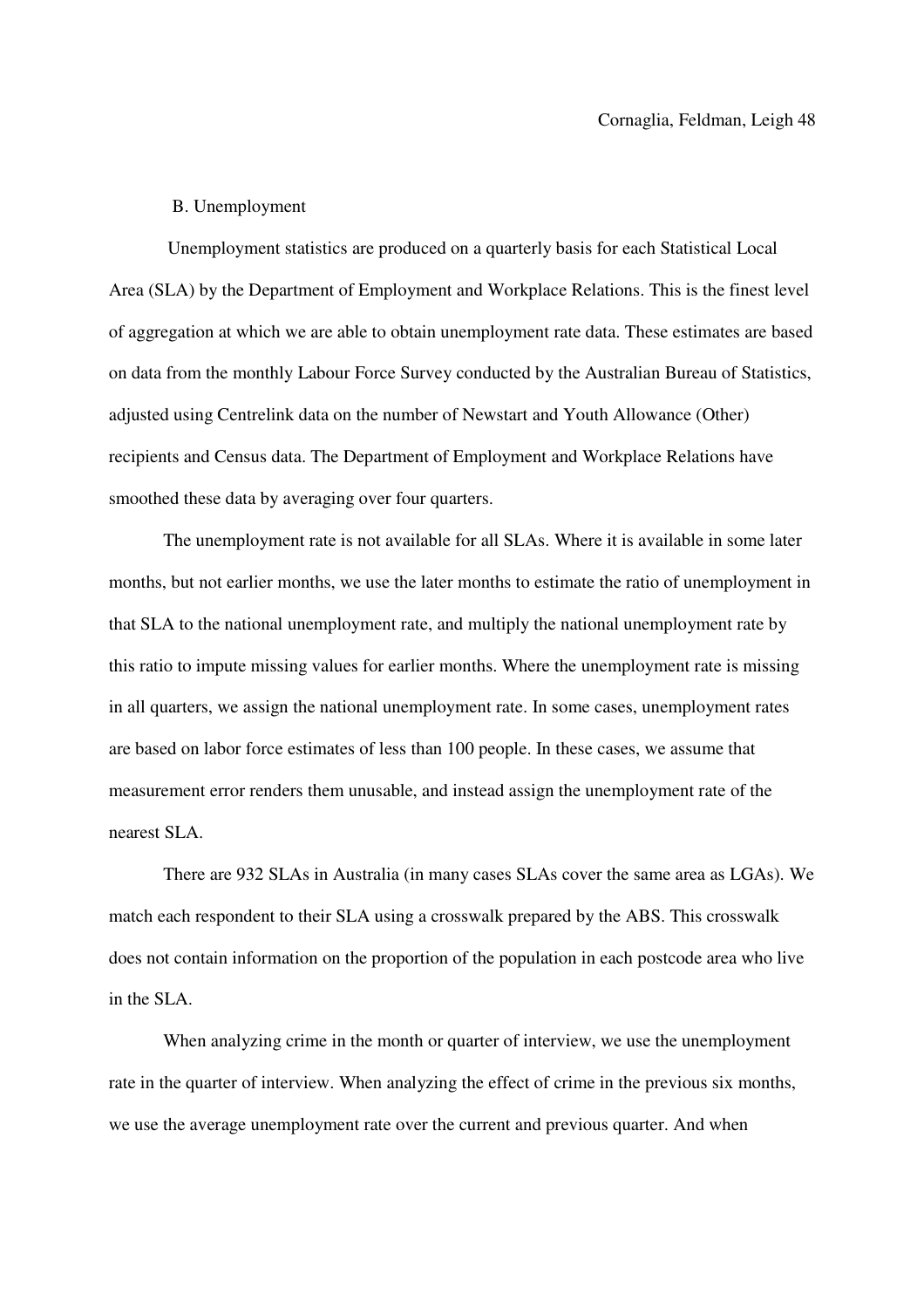analyzing crime in the previous twelve months, we use the average unemployment rate over the current quarter and the previous three quarters.

#### C. Rain Days

 Using daily data provided by the Bureau of Meteorology, and taken from weather stations in the capital cities, we calculate the share of rain days in a given month. For example, if some rainfall was recorded on ten days in a 30-day month, the share of rain days would be 0.33. We also calculate the share of rain days over the previous quarter, half-year and year.

#### D. Matching

Matching Crime Statistics to Mental Health Data Mental health questions are answered using a self-completion questionnaire. Although the HILDA dataset does not contain the date on which the self-completion questionnaire was filled out, it does contain the date on which the person was interviewed (xHHIDATE), and whether the self-completion questionnaire was picked up at that time (xHGS). For example, in the 2004 wave, the interviewer collected the selfcompletion questionnaire from two-thirds of respondents at the time of the interview. We therefore code the mental health questions as relating to the date on which the person was interviewed. Where that variable is missing, we use the date of the household interview instead (xHHHQIVW). From this point on, we refer to this as the interview date.

Since our crime data are only monthly, we assume that crime is spread evenly across the month. Where the interview date is on or after the 15th day of the month, we assign that month's crime rate to the respondent. Where the interview date is before the 15th day of the month, we assign the previous month's crime rate to the respondent.

For example, suppose the interview date for a respondent living in the center of Brisbane was 13 March 2004. In that case, the current quarter crime rate assigned to her would be the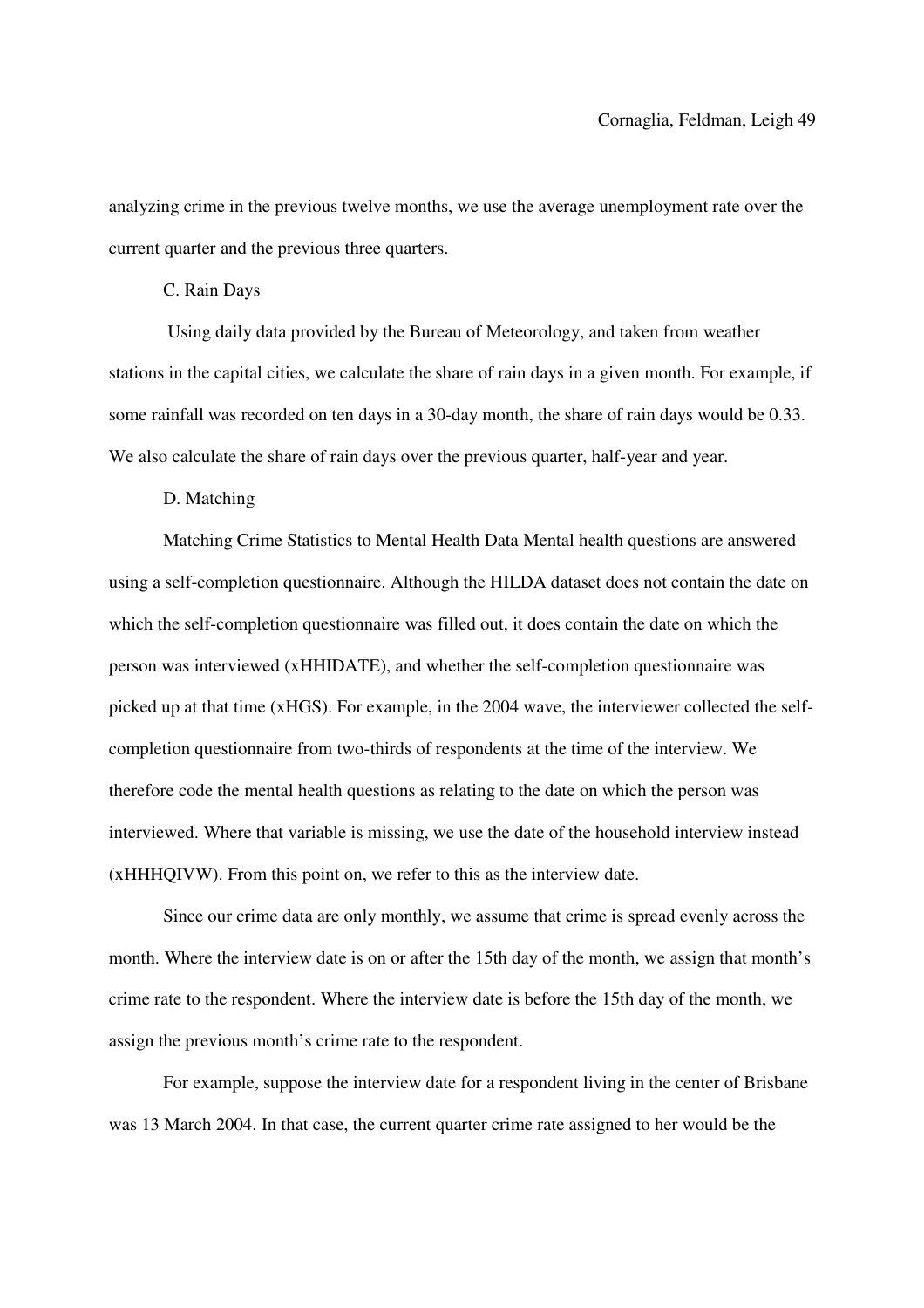average crime rate in the Brisbane Local Government Area (LGA) from December 2003 to February 2004, the previous quarter rate would be the average crime rate for that LGA from September 2003 to November 2003, and so on.

The finest geographic coding available in HILDA is the respondent's postcode (zipcode). The match from postcodes to LGAs is updated by the Small Area Population Unit of the Australian Bureau of Statistics. Since both sets of boundaries occasionally change, we use the crosswalk closest in time to the collection of the data (which means that we sometimes use multiple crosswalks).

Postcodes are a finer level of aggregation than LGAs. In the areas covered by this analysis, there are 2409 postcode areas, and 622 LGAs. The median LGA contains 8 postcode areas (the mean is 10.4). We match postcodes to the LGA in which the majority of that postcode lives. The median postcode is 100 percent contained within an LGA (the mean is 95.6 percent).

1 At the time our article was accepted for publication, the Australian dollar was around parity with the US dollar. We estimate that each person in a community of 100,000 people would in fact pay up to \$0.77 to reduce the number of victims by one and thereby maintain his or her level of mental wellbeing.

 $\overline{a}$ 

2 From a policy perspective, the ex ante approach is preferable as it allows to more accurately compare benefits to costs in dollar terms whereas the ex post approach attempts to monetize intangible values such as the loss to quality of life after such a loss has occurred. This latter approach, otherwise known as the "willingness to accept" (WTA) can be problematic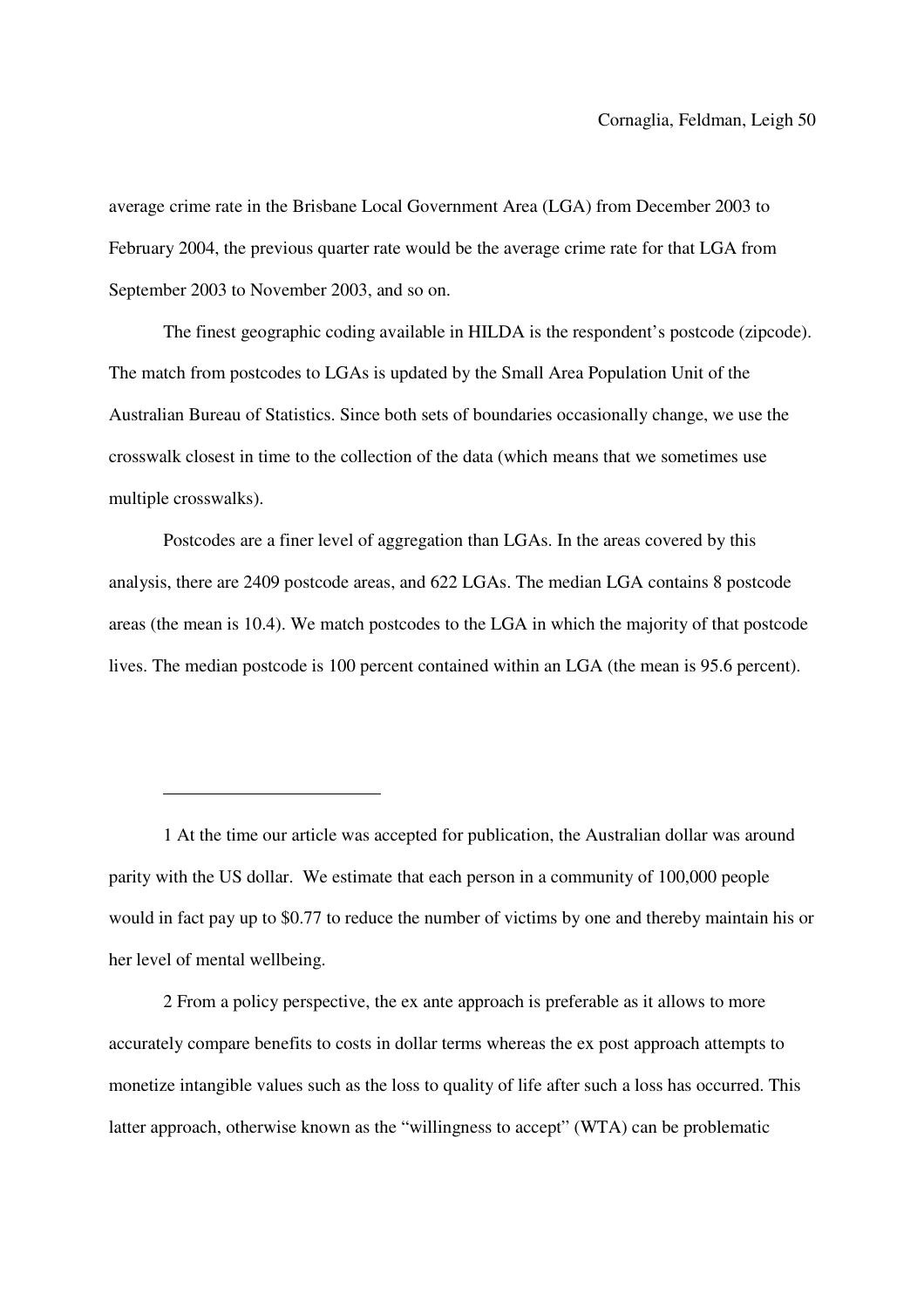because in practice individuals often feel that there is no sum of money that can compensate for their loss.

3 Sources: Australian Institute of Criminology: Fact and Figures 1994-2010 (www.aic.gov.au) and The Disaster Center: US Crime Rates, 1960 -2010 (www.diastercenter.com/crime/uscrime).

4 See Data Appendix.

5 Note that this is not necessarily the same thing as LGA-year as individuals were interviewed at different points during the year.

6 This stands in contrast to the US, where property crime over this period did not change substantially.

7 Average total income is calculated as the weighted average of all households within an LGA using the HILDA data. The Data Appendix contains more precise details on data sources and how the other variables were calculated.

8 Eleven percent of our observations represent individuals that move from one LGA to another, which allows us to separately identify both individual and LGA effects.

9 Alternative clustering by individual provided nearly identical results.

10 At most a high school diploma.

11 A unit increase in exposure was associated with 0.53 percentage points lower MCS scores where each unit involves answering yes to a question such as "Were you in the WTC at the time of the attacks?"; "Did you have difficulty breathing due to the smoke?" or "Did you lose your job because of the disaster?" As their study was done a year after the event, we use the longer run estimated effect in row 3 of column 2 as a comparison.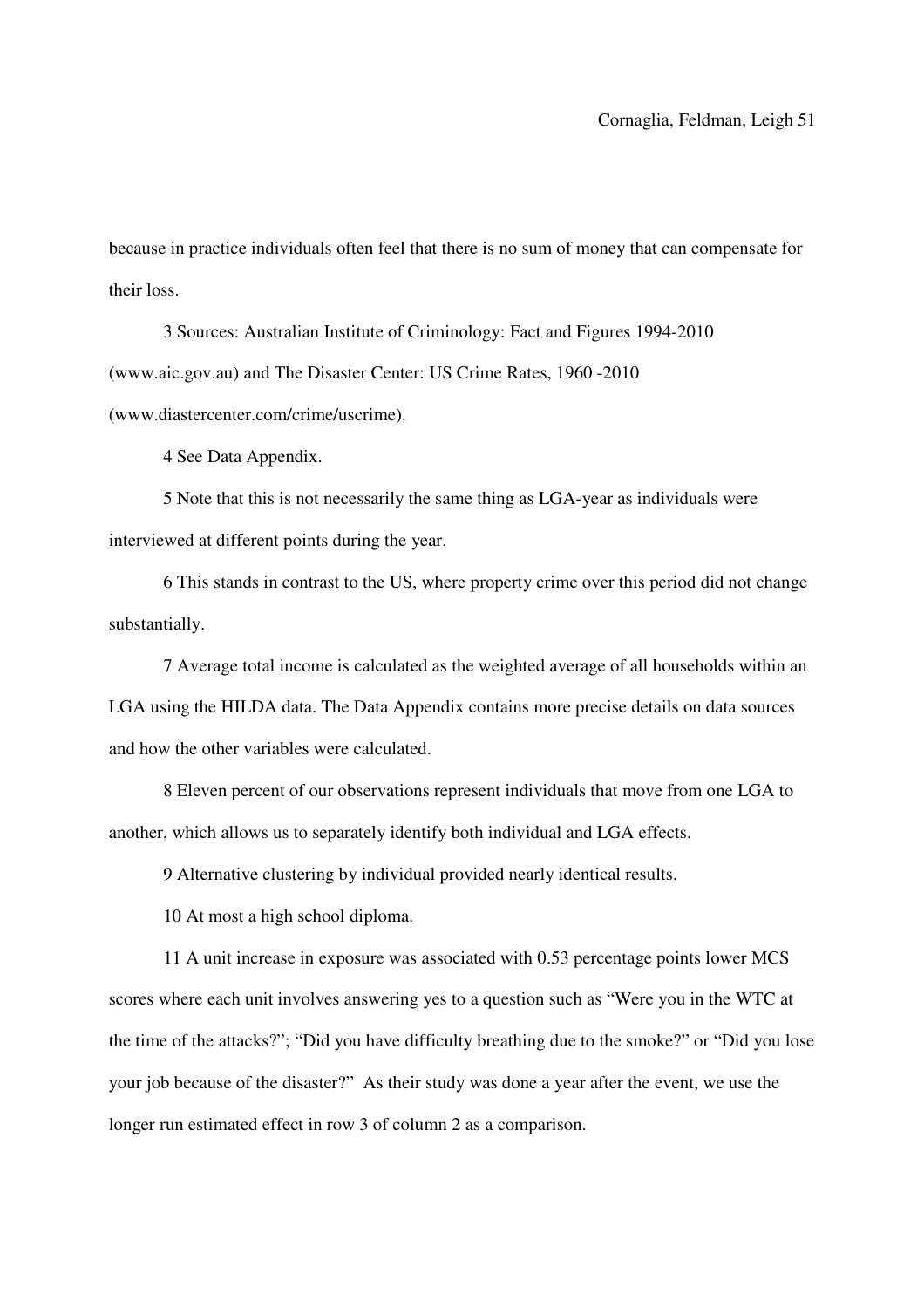12 Note that the estimated crime rate coefficients in Table 3 are multiplied by 1000 for aesthetic purposes.

13 One may imagine that there is a positive correlation between high crime LGAs and low mental health individuals. However, given that people may freely sort, it may be that the most resilient individuals stay in high crime rate areas and weaker individuals tend to move out of high crime rate areas. The latter effect would lead to a downward bias in our OLS estimates.

14 Unreported but available upon request.

15 There are two other measures of physical fitness–Bodily Pain and General Health–in addition to a summary measure analogous to MCS. However, because there is often a fine line between mental and physical wellbeing, these latter two measures (and hence the summary measure) have been found to be fairly correlated with mental wellbeing. If one wants to measure pure physical wellbeing, Physical Function and Role Physical are superior measures that are virtually uncorrelated with mental wellbeing. See Ware, Kosinski and Keller (1994) for additional details.

16 In earlier work, we found some evidence that the effect of crime on mental wellbeing was magnified by newspaper reports (Cornaglia and Leigh 2011). However, given declining newspaper readership rates, we believe a proper analysis of crime reporting should also include other media. We have therefore dropped this aspect of the discussion from the paper.

17 What we would ideally like to have is a more continuous measure of mental health and victimization. A case we cannot rule out is a negative shock to mental health on day one that increases the probability of victimization on day two and interviewed for the survey on day three. We imagine that this sort of timing, while exaggerated, is of relatively low probability.